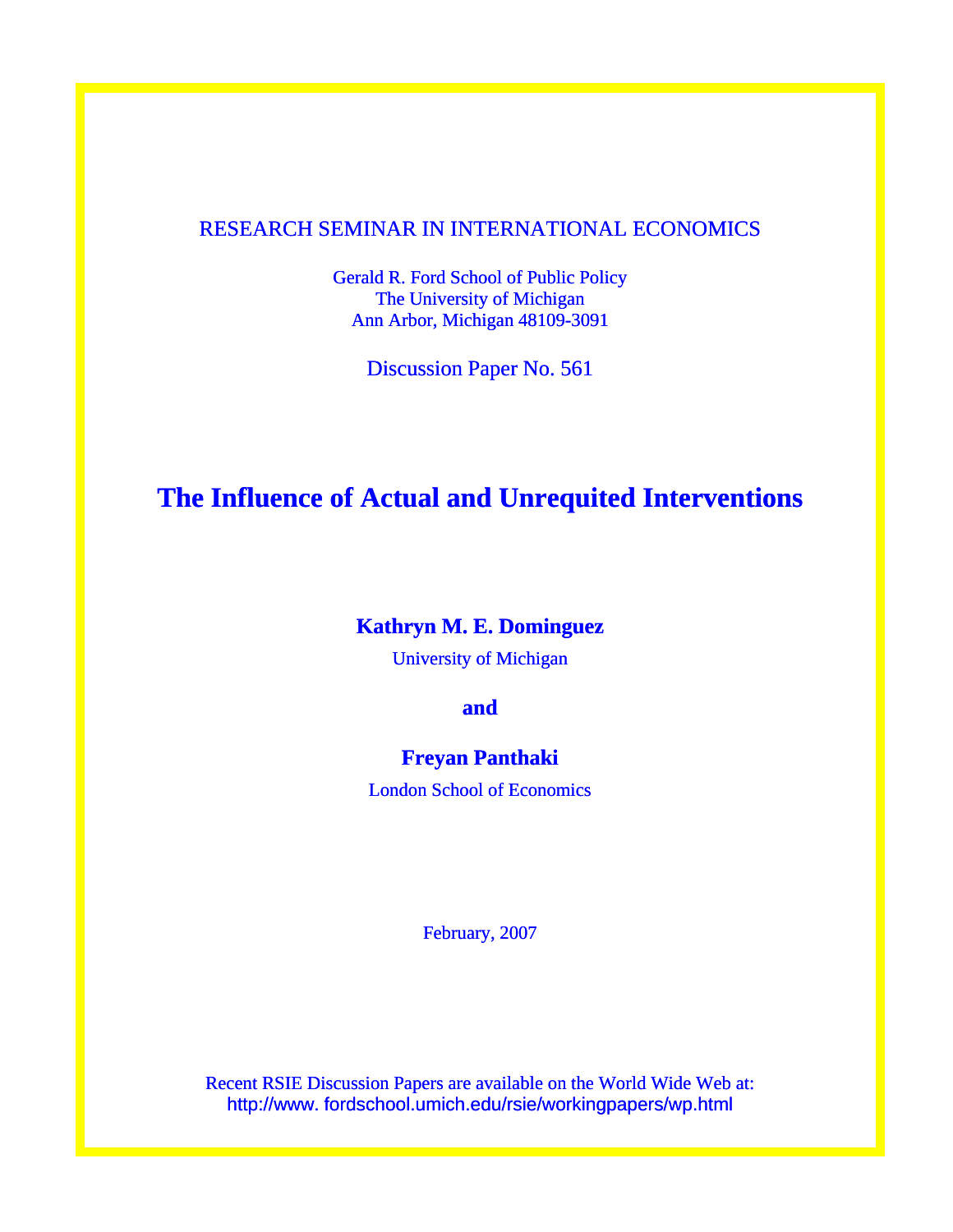# The Influence of Actual and Unrequited Interventions

Kathryn M. E. Dominguez University of Michigan and NBER

Freyan Panthaki Financial Markets Group London School of Economics

Revised: February 2007

### Abstract

Intervention operations are used by governments to manage their exchange rates but officials rarely confirm their presence in the market, leading inevitably to erroneous reports in the financial press. There are also reports of what we term, unrequited interventions, interventions that the market expects but do not materialize. In this paper we examine the effects of various types of intervention news on intra-day exchange rate behavior. We find that unrequited interventions have a statistically significant influence on returns, volatility and order flow, suggesting that the expectation of intervention, even when governments do not intervene, can affect currency values.

JEL codes: F31, F33, G15

We are grateful to two anonymous referees, Francis Breedon, Takatoshi Ito, Christopher Neely, Andrew Patton, Mark Taylor, Ian Tonks, Paolo Vitale, as well as seminar participants at Oxford University and the "Exchange Rate Intervention: Theory and Experience" conference in Cambridge, England, for useful comments and suggestions. We thank FMG at LSE for providing the Reuters D2000-2 data, and Ryan Love and Jinhui Luo for sharing their mastery of the data with us. The views expressed in this document are the authors' and do not necessarily reflect those of the National Bureau of Economic Research.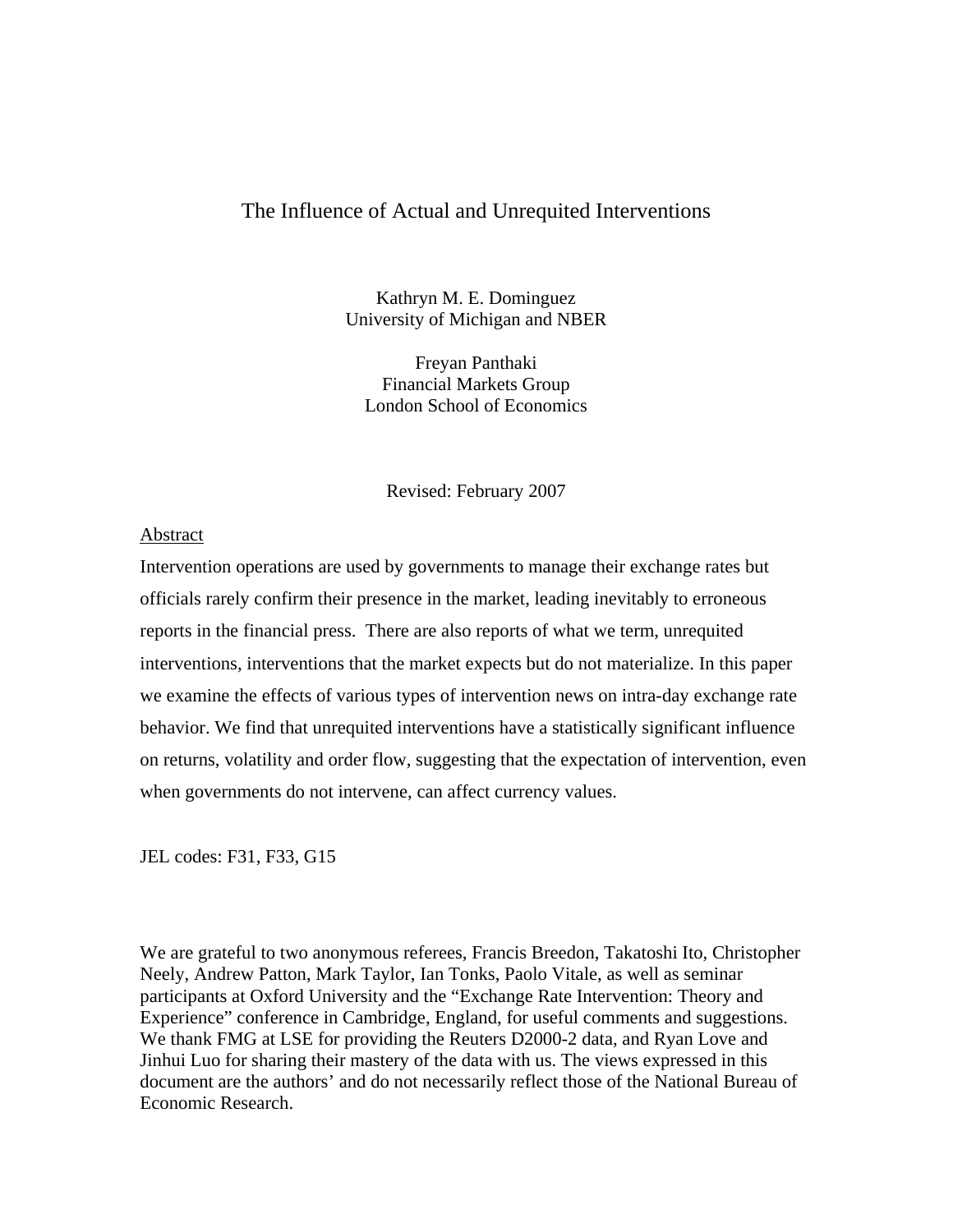# 1. Introduction

 $\overline{a}$ 

 This paper examines intra-day foreign exchange market reactions to news of actual and unrequited interventions reported in the financial press. Intervention operations are used by many governments to manage their exchange rates. Research has found that these operations can, under certain circumstances, effectively influence the level and volatility of exchange rates.<sup>[1](#page-2-0)</sup> One of the more puzzling aspects of intervention policy is the fact that some governments keep their intervention operations secret, even  $ex$  post.<sup>[2](#page-2-1)</sup> The financial press often reports when a central bank is intervening over the wire services, though governments rarely officially confirm their presence in the market. Because there is often uncertainty in the market about whether a given government is intervening, there are inevitably circumstances when the financial press reports interventions that have not occurred. There are also frequently reports of what we term, unrequited interventions, interventions that the market expects but do not materialize. In this paper we examine the effects of various types of intervention news (reported actual interventions, falsely reported interventions, oral interventions and unrequited interventions) on exchange rate behavior.

<span id="page-2-1"></span><span id="page-2-0"></span> $<sup>1</sup>$  A number of recent papers have examined the influence of intervention operations on daily exchange rate</sup> returns and volatility and generally find evidence that interventions influence returns and increase volatility. Dominguez and Frankel (1993a,b), Dominguez (2003b), Humpage (1999), Fatum and Hutchison (2003, 2006), De Grauwe and Grimaldi (2003), and Ito (2003) find that interventions influence daily returns. Bonser-Neal and Tanner (1996), Dominguez (1998), Galati et al. (2005), and Frenkel et al. (2005) find that interventions lead to increases in implied volatilities measured using options data. Chaboud and LeBaron (2001) find a positive correlation between daily (futures) trading volume and Fed interventions. Dominguez (1998) using a GARCH model, Beine et al. (2002) using a FIGARCH model, and Beine and Laurent (2003) using a model that allows for a time-varying jump probability associated with interventions, all find evidence that interventions tend to increase exchange rate volatility. Dominguez (2006) and Beine et al. (2003b) examine the effects of G3 interventions on daily realized volatility using an ARFIMA model. A few papers find evidence that situation-specific interventions lead to decreases in volatility. For example, Beine et al. (2003a) allow for a regime-dependent specification using a Markov switching model and find that when the market is highly volatile concerted interventions decrease volatility. Dominguez (1998) and Taylor (2004) find that interventions in the mid-1980s reduced exchange rate volatility.  $2^{2}$  Dominguez and Frankel (1993b) discuss the possible reasons that central banks might want to keep their intervention operations secret (the so-called stealth operations). Neely (2000) notes that central banks are moving increasingly toward electronic trading methods, which suggests that they are less interested in keeping operations secret. On this topic also see: Vitale (1999), Bhattacharya and Weller (1997), Chiu (2003), Beine et al. (2004) and Beine and Bernal (*forthcoming*). Although the Japanese government generally does not provide contemporaneous information about their intervention operations, the Ministry of Finance publishes lagged daily intervention data (lagged one month) on their website: <http://www.mof.go.jp/english/e1c021.htm>.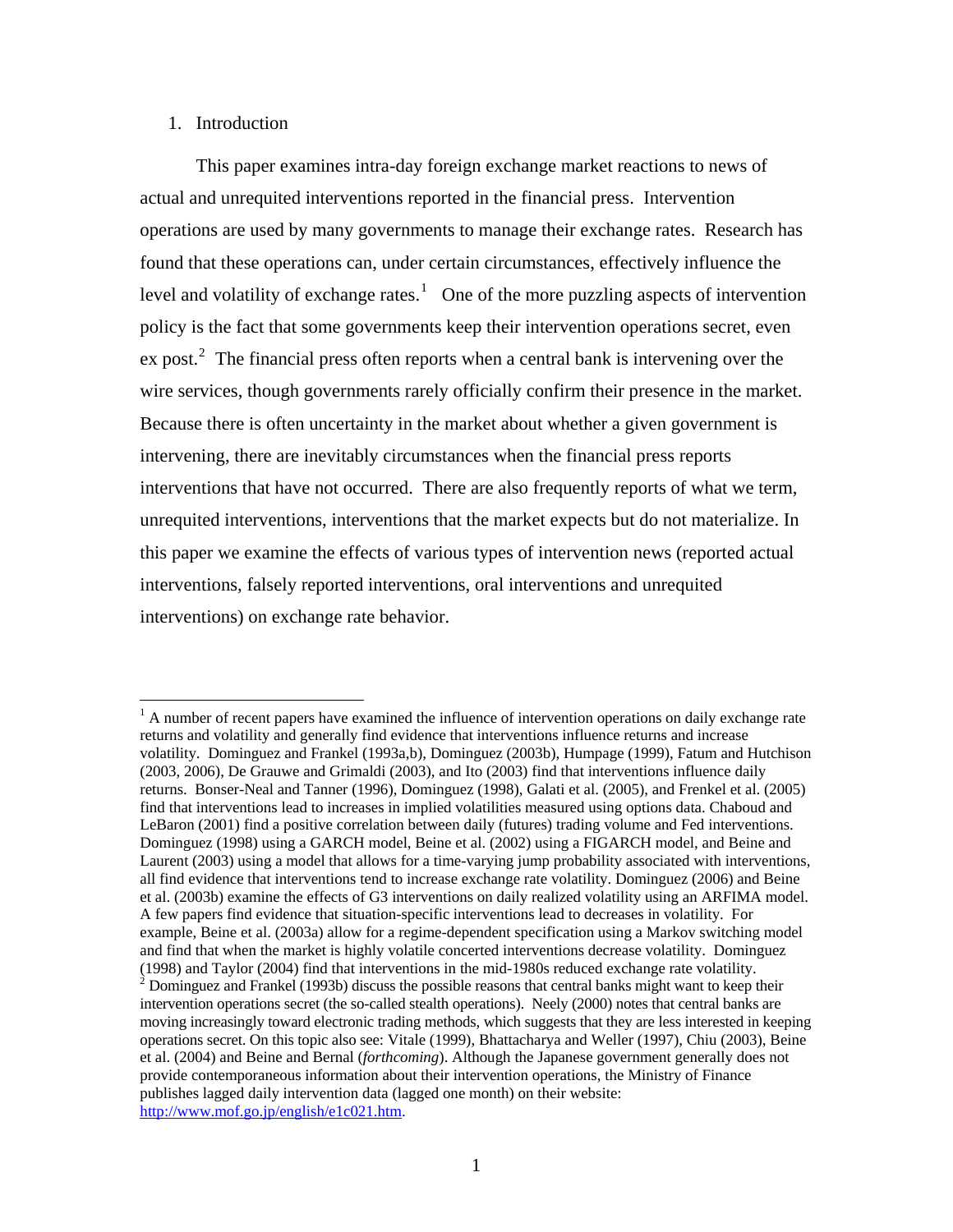A number of previous studies have shown that in order to find significant reactions in the foreign exchange market to the news, one needs to measure the precise impact of the news at the intra-day level.<sup>[3](#page-3-0)</sup> Using Reuters' time-stamped newswire reports we are able to match the timing of intervention news to movements in intra-day exchange rates. We also include scheduled macro announcement news reports which have been used in previous studies to allow us to compare the effects of intervention news against these more "traditional" variables.

The intra-day foreign exchange data used in this study are transactions prices and quote spreads in three dollar currency markets: usd-gbp, usd-eur and yen-usd available from the Reuters D2000-2 electronic trading system over the period from December 1999 through July 2000. The data do not include information on traded quantities, but they do indicate whether trades were initiated by a buyer or seller, allowing us to measure order flow as well as returns and volatility. We use a 20 minute sampling frequency and measure order flow as the cumulative number of buyer initiated trades minus the cumulative number of seller initiated trades over the same 20 minutes.

The intra-day intervention news and exchange rate data allow us to test whether interventions have similar impact effects on returns and volatility as compared to (the already heavily studied) scheduled macro announcements. The fact that information regarding interventions most often comes from unofficial sources suggests that there are likely to be differences of opinion among market participants about the implications of the information. In our application, we can distinguish between scheduled (and presumably better-understood) macro announcements and more ambiguous intervention news. We also measure what proportion of the price discovery process in reaction to intervention news occurs via order flow. Previous studies have found evidence that a substantial proportion of the market reaction to macro-announcements occurs via order flow. By examining how intervention news events influence order flow – we can begin to better understand how this measure relates to price and volatility movements in the foreign exchange markets.

<span id="page-3-0"></span> $3$  See Dominguez and Panthaki (2006) for a more detailed discussion of the intra-day influence of news on exchange rates.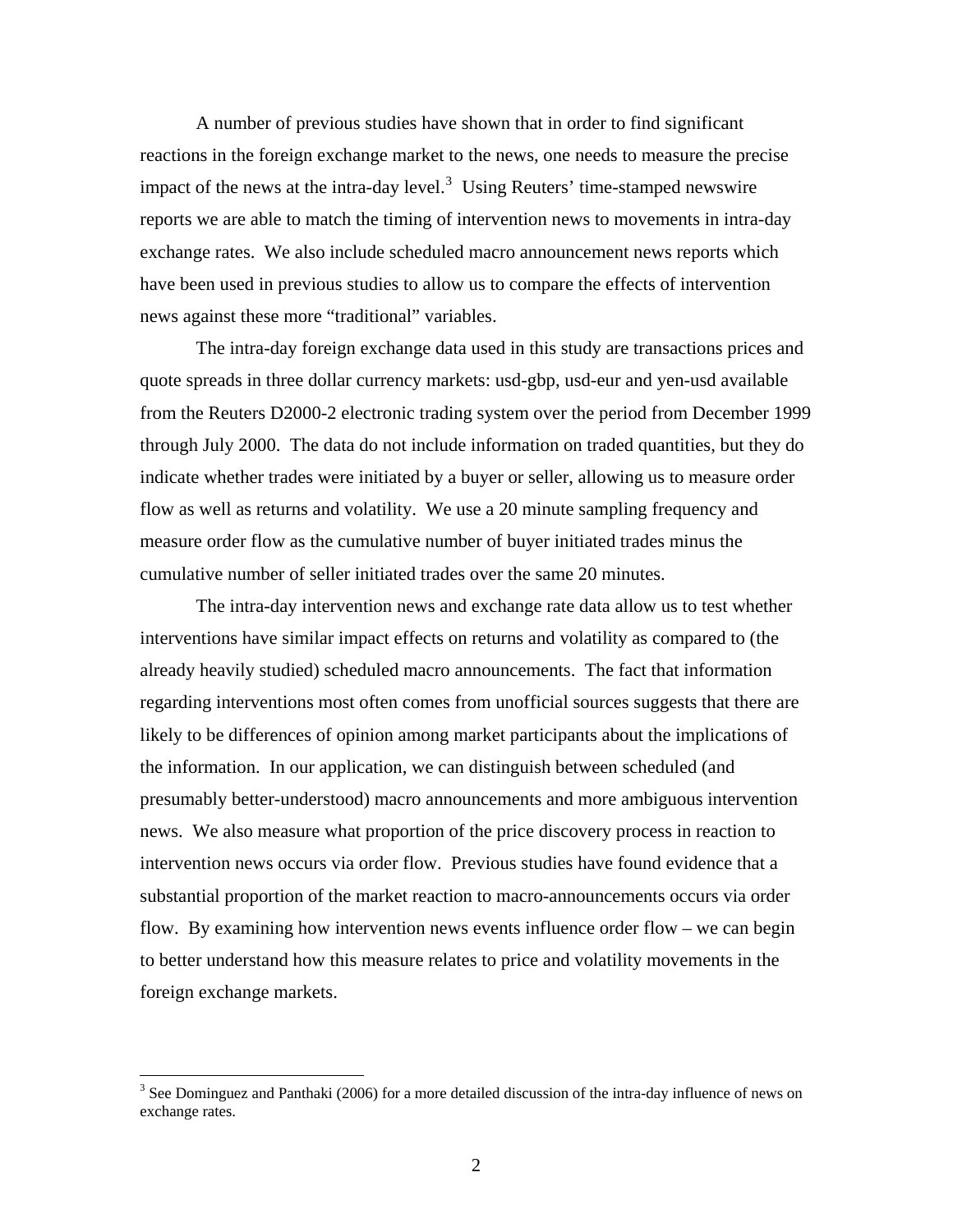The paper is organized as follows. Section 2 reviews the links between intervention operations and exchange rates in standard models. Section 3 describes the exchange rate and order flow data from Reuters D2000-2 used in our empirical analysis. Section 4 provides results of our event study analysis of the influence of intervention news and macro surprises on exchange rate returns and volatility. Section 5 introduces our order flow information and examines its role in explaining exchange rate movements. Section 6 concludes.

## 2. Intervention News and Exchange Rates

<u>.</u>

Theory suggests that foreign exchange market interventions that are sterilized<sup>[4](#page-4-0)</sup> may influence exchange rates through two potential channels: portfolio balance and "information/signaling". In portfolio-balance models of exchange rate determination investors diversify their holdings among domestic and foreign assets as a function of expected returns and the variance of returns. Foreign and domestic assets are assumed to be outside assets (so that Ricardian equivalence does not hold) and imperfect substitutes (so that uncovered interest parity does not hold). Portfolio balance theory predicts that the change in the relative supply of foreign and domestic assets that occurs with a sterilized intervention will require a change in expected relative returns. For example, after a sterilized home-currency supporting intervention, investors will require a higher expected return on foreign assets to hold willingly the larger outstanding stock, leading to a depreciation of the foreign currency relative to the home currency. In the portfolio balance model, traders do not need to observe the intervention operation in order for it to be effective. However, only actual intervention operations, which change the composition of domestic relative to foreign assets in trader's portfolios, can influence exchange rates via this channel. Consequently, unrequited interventions (as well as false

<span id="page-4-0"></span><sup>&</sup>lt;sup>4</sup> Sterilized interventions are a combination of two transactions. The central bank conducts a non-sterilized intervention, for example, by purchasing (or selling) foreign-currency denominated bonds and increasing (decreasing) the home monetary base. The central bank then sterilizes the operation by selling (or purchasing) a corresponding quantity of home-currency denominated bonds in order to reverse the effects on the monetary base. Countries that adhere to monetary or inflation targets are generally assumed to engage chiefly in sterilized intervention operations. In practice the U.S. and the ECB claim to routinely sterilize their operations.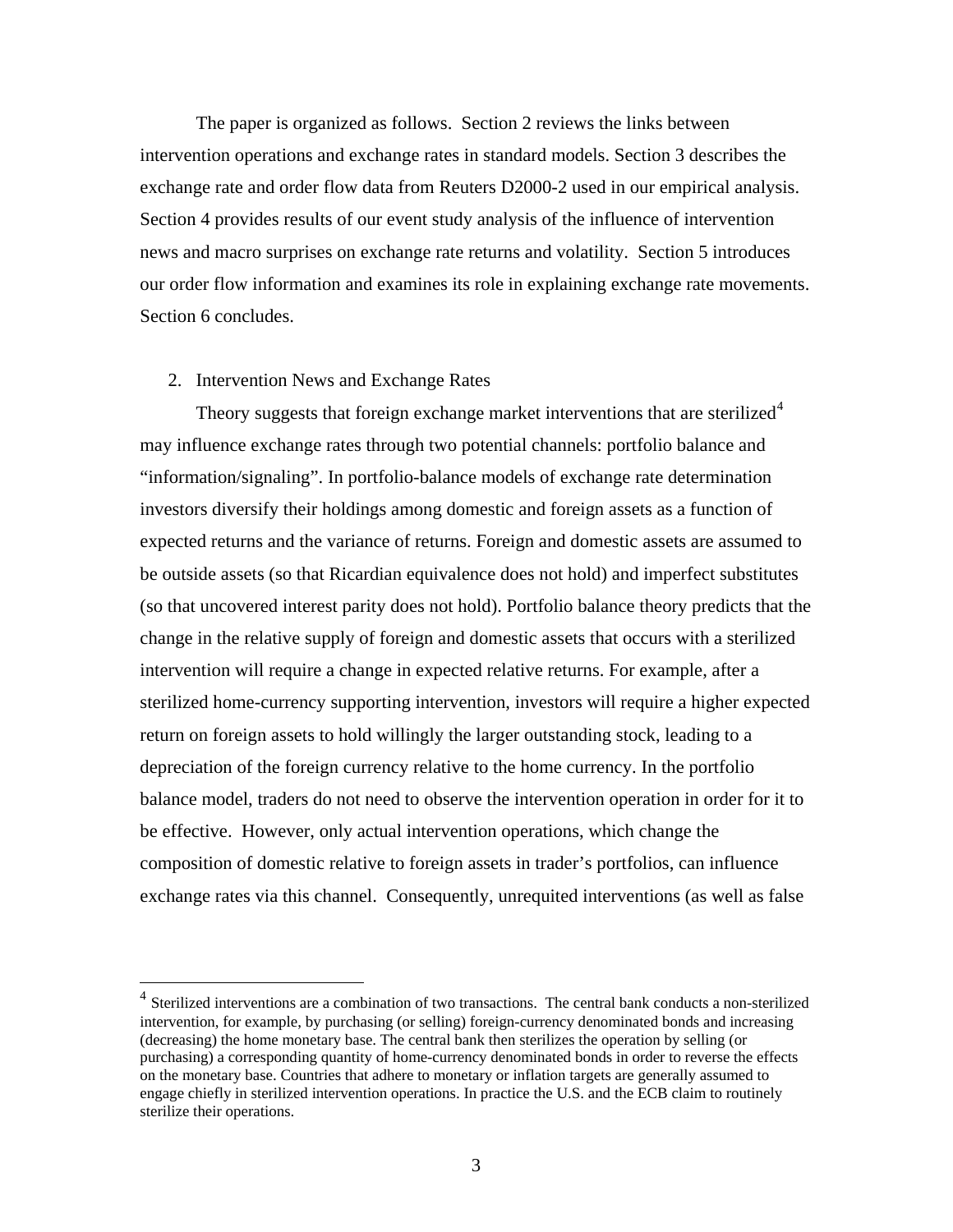reports of interventions and oral interventions) should have no influence on exchange rates via the portfolio balance channel.

The second channel whereby intervention operations may influence exchange rates is the information or signaling channel. Intervention operations may provide investors with "information" about the Central Bank's (or Government's) view of the appropriate exchange rate.<sup>[5](#page-5-0)</sup> Intervention operations may also provide a "signal" of future policy intentions (for example, future monetary policy). Moreover, the intervention operation may itself "buy credibility" for future policy intentions. As long as the information signaled through intervention policy is relevant and credible, it can potentially influence the exchange rate.<sup>[6](#page-5-1)</sup> Only those intervention operations that are observed by the market can serve to influence exchange rates via the signaling channel so that non-reported or secret interventions (if they are truly secret) are unlikely to serve as signals.

When traders first learn of an intervention operation over the newswires, they may not know whether the information is substantiated or not. It is therefore possible for all intervention news (whether actual, false or unrequited) to have a short-term impact on exchange rates via the signaling channel.<sup>[7](#page-5-2)</sup> As soon as traders learn that intervention news is false or unrequited then we might expect returns and volatility to revert to their original levels. Alternatively, it may be that in periods when interventions are expected (even if they do not occur) that unrequited interventions reported over the newswires serve to coordinate the markets' view of exchange rate movements.<sup>[8](#page-5-3)</sup>

<span id="page-5-0"></span><sup>&</sup>lt;sup>5</sup> It is also possible for governments to communicate this information directly to the market. See, for example, Fratzcher (2004), Jansen and DeHaan (2005) and Sager and Taylor (2004).

<span id="page-5-1"></span><sup>&</sup>lt;sup>6</sup> See Mussa (1981), Dominguez (1992), Vitale (2003), Sarno and Taylor (2001), D'Souza (2002) and Taylor (2005) for further discussion of the intervention-signaling hypothesis.

<span id="page-5-2"></span> $<sup>7</sup>$  Naranjo and Nimalendran (2000) hypothesize that interventions create significant adverse selection</sup> problems for dealers. They find evidence in daily data that dealers increase exchange rate spreads around interventions and suggest that in doing so they protect themselves against the greater informational asymmetry around interventions.

<span id="page-5-3"></span> $8$  Montgomery and Popper (2001) suggest that actual central bank intervention may also serve to aggregate and disseminate traders' information and thereby serve an informational sharing role for a heterogeneously informed market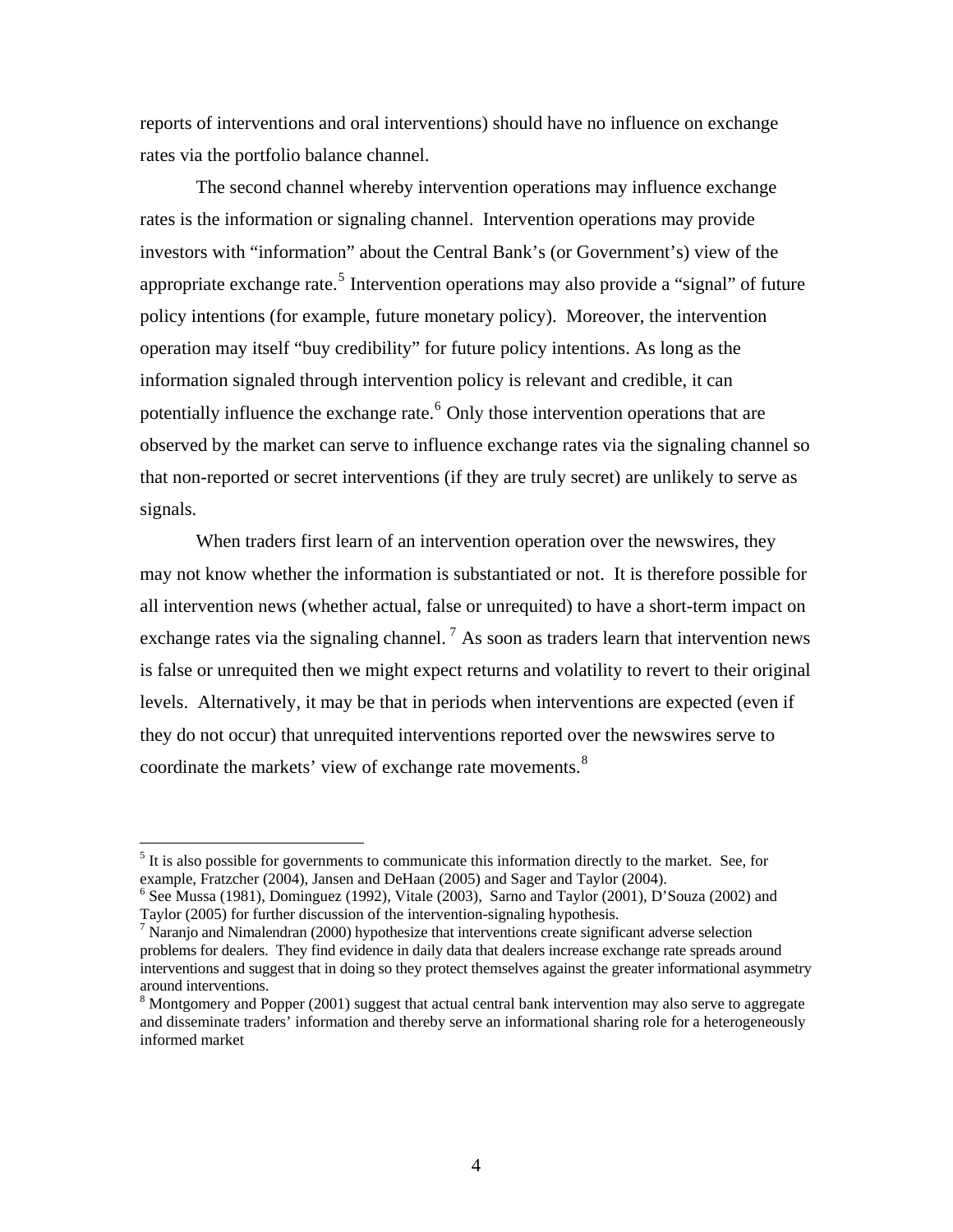We use time-stamped Reuters's newswire reports<sup>[9](#page-6-0)</sup> to measure intervention news. Our search criteria retrieved newswire articles under the joint subject area of "foreign exchange" and "intervention". We then coded and grouped $10$  news articles according to geographic region (Euro-zone, U.K., U.S. or Japan) and type of intervention news. Table 1 provides a breakdown of the intervention news categories that appeared in newswire reports over the period under study. In the table we distinguish between cases where there was a 'threat' or 'no threat' of intervention from the policymaker. Further distinctions were made between interventions that were 'reported' or 'not reported' in the news (panel a), and interventions that were 'expected' or 'not expected' by the market (panel b).

There were 172 newswire reports that we classified as 'threats'; these included reports of interventions, threats of intervention, and statements that were intended to influence the home currency (sub-classified as oral interventions). Examples of this category of intervention news include:

"The beleaguered euro got a boost overnight when French Finance Minister Laurent Fabius reminded markets that currency market intervention was a weapon in Europe's arsenal and the currency should rise in the coming weeks" (May 9, 2000).

 "Japanese Finance Minister Kiichi Miyazawa said Japan would act in response to rapid moves in the foreign exchange market" (March 14, 2000).

There were 48 newswire reports that we classified as 'No Threat' interventions, defined as news that a central bank did not intend to intervene; examples include:

"ECB President Wim Duisenberg says the ECB could not and should not do anything directly to influence the euro's exchange rate but said he would not fundamentally rule out intervention. Asked whether there was a floor set at which the ECB would defend the euro at all costs, Duisenberg said, 'If there were such a limit, I wouldn't tell you. But there isn't one. But we know how limited the effect

<span id="page-6-0"></span><sup>&</sup>lt;sup>9</sup> These data are from the Factiva database and, unfortunately, do not include the headline news that run over the Reuters ticker second by second, but they include the major economic news events that occur over a given day. Chang (2006) finds evidence that newswires and print media are often inaccurate in terms of substance (missing interventions as well as falsely reporting interventions), and Fischer (2006) finds evidence that the timing of newswire reports of SNB interventions often differ substantially from the official timing of interventions. Newswire reports, however flawed, are one of the main sources of information for traders and dealers in the forex market, and are the only source of timed intra-day news available to researchers.

<span id="page-6-1"></span><sup>&</sup>lt;sup>10</sup> In theory each "news" report may have a different one-time influence on exchange rates. We group similar news items together in order to examine whether certain "types" of intervention news have a systematic influence on exchange rate behavior.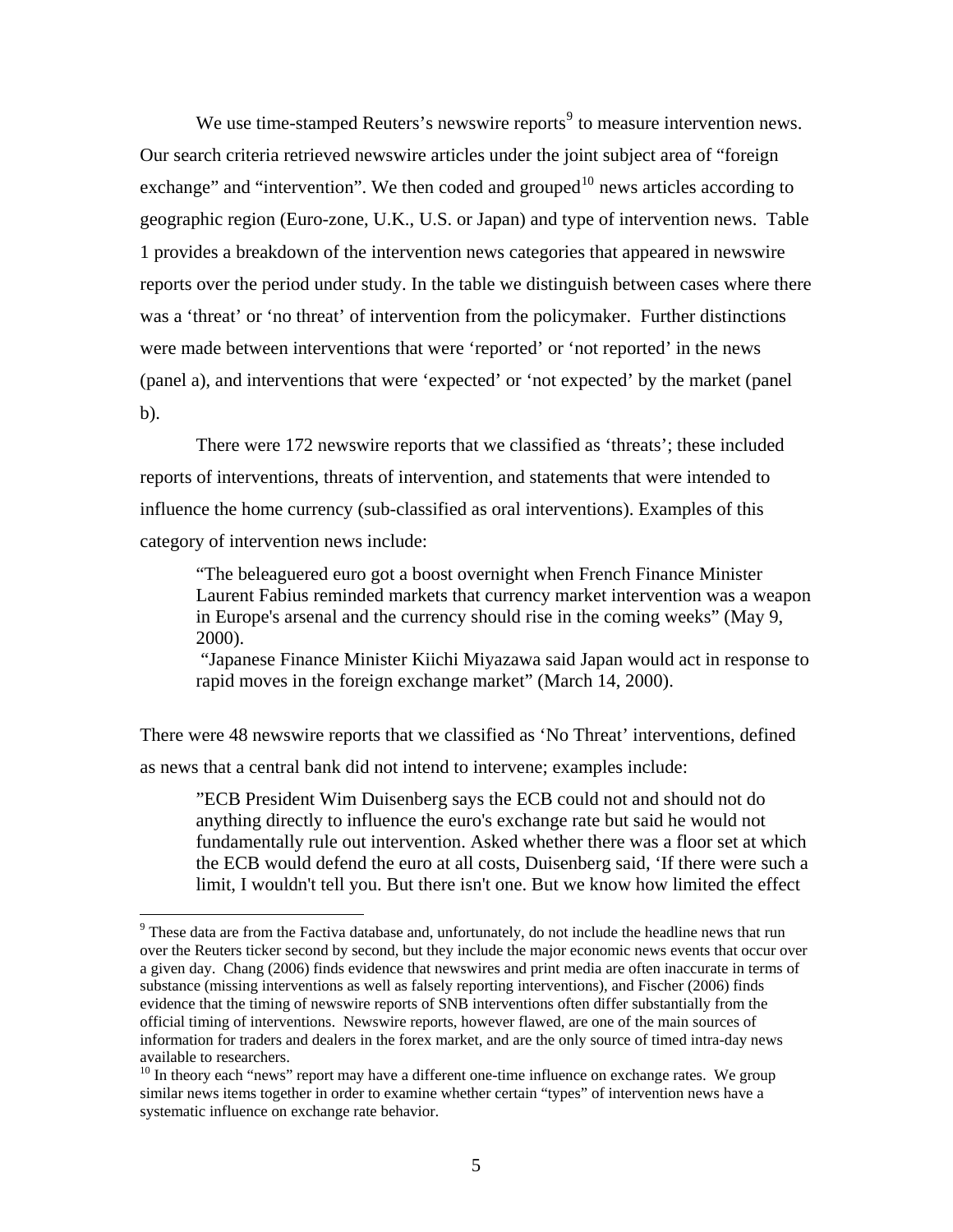of such intervention is. If we take such a step in coordination with the United States and Japan, then that would be a possibility. But we see no reason for it at present'" (February 17, 2000).

"Bundesbank's Welteke says he doesn't believe short-term measures can stabilise euro's exchange rate" (March 6, 2000).

'Detected interventions' refer to cases where newswires correctly reported that a central bank intervened. The one 'false intervention' refers to a newswire that incorrectly stated that the ECB was intervening. The largest category of intervention news, termed 'unrequited interventions', includes 292 newswire reports that indicated that the market expected an intervention that did not occur; examples include:

"The authorities have to show their hand. They have to stand up and be seen. I think the market will take their lead," Soros said in London (May 5, 2000).

"Actions speak louder than words, and it is all very well saying that you want the currency to be higher but people are actually waiting to see intervention, said Paul Coughlin, chief trader at American Express Bank in London" (May 11, 2000).

The euro officially came into existence in January 1999, and a year later there was broad concern in Europe that the euro had dipped below parity against the dollar. The majority of the unrequited intervention news reports in our data over this period were associated with the absence of ECB operations to support the euro against the dollar. It was not until September 2000 (beyond our sample period) that the ECB actually intervened (in coordination with a number of other central banks including the Fed, the BOJ and the BOE).

The Japanese government, in contrast to the Europeans, sought a depreciation of the yen relative to the dollar in this time period. Figure 1, which shows the yen-usd exchange rate and BOJ interventions from 1990 though 2002, puts Japanese exchange rate objectives into context. After a number of years of yen depreciation relative to the dollar, the yen began to strengthen in August 1998 (on the heels of a number of interventions in support of the yen by the BOJ and the Fed)<sup>[11](#page-7-0)</sup> with a precipitous rise in

<span id="page-7-0"></span><sup>&</sup>lt;sup>11</sup> Ito (2003) provides a chronological description of Japanese foreign exchange intervention over the period 1991 through 2004. He notes that Japanese intervention strategy changed dramatically in 1995 under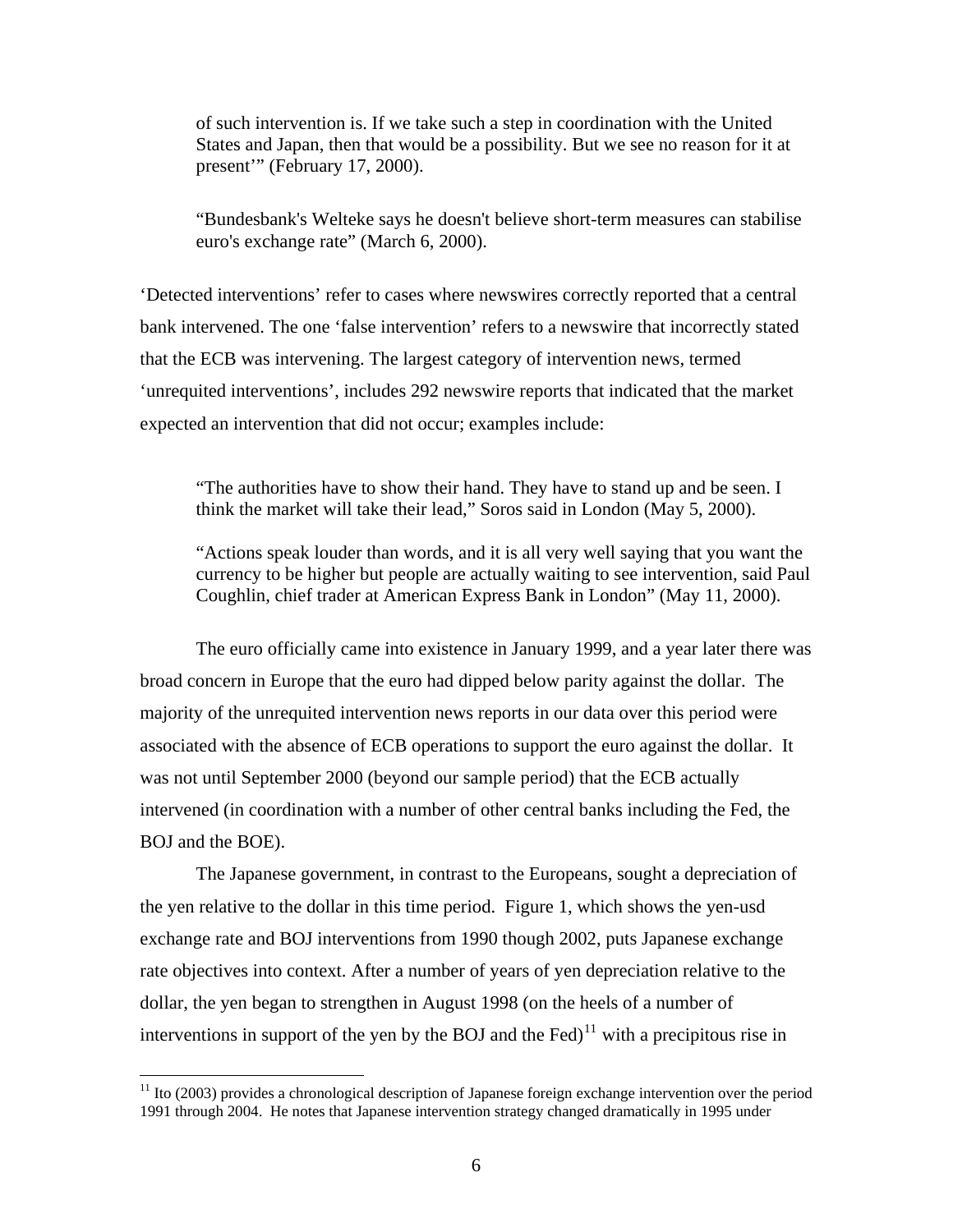the value of the yen relative to the dollar starting in July 1999 through early 2000. The BOJ intervened to weaken the yen by selling yen and purchasing dollars on 17 days over the period January 1999 (with the yen-usd rate at 108) through April 2000 (with the yenusd rate at 104). Our eight-month sample period (circled on Figure 1) includes the last 5 of these 17 intervention days.<sup>[12](#page-8-0)</sup> Newswire reports over this period suggest that both the market and the Japanese government considered the yen-usd "100" mark as a critical value not to be crossed (which indeed did not happen). The first BOJ intervention in our sample occurred on December 24, 1999, a day when our Reuters electronic brokerage data (and the Reuters newswire data) suggests there was extremely little trading in advance of the Christmas holiday. The second intervention, on January 4, 2000, also occurred during a period of extremely light trading volume. The yen-usd rate rebounded from the critical "100" level after these interventions for a few weeks and then as the yen began to depreciate in early March, the BOJ again intervened on March 8th, 15th and April 3rd. The yen-usd rate rebounded over the next few months and it was not until after a year's hiatus that the BOJ again began to purchase dollars in September 2001 through June 2002. Along with the actual BOJ interventions that took place during this time, there were numerous unrequited intervention news reports of additional Japanese operations (which did not occur) to weaken the yen.

During our sample period the Bank of England (BOE) did not engage in any actual intervention operations, though newswire reports indicate BOE concern over the strength of the pound (and its impact on the competitiveness of UK exports), as well as statements regarding the costs and benefits of joining the euro-zone. We include the usdgbp in our analysis in large part because the source of our exchange rate data, the Reuters D2000-2 electronic brokerage trading system, is most dominate in this market.

Eisuke Sakakibara, the Director General of the International Bureau, toward larger sized interventions on fewer occasions. Sakakibara retired in July 1999 but his successor, Mr. Kuroda, who was in charge of Japanese intervention policy during our sample period, followed a similar intervention philosophy of infrequent, large and unpredictable operations. Also see Chaboud and Humpage (2005), Kim (*forthcoming*), Fatum and Hutchison (2006) and Frenkel, Pierdzioch, and Stadtmann (2005) for further analysis of Japanese interventions over this time period.

<span id="page-8-0"></span><sup>&</sup>lt;sup>12</sup> Newswire reports suggest that the BOJ intervened on multiple occasions on each "intervention day". The Fed, Bundesbank, and ECB also generally follow a strategy of intervening on multiple occasions over the course of a given intervention day. See Dominguez (2003a) for more discussion of intra-day intervention operation strategies.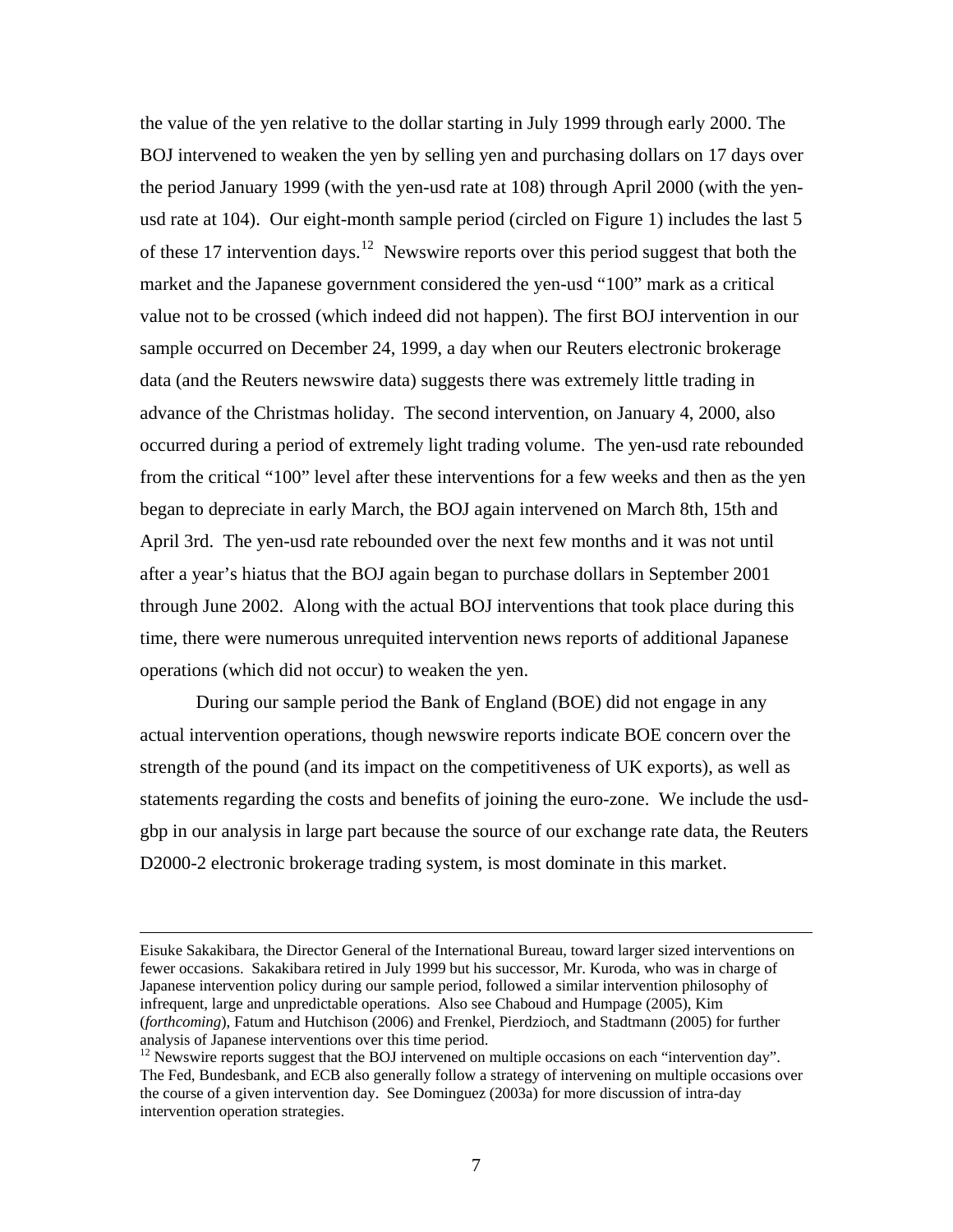The empirical approach we take in this paper is based on the assumption that exchange rates are forward looking asset prices that react to changes in the market's expectation of future fundamentals. We further assume that "future fundamentals" may include both standard variables from international macro models (for example, money and income differentials) as well as variables such as actual and unrequited interventions that may provide information about future fundamentals. We use intra-daily exchange rate data to allow a narrow enough window around the times of news announcements to be able to precisely estimate the exchange rate reactions in the spirit of Anderson, Bollerslev, Diebold and Vega  $(2003)^{13}$  $(2003)^{13}$  $(2003)^{13}$ .

We examine the intra-daily influence of intervention news on exchange rate movements.<sup>[14](#page-9-1)</sup> We also consider whether intervention news not only impacts exchange rates directly, but also influences exchange rates via order flow (signed trade volume). Like unrequited interventions, order flow plays no role in standard models of exchange rate determination, so a finding that order flow matters will provide evidence in favor of a different modeling strategy for exchange rate determination (at least for very short term movements).<sup>[15](#page-9-2)</sup>

 The information that market participants in foreign exchange markets receive can be broadly categorized into two types: "scheduled" and "non-scheduled". Official macro data are typically announced by the relevant government agency on a pre-arranged schedule, so that market participants can plan in advance their reactions to this information. Table 2 describes the scheduled macro news announcements from the UK, the US, the Euro-area and Japan that are included in our "macro surprise" variables. Nonscheduled news is by its nature less likely to be anticipated by the market. It is also likely

<span id="page-9-0"></span><sup>&</sup>lt;sup>13</sup> The enormous literature measuring the effects of macro news on intra-daily exchange rates includes Hakkio and Pearce (1985), Ito and Roley (1987), Ederington and Lee (1995), DeGennaro and Shrieves (1997), Almeida, Goodhart and Payne (1998), Andersen and Bollerslev (1998), Bauwens et al. (2005), Chaboud, Chernenko, Howorka, Iyer, Liu and Wright (2004), Faust, Rogers, Wang and Wright (2003), Love (2004), Love and Payne (2003), Melvin and Yin (2000), and Ehrmann and Fratzscher (2005).

<span id="page-9-1"></span><sup>&</sup>lt;sup>14</sup> Bauwens et al. (2005) examine the influence of news, including rumors of intervention, on euro-usd volatility over a six month period in 2001. They find that the most significant pre-announcement increase in volatility is related to rumors of central bank interventions. They also find that once a rumor is refuted, volatility stabilizes or drops. Other intra-day studies of the effects of (actual) intervention operations include: Goodhart and Hesse (1993), Peiers (1997), Chang and Taylor (1998), Beattie and Fillion (1999), Fischer and Zurlinden (1999), Neely (2002), Payne and Vitale (2003), Breedon and Vitale (2004), Panthaki (2005), Pasquariello (2004, *forthcoming)*, and Dominguez (2003a, 2006). 15 Evans and Lyons (2002) is one of the first studies that found a link between order flow and exchange rate

<span id="page-9-2"></span>movements. We will be examining these same links though with a very different data set and time period.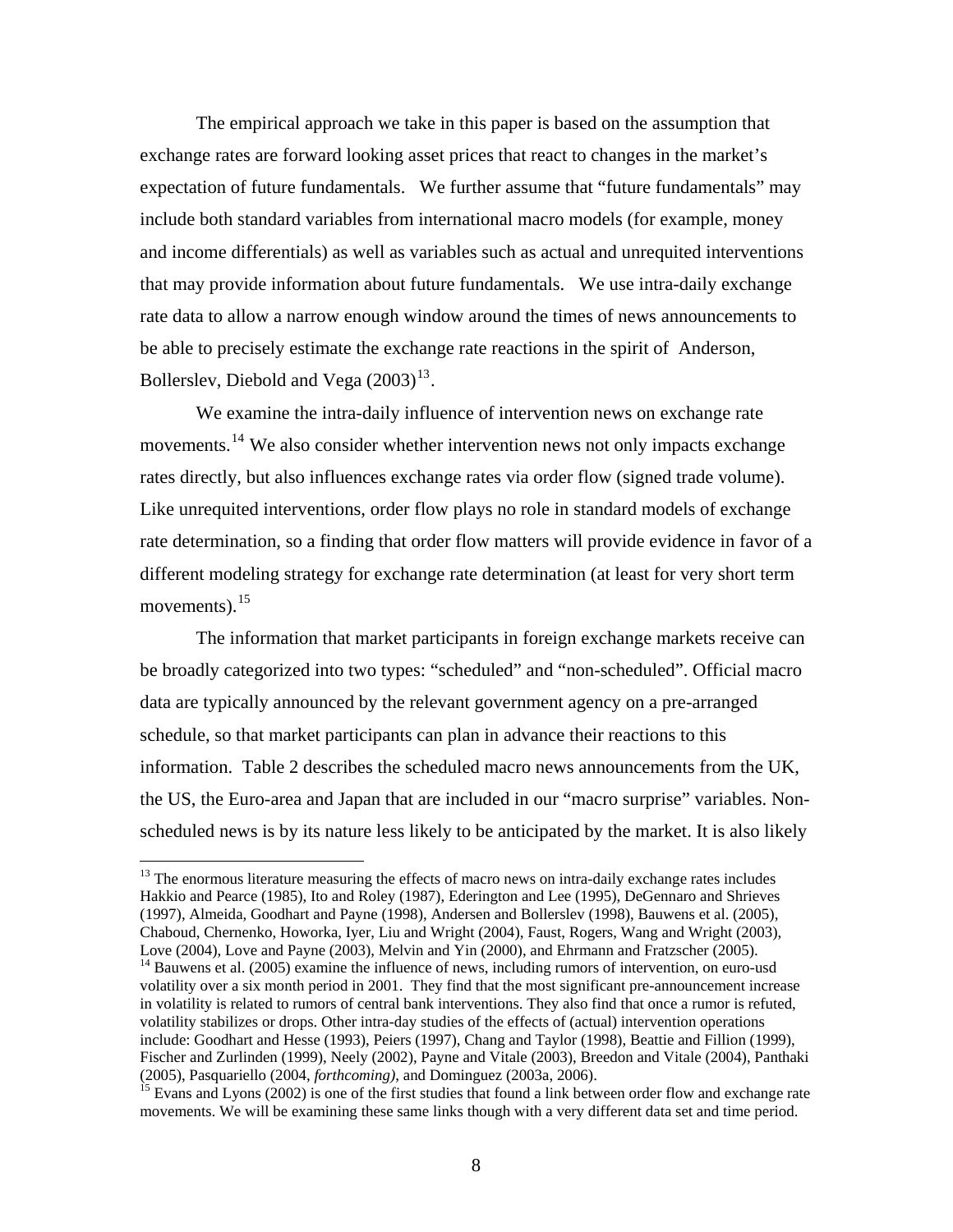that market participants are less able to quickly interpret the implications of nonscheduled news. All our categories of intervention news are non-scheduled, potentially leading to more heterogeneity in trader responses to this sort of news.<sup>[16](#page-10-0)</sup> Further, regardless of whether news is scheduled or not, its influence on exchange rates may be related to the state of the market at the time of the news arrival.<sup>[17](#page-10-1)</sup> News that arrives during periods of high uncertainty may have different effects on the exchange rate, than news that arrives in calmer periods.<sup>[18](#page-10-2)</sup>

# 3. Exchange Market Data

 $\overline{a}$ 

Our intra-day exchange rate and order flow data cover an eight-month period, from December 1999 through July 2000 for the usd-gbp, the usd-euro, and the yen-usd. The data are from the brokered segment of the inter-dealer exchange rate market as captured by the Reuters D2000-2 electronic trading system. Electronic brokers were first introduced in 1992 and since that time their market share has increased rapidly. In the early 1990s the inter-dealer market was split evenly between direct and voice-broker trading but by the late 1990s (the sample period used in this study) the two top electronic brokerage systems, Reuters and EBS, made up over 50 percent of the market. Reuters has the largest share of the usd-gbp market, while EBS has a much larger share of total trading in the usd-eur and yen-usd markets, potentially leading the Reuters data in these markets to be less representative. Reuters usd-eur and yen-usd order flow data, in particular, may not well capture average trading behavior in these markets. Likewise,

<span id="page-10-0"></span><sup>&</sup>lt;sup>16</sup> Of course, an increase in market heterogeneity may also occur in reaction to scheduled announcements. Kondor (2005) shows that if traders display confirmatory bias, the release of public information may increase divergence in opinion. The main insight is that sometimes (public) information implies something different when it is coupled with different (private) pieces of existing information. Bacchetta and van Wincoop (2006) also model the influence of higher-order expectations in reaction to news.

<span id="page-10-1"></span> $17$  For example, Dominguez (2003a) shows that the influence of central bank interventions on exchange rate returns depends on the intra-day timing of intervention operations (whether they occur during heavy trading volume, or are closely timed to scheduled macro announcements) as well as whether the operations are coordinated with another central bank. Dominguez and Panthaki (2006) find that "news" has its greatest influence on intra-day exchange rate returns during periods of high market uncertainty (proxied by high volatility as measured by the absolute value of returns).

<span id="page-10-2"></span><sup>&</sup>lt;sup>18</sup> Andersen, Bollerslev, Diebold and Vega (2003) find evidence that "bad" news in good times (economic expansions) have greater impacts than good news in good times, suggesting that good news in good times confirms beliefs but bad news in good times comes as more of a surprise. Our short sample period will not allow us to test this hypothesis directly, though in future work we intend to test whether "confirming" versus "surprising" news about interventions has different effects.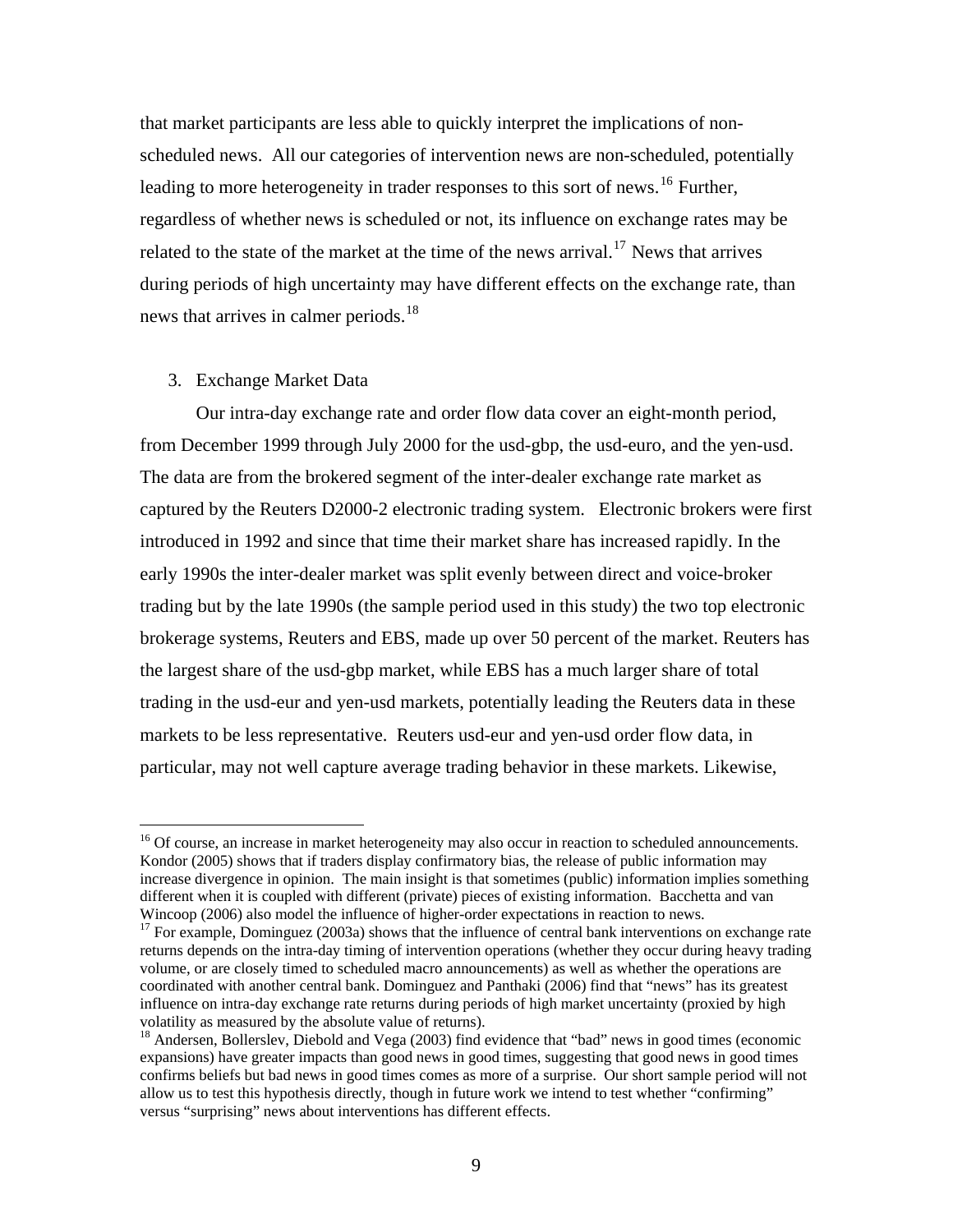spreads in the usd-eur and yen-usd quotes are sometimes quite wide due to the relative lack of liquidity in these markets on the Reuters system.

Inter-dealer brokering systems provide prices that are advertised to all subscribers (though the identity of the quoting dealer is only available once the quote is hit). Dealers can submit a buy or sell quote or "hit" a quote of another dealer. Only the highest bid and lowest ask (the touch) are shown on the Reuters screen. The quantity available at each (best) bid and ask is also shown (which may involve more than one bank), and when a bid or ask is hit the quantities available at that price are adjusted if they dip below \$10 million. When multiple banks have entered the same bid or ask price, and the price is hit, offers are met on a first come basis (meaning that the dealer who first input the price gets the deal first and if more quantity is needed, the dealer that next submitted the same price fills the order, and so on). All transactions are made at either the posted bid or ask. While dealers in individual banks will know their own customer order flow – they do not have access to information on customer orders of other banks. One of the reasons that interdealer brokerage systems have become so popular is that they provide an important source of real time information on both market quotes and overall market order flow.<sup>[19](#page-11-0)</sup> The Reuters D2000-2 system classifies transactions as buyer-initiated or seller-initiated, providing dealers with a real time proxy of signed trading volume.<sup>[20](#page-11-1)</sup> We measure order flow in this study as the difference between the number of buyer-initiated trades and seller-initiated trades in each 20-minute interval.

 The intra-day price series used in this study incorporates information from both transactions prices (actual trades) and (tradeable) bid and ask quotes submitted by dealers (but not hit).<sup>[21](#page-11-2)</sup> We use tradeable quotes in addition to actual transactions prices to create a 20-minute price series for the usd-eur, usd-gbp and yen-usd rates that spans the period over which we have intervention news data.<sup>[22](#page-11-3)</sup> We measure exchange rate returns as the

<span id="page-11-0"></span><sup>&</sup>lt;sup>19</sup> See Rime (2003) and Lyons (2001, chapter 3) for detailed descriptions of electronic trading systems.

<span id="page-11-1"></span> $20$  The dealer posting the quote is considered the non-initiating side. Reuters does not provide information on the size of each trade.

<span id="page-11-2"></span><sup>&</sup>lt;sup>21</sup> Tradeable quotes differ from indicative quotes, which have been used in a number of previous studies, in that they provide "firm" prices. Indicative quotes provide market information for non-dealers.<br><sup>22</sup> There are a periods of low liquidity on Reuters D2000-2 due to technical problems (the feed failing),

<span id="page-11-3"></span>holidays, and during Asian trading hours. Some studies simply drop these time periods from the sample. Our approach is to interpolate a 20 minute time series (using a linear interpolation method) from all available quotes in order to fully span our "news" data set. Reuters does not include weekend data so any news that arrives over a weekend is moved to the first 20-minute interval on the nearest Monday. The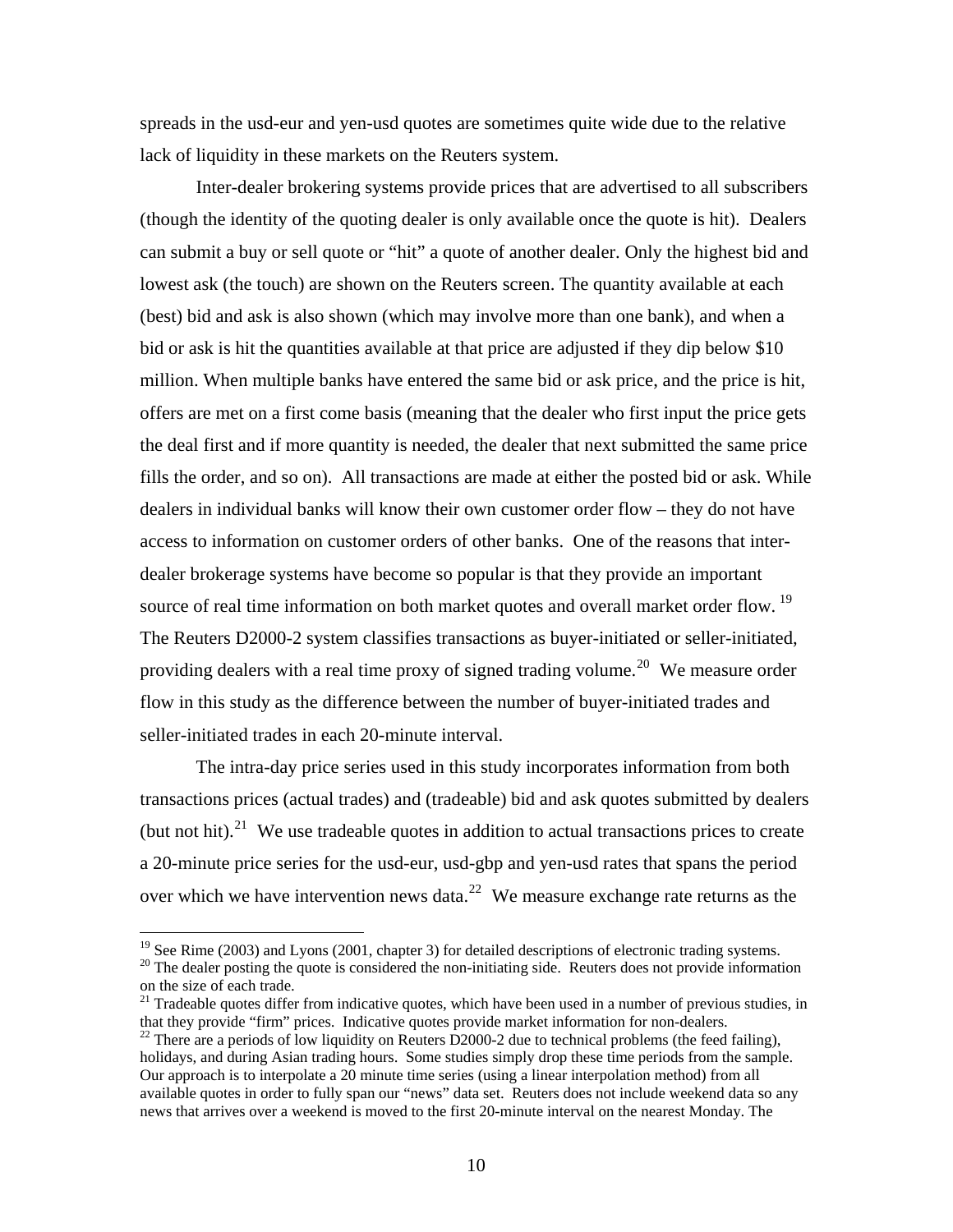log difference in 20-minute (midpoint) prices. Figure 2 shows average daily usd-eur, usd-gbp and yen-usd returns, order flow and news arrival (measured as the number of newswire articles in a given 20-min interval) over the 24-hour GMT time scale. News arrival and order flow are fairly evenly spread over the day, and there is little evidence of trend in average returns.

 We measure exchange rate volatility as the absolute value of the 20-minute returns. Figure 3 shows the average absolute return in each 20-minute interval over the 24-hour GMT time scale for each of the exchange rates (the x-axis for the three currencies starts at midnight, which is approximately 12am GMT for usd-eur and usd-gbp and 3pm GMT for yen-usd). The data confirm the seasonal pattern that is typically found in intra-day exchange rate volatility data which, in turn, largely reflects the opening and closing of the three main trading markets in Tokyo, Europe and New York. In order to take the opening and closings of markets into account we de-seasonalize the volatility series using the Andersen and Bollerslev (1997ab, 1998) flexible fourier form (FFF) regression method which involves decomposing the demeaned *i*-minute exchange rate returns, into a daily volatility factor, a periodic component for the i<sup>th</sup> intraday interval and an i.i.d. mean zero unit variance innovation term all divided by the square root of the number of uncorrelated intraday return components.<sup>[23](#page-12-0)</sup> This estimated FFF seasonal is shown (together with the average daily volatility) in Figure 3.

Table 3 provides descriptive statistics for our 20-minute exchange rates, returns<sup>[24](#page-12-1)</sup> and volatility as well as order flow, order flow volatility and transaction frequency (measured as the number of transactions in a given 20-min interval). The three exchange rate returns series display little autocorrelation, suggesting that future exchange rate changes cannot be predicted from past changes. Intra-day return volatility, order flow volatility, and transaction frequency for all three currencies shows evidence of strong and persistent autocorrelation. While buy and sell orders are highly autocorrelated, net orderflow (buy orders minus sell orders) does not display significant autocorrelation. Usd-gbp returns are significantly less variable than are usd-eur or yen-usd returns over this time

average number of newswire reports on Mondays (including weekend news) is 93 compared to 100 for Tuesdays, 123 for Wednesdays, 132 for Thursdays and 81 for Fridays.

<span id="page-12-0"></span> $^{23}$  See Dominguez (2006) for a detailed description of how this was implemented.

<span id="page-12-1"></span> $24$  We compute returns (approximately) as the percentage change in the exchange rate multiplied by 100, so the units can be thought of as basis points.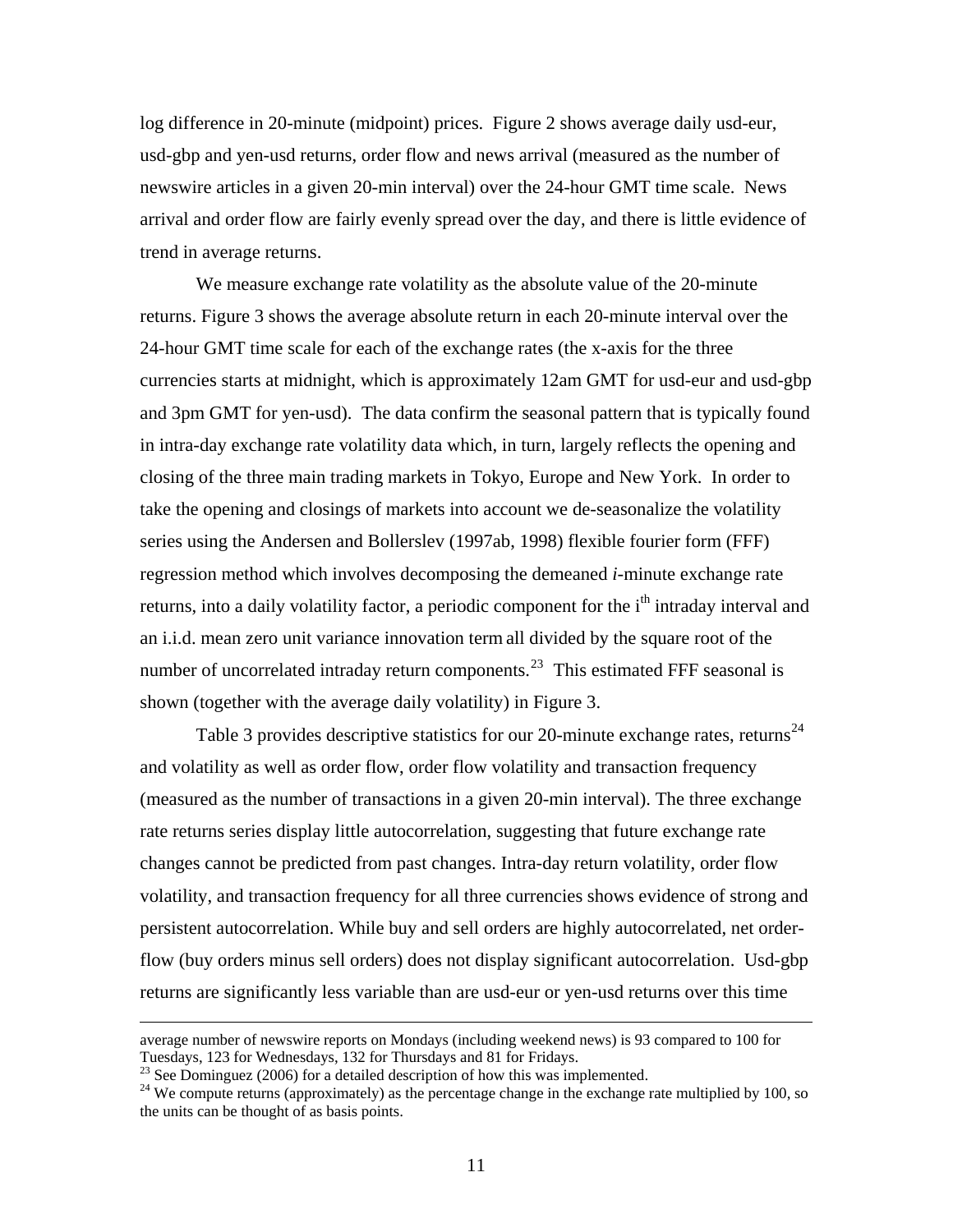period and yen-usd transaction frequency is significantly lower (at 3 transactions every 20 minutes) than is transaction frequency for usd-eur or usd-gbp (which have closer to 30 transactions every 20 minutes).

Table 4 presents contemporaneous correlations among our key variables: exchange rate returns, exchange rate volatility, order flow, order flow volatility, trading frequency and news arrival.<sup>[25](#page-13-0)</sup> The correlations for all three currencies indicate that there exists a strong contemporaneous association between exchange rate returns and order flow, as well as between exchange rate volatility, order flow volatility and transaction frequency. The correlation between returns and order flow is highest for usd-eur (at .51) and lowest for yen-usd (at .224). Beyond these contemporaneous correlations, we might expect longer-lived correlation between intervention news and the other variables if traders have different views of the implications (and information content) of the news.

# 4. Effects of Intervention News on Returns and Volatility

 $\overline{a}$ 

The standard approach in the empirical exchange rate literature is to run the following sort of "event study" style regression<sup>[26](#page-13-1)</sup> of the conditional mean of i-minute exchange rate returns on j leads<sup>[27](#page-13-2)</sup> and lags of the actual intervention indicator, each of the k "news" announcements, and on g lags of past returns (to account for any autocorrelation); that is:

$$
\Delta s_{ii} = \alpha_0 + \sum_j \alpha_{1,j} I_{ii-j} + \sum_k \sum_j \alpha_{2,j}^k N_{ii-j}^k + \sum_s \alpha_{3,s} \Delta s_{ii-s} + \varepsilon_{ii}
$$
\n(1)

where  $\Delta s_{i}$  denotes the change in the natural log of the i-minute (spot market) exchange rate on day t, *I* denotes the intervention indicator, and *N* denotes intervention news and macro surprises<sup>[28](#page-13-3)</sup>. All news variables are time-stamped to the nearest i-minute. We use the

<span id="page-13-0"></span> $25$  Evans and Lyons (2003) document strong contemporaneous correlation between news arrival, transaction frequency and order flow volatility. Melvin and Yin (2000) find a positive correlation between trading frequency (using indicative quotes) and the rate of flow of public information.

<span id="page-13-1"></span><sup>&</sup>lt;sup>26</sup> An alternative approach based on state dependent heteroscedasticity is used by Rigobon and Sack (2004) and Evans and Lyons (2003).

<span id="page-13-2"></span><sup>&</sup>lt;sup>27</sup> We include leads and lags in order to take into account the possibility that the time-stamp on our news does not match the actual timing of when market participants first learn about the news. We find evidence of both lead and lag effects for our intervention news variables for up to 2 hours before and after the Reuters' time stamp.

<span id="page-13-3"></span> $^{28}$  The intervention indicator and the intervention news variables are  $(0,1)$  dummy variables. Macro surprises are measured as the difference between the specific announcement and the ex-ante expectation of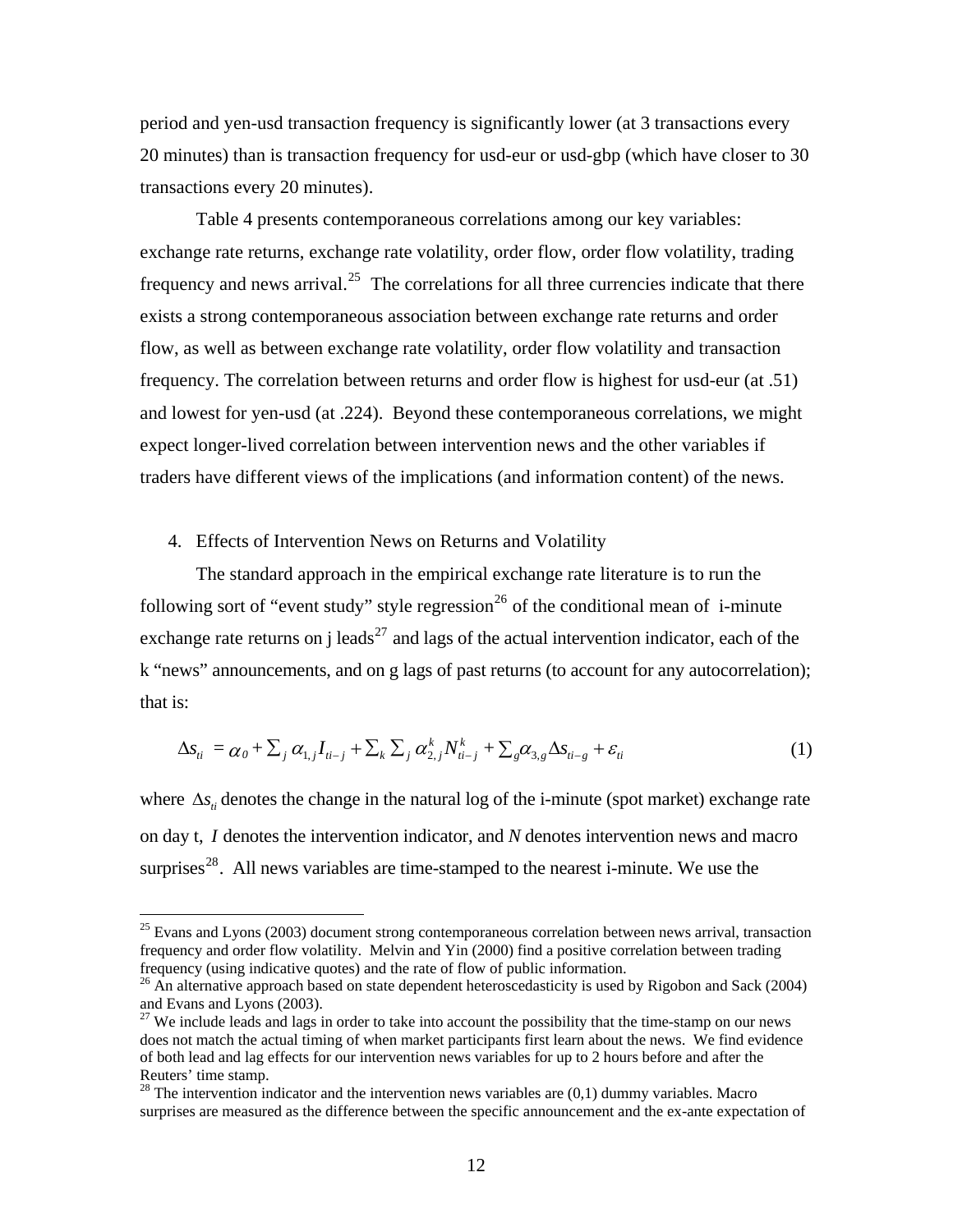Schwarz (1978) criteria to fix the lead/lag lengths, and we correct for heteroskedasticity and serial correlation in the error term using the Newey and West (1987) approach. Using this general regression specification it is possible to test for the impact and intra-day effects of different kinds of intervention news and macro surprises on exchange rate returns by examining whether the  $\alpha_{1,j}$  s and  $\alpha_{2,j}^k$  s are individually and jointly statistically significant. The coefficients in this context measure the typical effect of the  $k<sup>th</sup>$  news announcement at time i (on day t) on exchange rate returns in the same (narrow) i-minute window. It is worth noting that in order to be able to interpret the coefficients in this way we need to assume that the variables in the regression can be viewed as predetermined regressors over the i-minute period (which is less likely to be realistic for low-frequency data windows). It is also the case that the coefficients will measure the linear combination of exchange rate return effects associated with the market's assessment of both the news *and* how the news will influence the economy.<sup>[29](#page-14-0)</sup>

 Our "news" variable (*N*) includes five distinct categories of news: (1) macro surprises, (2) news about intervention policy from policy-makers, (3) news about intervention policy from the market, (4) news about policy-maker-market interactions, and (5) news about unrequited interventions (interventions that the market expected but did not occur). <sup>[30](#page-14-1)</sup> All our categories of intervention news are further broken down by geographic region (Euro-zone, Japan, UK or Joint). Macro surprises are also disaggregated by country so that UK, US, Euro-area and Japanese surprises are included separately.<sup>[31](#page-14-2)</sup>

Table 5 presents results of our regression of intra-day (20-minute) usd-eur, usdgbp, and yen-usd returns on news. The first, third and fifth columns in table 5 present the results of our benchmark regression, which include the actual Japanese interventions and

the announcement (based on the median response to a survey conducted by Money Market Services International) divided by the sample standard deviation of each announcement (this serves to normalize the surprises so that comparisons of the relative size of coefficients is feasible).

<span id="page-14-0"></span> $29$  For a nice discussion of the underlying assumptions in this sort of event study analysis see Faust, Rogers, Wang and Wright (2003) pages 6-9.

<span id="page-14-1"></span><sup>&</sup>lt;sup>30</sup> We attempted to group news into variables in such a way as to insure that we would not be combining news that would be expected to lead to opposite effects on exchange rates. (This task was made easier for the fact that there were no major shifts in exchange rate objectives by the relevant governments over the 8 month period under study.) The coefficients on these disaggregated news variables are then aggregated into broader groupings of variables in order to keep our tables readable. Regression results with the disaggregated news categories are available upon request.

<span id="page-14-2"></span> $31$  As robustness checks we also included disaggregated macro surprises (by type and region). Results were qualitatively similar whether surprises are included in aggregated or disaggregated form.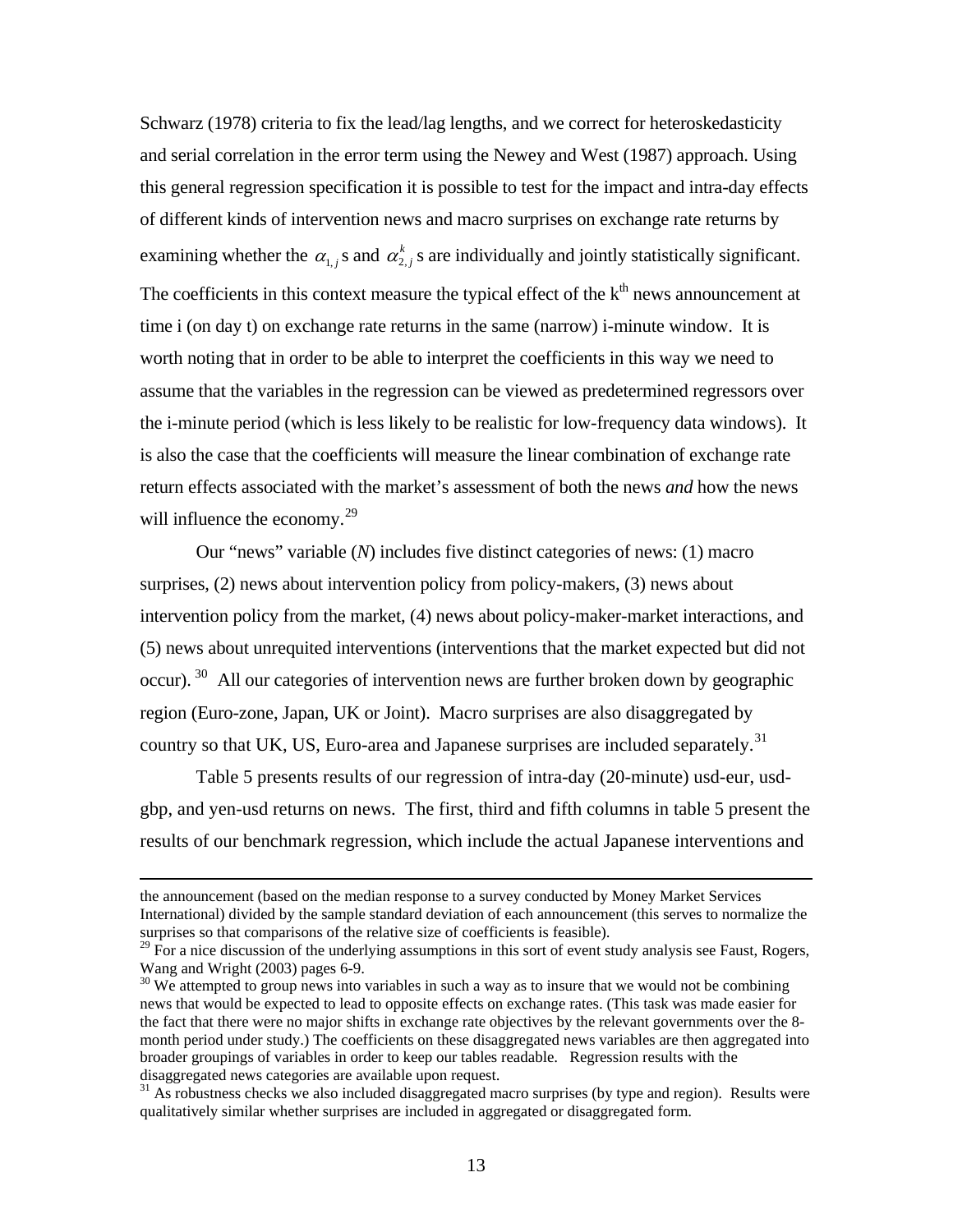the macro surprises as "news", for each exchange rate. Both leads and lags of the Japanese intervention indicator variable significantly influence yen-usd returns and lagged interventions influence usd-gbp returns. Macro surprises are generally not found to be statistically significant, only Japanese macro surprises significantly influence usdeur returns. Further, the relatively low regression goodness-of-fit for these benchmark regressions suggests that actual interventions and macro surprises account for a small fraction of the overall variability of returns for all three exchange rates.

The second, fourth and sixth columns in table 5 include our intervention news variables in the lower panel. For each intervention news category the reported coefficient is the sum of six leads and lags, corresponding to two hours before and after the newswire time-stamp. Statistical significance is based on two criteria. The first is an exclusion restriction, where the null hypothesis is that all the leads and lags are zero (under the column labeled F-test). The second is a Wald test of the null hypothesis that the sum of the leads and lags equals zero. This second test provides evidence on mean reversion. For example, if there is an immediate influence of news on returns which is subsequently reversed (within the 4 hour window), the sum of the coefficients would be zero (or close to zero). In many cases individual coefficient leads or lags were found to be statistically significant (leading to a significant F-stat), while the sum of the coefficients over the 4 hour lead/lag window was not always statistically different from zero (leading to an insignificant Wald test).

The coefficient values and statistical (in)significance of the macro surprises in table 5 remain qualitatively unchanged with the inclusion of intervention news. The coefficient on the Japanese intervention indicator variable remains significant especially in the yen-usd regression, suggesting that these interventions led to a depreciation of the dollar relative to the yen (recall that the objective of the Japanese government in this period was to depreciate the yen). Interestingly, the results suggest that all our categories of intervention news seem to have a qualitatively similar influence on returns. For example, news that the ECB would not intervene led to a six-basis-point depreciation of the euro. Recall that, had the ECB intervened (which they did not) in this sample period, their objective would have been to appreciate, not depreciate, the euro. Likewise, market

14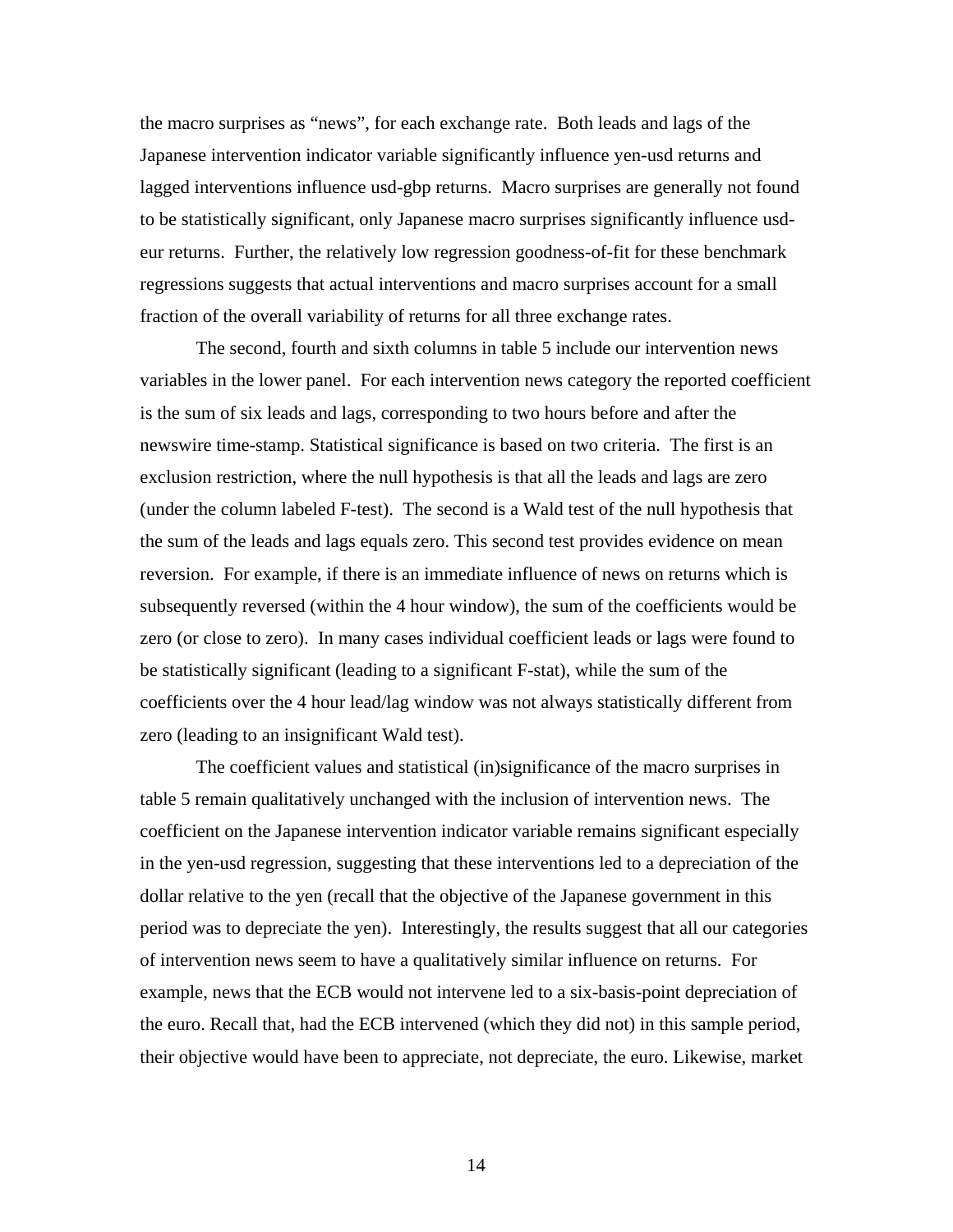expectations of Japanese interventions led to a five-basis-point depreciation of the dollar in both the yen-usd and usd-gbp markets

The regression results presented in table 5 indicate that actual interventions, threats of interventions, denials of interventions, and unrequited interventions all had an influence on intra-daily exchange rate returns in the usd-eur and yen-usd markets. However, the relatively low regression goodness-of-fit (for all specifications across all three exchange rates) suggests that intervention news does not go very far in explaining overall exchange rate movements. It is possible that our binary coding of intervention news is partly to blame for our inability to explain a larger fraction of exchange rate variation. It may be that our news variables will be more successful at explaining exchange rates during periods when the market is more uncertain, or that intervention news influences volatility more than returns. It may also be that intervention news do not impact price directly, but that their influence is mediated through order flow. We investigate these possibilities in the next three sets of regressions.

In order to examine how intervention news influences traders under different market conditions, we test for two types of interaction effects. First, we ask whether intervention news is more (or less) likely to influence returns during periods of high market uncertainty (proxied by high volatility). We create an indicator variable that takes on the value 1 during 20-minute intervals when volatility (measured as the absolute value of returns) exceeds the sample average by two standard deviations. The first three columns in table 6 present regression results that show that during periods when the market is most uncertain, intervention news (of all types) had a significantly larger influence on returns than was the case when news arrived during normal periods (while we include each intervention news variable separately as well as interacted with our "high volatility" indicator in the regression, we report only the sums of the leads and lags of the coefficients on the interacted terms in the table). Second, we examine if intervention is more (or less) effective when lots of other news is hitting the market. We create an indicator variable that takes on the value 1 during 20-minute intervals when the number of news reports exceeds the sample average by two standard deviations.<sup>[32](#page-16-0)</sup> The

<span id="page-16-0"></span> $32$  The "news report" variable is based on a broad interpretation of foreign exchange market news. For more information about this variable see Dominguez and Panthaki (2006).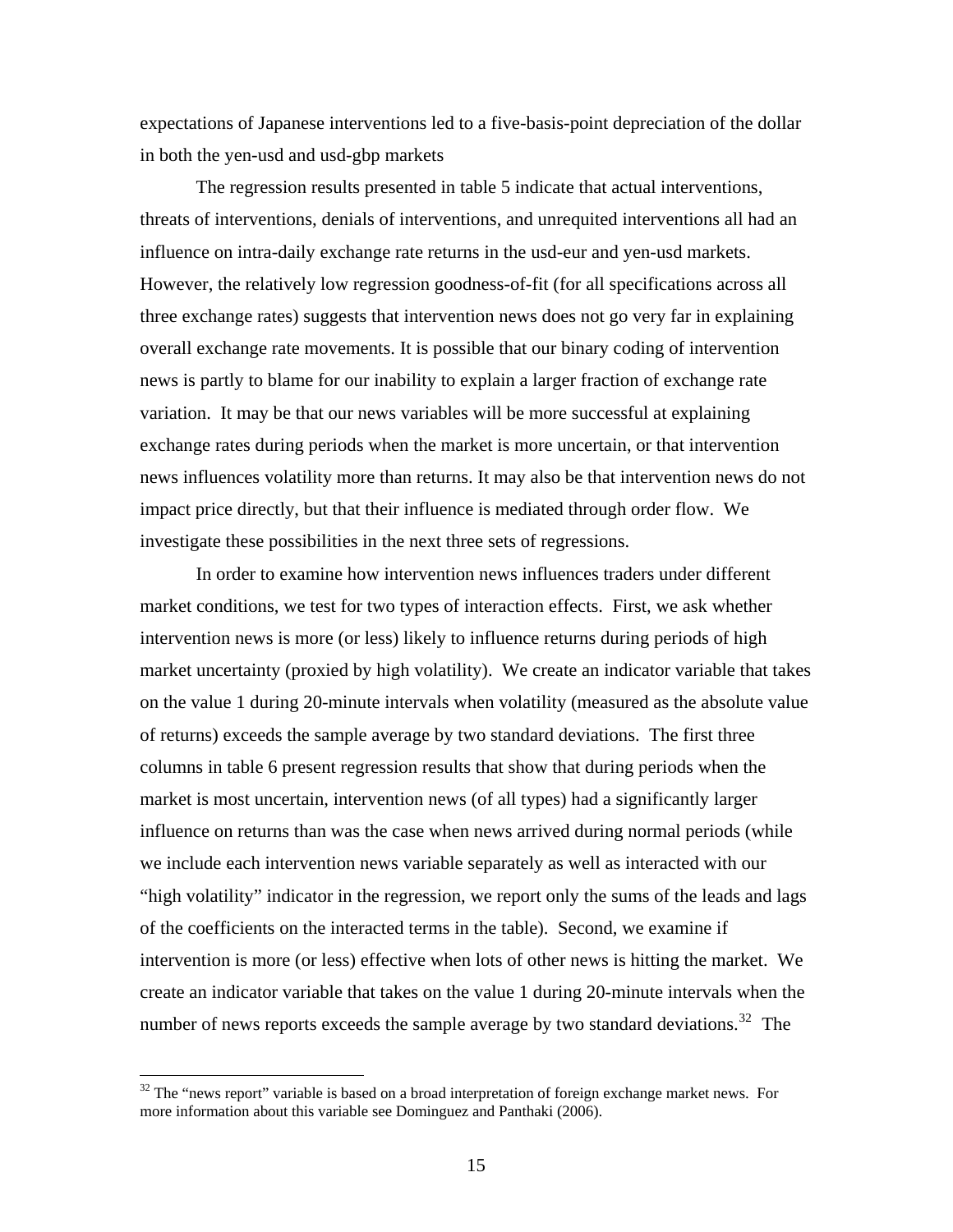coefficients in the last three columns of table 6 (again we report only the sums of the leads and lags of the coefficients on the intervention news variables interacted with the "high news arrival" indicator variable) indicate that intervention news often had a larger impact on returns when it arrived during heavy news periods. In the usd-eur market, in particular, the Wald tests indicate that intervention news continued to influence returns beyond a four-hour window. These results suggest that intervention news is more likely to influence trader behavior during specific market conditions, especially during times of high uncertainty. However, the regression goodness-of-fit measures remain relatively low indicating that intervention news explains a small fraction of overall variability of returns.

In order to examine whether intervention news helps to explain the absolute value of exchange rate returns, we regress de-seasonalized<sup>[33](#page-17-0)</sup> intra-day volatility,  $V_i^s$ , on the same set of explanatory variables:

$$
V_{ii}^s = \lambda_0 + \sum_j \lambda_{1,j} I_{ti-j} + \sum_k \sum_j \lambda_{2,j}^k N_{ti-j}^k + \sum_g \lambda_{3,g} V_{ti-g}^s + \eta_{ti}
$$
 (2)

Andersen and Bollerslev (1998) find that three factors influence intra-daily exchange rate volatility: calendar effects and volatility dependencies (both of which are captured in the FFF seasonal) and macro surprises, with macro surprises providing the least explanatory power. We augment their specification with our intervention news variables and allow for a longer lag structure to test whether the effects of these (non-scheduled) news reports are longer-lived. We use the Schwarz (1978) criteria to fix the leads and lags in the regression specification and correct for potential heteroskedasticity and serial correlation in the error term using the Newey and West (1987) approach.

Table 7 presents our volatility regression results using the same column format as we did in table 5. We again find that only Japanese macro surprises enter significantly in the usd-eur regression, providing suggestive evidence that scheduled news, perhaps because it is less ambiguous, has extremely short-lived (less than 20 minutes) influence on volatility. The Japanese intervention indicator variable now significantly influences volatility for all three currencies. We also find that all the different types of intervention

<span id="page-17-0"></span><sup>&</sup>lt;sup>33</sup> It could be that the intra-day seasonal is explained by news arrival. We test for this possibility by including our intervention news variables and macro surprises directly in the FFF regression and find no evidence of correlation between the daily seasonal and our news variables.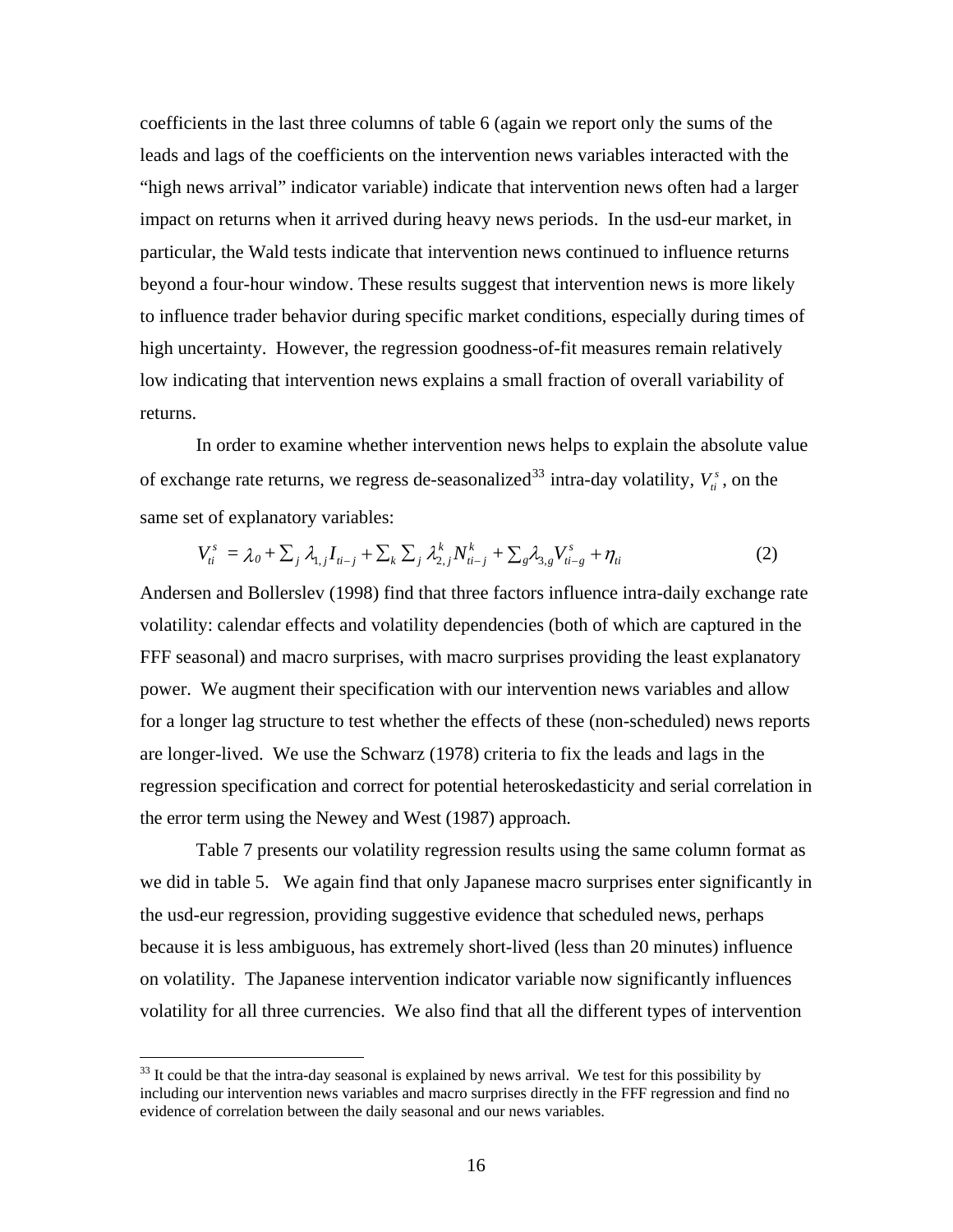news significantly influence volatility across all three currencies (the F-stats are consistently significant for all our news variables).<sup>[34](#page-18-0)</sup> Interestingly intervention news often led to own-market increases in volatility but decreases in volatility in the other currency markets. Very few of the Wald tests are significant in table 7 suggesting little evidence of a long-lived influence of news on volatility.

# 5. Does Intervention News Influence Order Flow?

In standard models of exchange rate behavior when "positive" news arrives for a currency, demand for that currency rises, causing the relative value (the price) of the currency to rise. In these models there is no reason for order flow to rise in reaction to news because price is assumed to instantaneously reflect the news. Trading volume may rise in reaction to news, but as long as the new price is efficient, there is no reason for these trades to be biased in favor of purchases or sales. So that in standard models the arrival of "news" should be orthogonal to changes in order flow.<sup>[35](#page-18-1)</sup>

We use transaction frequency, *TF*, as a proxy for volume, and first test whether the arrival of intervention news in our sample is positively related to transaction frequency.

$$
TF_{ii} = \gamma_0 + \sum_j \gamma_{1,j} I_{ii-j} + \sum_k \sum_j \gamma_{2,j}^k N_{ii-j}^k + \sum_g \gamma_{3,g} TF_{ii-g} + \nu_{ii}
$$
(3)

Table 8 presents the results of this regression. We find strong evidence of a relationship between transaction frequency and both the Japanese intervention indicator variable and intervention news (but not macro surprises). This suggests that when traders learn of interventions news (regardless of whether the news indicates that an intervention is likely or not) this influences their decision about whether to trade or not. In some cases the coefficient sign on intervention news is negative suggesting transaction frequency fell in reaction to the news, though the signs on intervention news do not indicate any discernable patterns among the different sorts of news. While our measures of regression

<span id="page-18-0"></span><sup>&</sup>lt;sup>34</sup> It is also worth noting that the regression goodness-of-fit is dramatically higher, due in part to the strong AR component of volatility.

<span id="page-18-1"></span> $35$  One view of the relationship between order flow and prices is that it is only a temporary phenomenon. Order flow in this context reflects trader "digestion effects" in reaction to news, so that once the news is fully "digested", any order flow induced price effects will revert back. Work by Evans and Lyons (2002) and Danielsson, Payne and Luo (2002), however, shows that order flow continues to explain changes in foreign exchange returns well after 24 hours, suggesting either that digestion is very slow, or more likely, that the influence of order flow on prices is not temporary.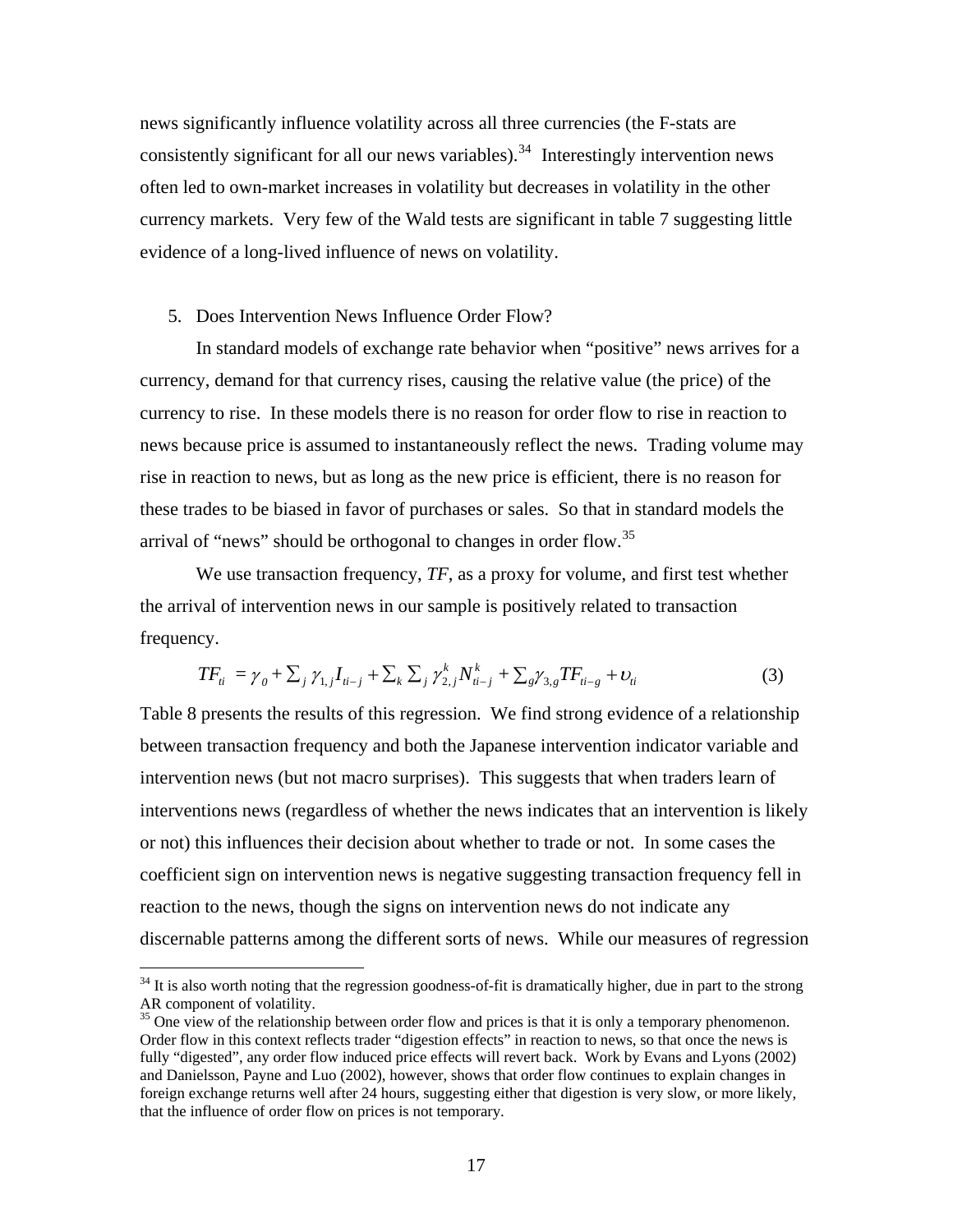goodness-of-fit in table 8 are quite high, this is largely due to the strong autoregressive nature of transaction frequency.

Under what circumstance might intervention news cause a change not just in volume, but in order flow? One reason that price might not immediately (or fully) react is if the intervention news either is not common knowledge, or if different market participants interpret the news differently. Unrequited intervention operations are likely to be good examples of news that evoke heterogeneous reactions. In this case, order flow might convey this information to the market (rather than price). Further, if underlying demand for currencies is driven not by news per se, but by changes in risk aversion or hedging technologies, again it might be order flow that will convey this information to the market.<sup>[36](#page-19-0)</sup>

A simple linear regression specification that relates foreign exchange returns to order flow is:

$$
\Delta s_{ii} = \beta_0 + \sum_j \beta_{1,j} OF_{ii-j} + \sum_s \beta_{2,s} \Delta s_{ii-s} + \mu_{ii}
$$
 (4)

Table 9 presents results for a regression of returns on contemporaneous and lagged order flow (OF). The first thing to note in the table is that our measure of regression goodnessof-fit differs significantly across the three currencies. Our estimates suggest that order flow explains over 14% of the variation in 20-minute usd-gbp returns, 6% of yen-usd returns, and only 2.8% of usd-eur returns. These differences are likely due in large part to the fact that the Reuters D2000 system dominates in the sterling market but only captures a small fraction of trades in either the euro or yen markets.<sup>[37](#page-19-1)</sup> The coefficient on contemporaneous order flow is statistically significant and positively associated with returns for all three currencies, suggesting that the influence of news is not fully captured in price changes and that order flow may play a role in the price discovery process.

<span id="page-19-0"></span> $36$  Four recent papers that have studied the link between "news" and order flow include: Love (2004), Love and Payne (2003), Melvin and Yin (2000), Evans and Lyons (2003), and Dominguez and Panthaki (2006). Breedon and Vitale (2004) find that the strong contemporaneous correlation between order flow and exchange rates is mostly due to liquidity (and not information) effects.

<span id="page-19-1"></span><sup>&</sup>lt;sup>37</sup> The fact that Reuters has incomplete market share in these currencies suggests that Reuters' order flow measures total order flow with error. This in turn suggests that the relationship between order flow and returns is measured with error in the usd-eur and yen-usd regressions, leading coefficients to be biased toward zero. This sort of measurement error is less of a concern in the usd-gbp regression because Reuters is dominant in that market.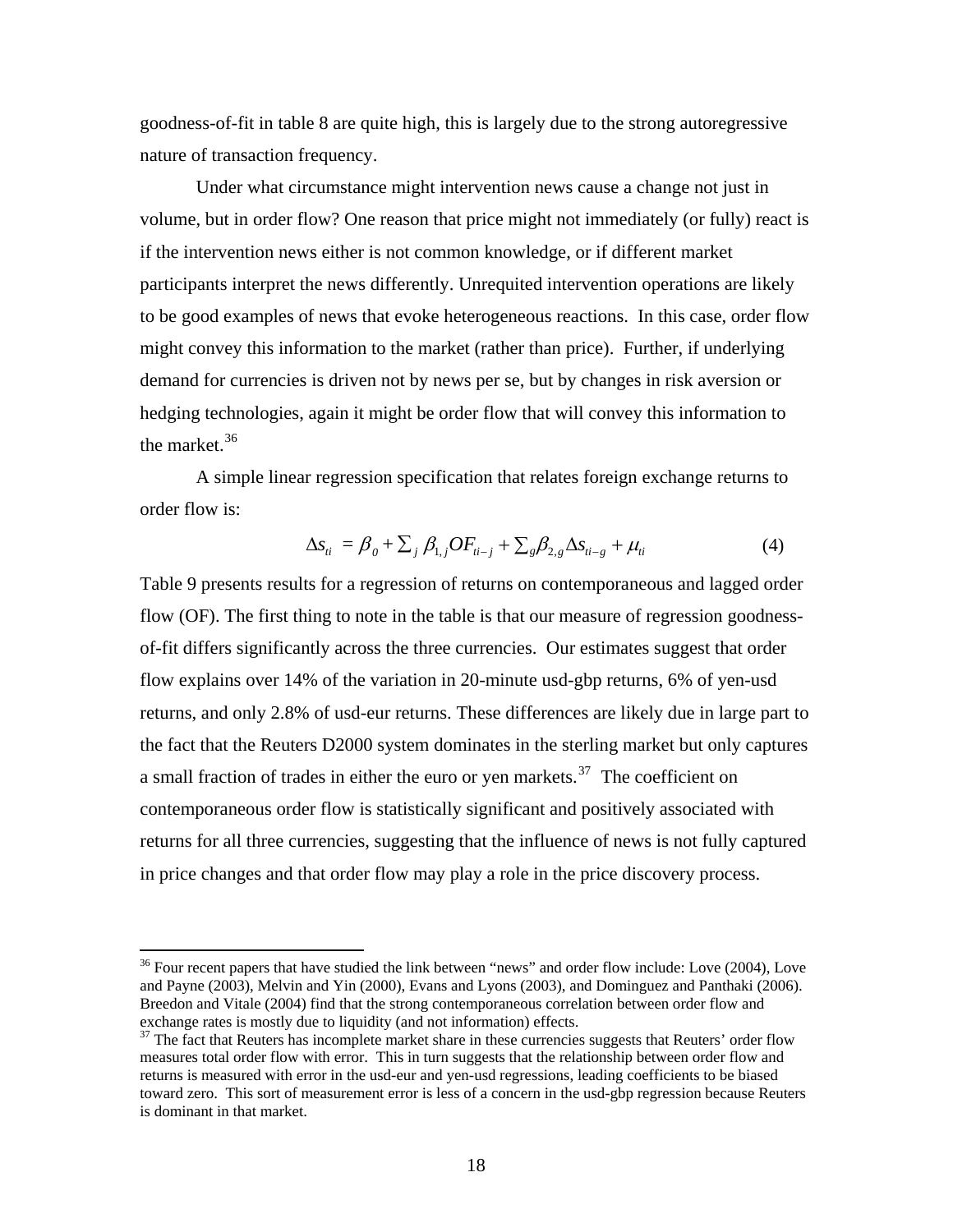Our results so far suggest that intervention news influences exchange rate returns, volatility, and transaction frequency and that order flow influences returns. The next question to ask is what drives order flow? Previous studies have found a link between macro surprises and order flow, which runs counter to standard models that would suggest that common knowledge news, such as macro surprises, should be instantly incorporated in price. We test whether this result also holds for our data sample, and whether intervention news is also linked to order flow, *OF*.

$$
OF_{ii} = \varphi_0 + \sum_j \varphi_{1,j} I_{i-j} + \sum_k \sum_j \varphi_{2,j}^k N_{i-j}^k + \sum_s \varphi_{3,s} OF_{i-s} + \xi_{ii}
$$
(5)

Table 10 presents results for the regression of order flow on the Japanese intervention indicator, macro surprises, intervention news, and past order flow. The first, third and fifth columns provide results for our benchmark specification which only includes the Japanese intervention indicator and macro surprises. Again, only the Japanese macro surprises are statistically significant in the usd-eur regression, while actual Japanese interventions enter statistically significantly in all three currency markets. The results in the second, fourth, and sixth columns of table 10 indicate that the intervention indicator variable is no longer significant when we include the other intervention news variables in the regression specification. Interestingly it is in the yenusd market, where Reuters' has limited market share, that we find the intervention news variables have the most influence. However, the regression goodness of fit never rises above .026 suggesting that order flow is largely not being driven by these variables.<sup>[38](#page-20-0)</sup> The coefficient signs on intervention news in these regressions are generally consistent with what we found earlier in the returns regressions. Coefficient signs on Japanese intervention news are generally negative suggesting that this news led buy orders for dollars to fall relative to sell orders. Likewise, the coefficient signs on ECB intervention news are generally positive suggesting that this news led buy orders for dollars to rise relative to sell orders.

1

<span id="page-20-0"></span> $38$  This result is at odds with results in Evans and Lyons (2004) which find a strong connection between disaggregated order flow and news. It is possible that the difference in results is due to the fact that our order flow information is only reflecting inter-dealer trades.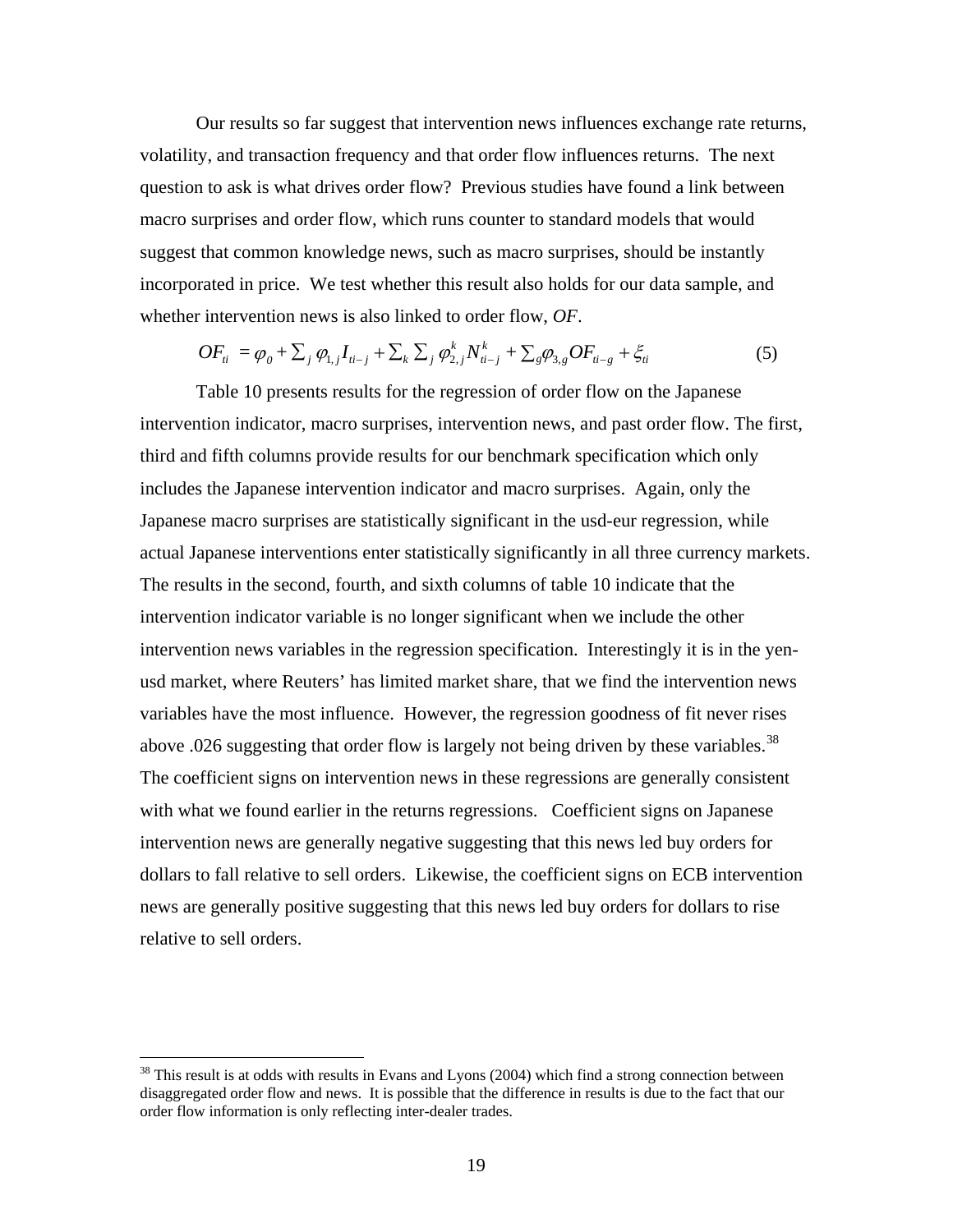# 6. Conclusions

In this paper we examine whether actual and unrequited intervention news influences exchange rates. Previous studies have found that scheduled macro announcements, when measured in surprise form, help to explain intra-daily exchange rate behavior. Likewise, official interventions by governments in the foreign exchange market have been found to influence intra-day (and daily) returns and volatility. Results in this paper indicate that unrequited intervention news (and even news of "no intervention") has a statistically significant influence on both intra-day exchange rate returns and volatility, suggesting that the expectation of intervention, even when governments do not intervene, can affect currency values. These results provide strong evidence in favor of the hypothesis that interventions influence exchange rates via the information/signaling channel.

 We also examine the role of order flow in exchange rate determination. In standard models there is no reason for order flow to rise in reaction to news because price is assumed to instantaneously adjust. Trading volume may rise in reaction to news, but as long as the new price is efficient, there is no reason for trades to be biased in favor of purchases or sales. We find evidence that order flow has some explanatory power suggesting that prices are, at the very least, slow to adjust. At the same time, we find that actual interventions and our various categories of intervention news explain a very small fraction of the variation in order flow. Overall, our results indicate that along with actual interventions, other kinds of intervention news (including denials of intervention and unrequited interventions) and order flow matter. We do not find evidence that macro surprises have much influence on intra-day returns, volatility or order flow over our sample period. These results suggest that future models of exchange rate determination ought include a broader conception of price relevant "news".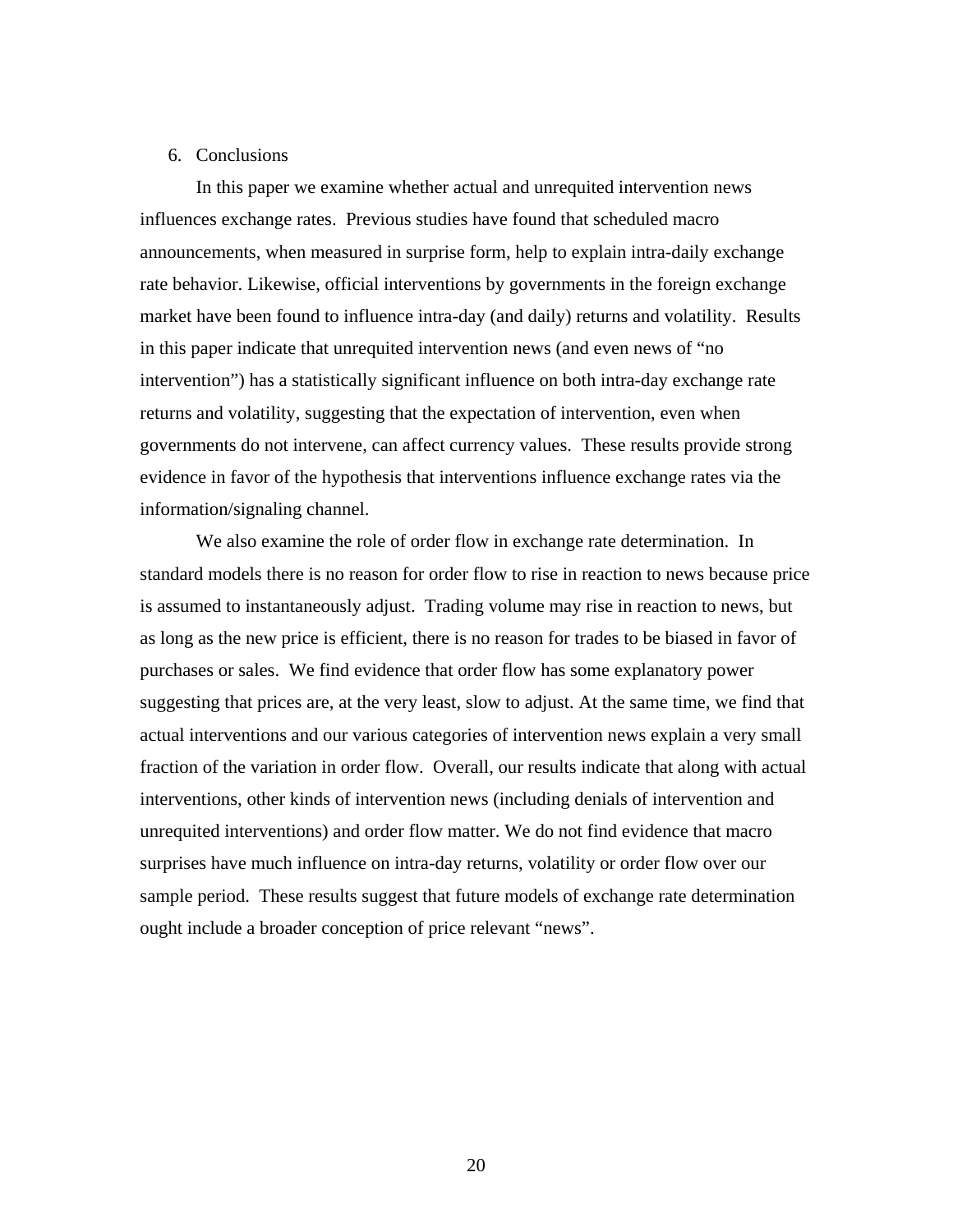# References

Almeida, A., Goodhart, C., Payne, R., 1998. The effects of macroeconomic news on high frequency exchange rate behavior. Journal of Financial and Quantitative Analysis 33 (3), 383-408.

Andersen, T., Bollerslev, T., 1997a. Intraday periodicity and volatility persistence in financial markets. Journal of Empirical Finance 4, 115-158.

Andersen, T., Bollerslev, T., 1997b. Heterogeneous information arrivals and return volatility dynamics: uncovering the long-run in high frequency returns. Journal of Finance 52 (3), 975-1005.

Andersen, T., and T. Bollerslev, 1998. Deutsche mark-dollar volatility: Intraday activity patterns, macroeconomic announcements, and longer run dependencies, Journal of Finance, 53: 219-265.

Andersen, T., T. Bollerslev, F. Diebold, C. Vega, 2003. Micro effects of macro announcements: Real-time price discovery in foreign exchange, American Economic Review, 93: 38-62.

Bacchetta, P., van Wincoop, E., 2006. Can information heterogeneity explain the exchange rate determination puzzle? American Economic Review, 96, 3: 552-576.

Bauwens, L., Ben Omrane, W., Giot, P., 2005. News announcements, market activity and volatility in the euro/dollar foreign exchange market. Journal of International Money and Finance, 24, 7, 1108-1125.

Beattie, N., Fillion, J., 1999. An intraday analysis of the effectiveness of foreign exchange intervention. Bank of Canada Working Paper 99-4.

Beine, M., Bernal, O., *forthcoming*. Why do central banks intervene secretly? Journal of International Financial Markets, Institutions, and Money.

Beine, M., Benassy-Quere, A., Lecourt, C., 2002. The impact of foreign exchange interventions: new evidence from figarch estimations. Journal of International Money and Finance 21, 115-144.

Beine, M., Janssen, G., Lecourt, C., 2004. Should Central Bankers Talk to the Foreign Exchange Markets? Mimeo, CORE.

Beine, M., Laurent, S., 2003. Central bank interventions and jumps in double long memory models of daily exchange rates. Journal of Empirical Finance 10, 641-660.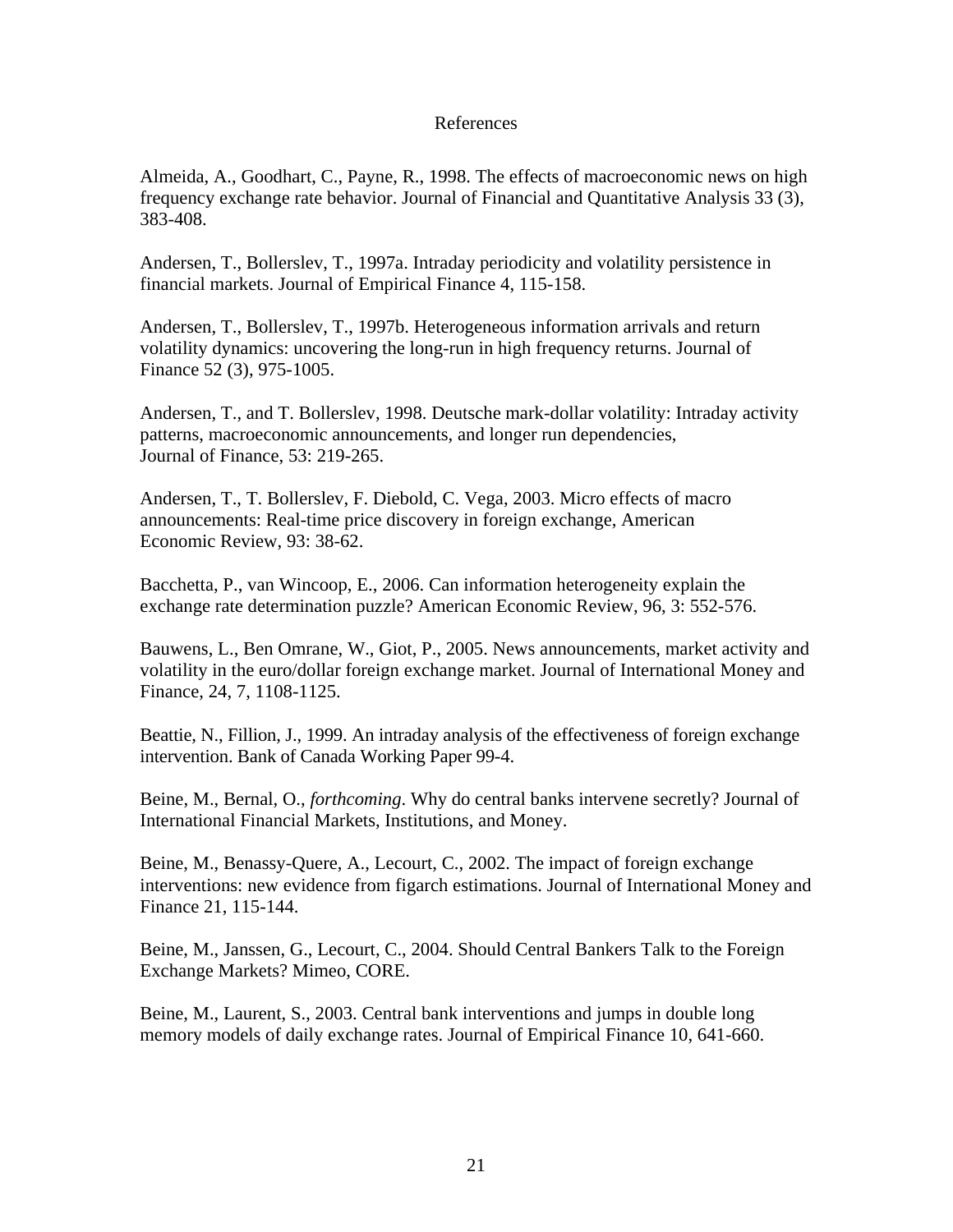Beine, M., Laurent, S., Lecourt, C., 2003a. Official central bank interventions and exchange rate volatility: evidence from a regime-switching analysis. European Economic Review 47, 891-911.

Beine, M., Laurent, S., Palm, F., 2003b. Central bank forex intervention assessed using realized moments. Mimeo, CORE.

Bhattacharya, U., Weller, P., 1997. The advantage of hiding one's hand: speculation and central bank intervention in the foreign exchange market, Journal of Monetary Economics, 39, 251-277.

Bonser-Neal, C., Tanner, G., 1996. Central bank intervention and the volatility of foreign exchange rates: evidence from the options market. Journal of International Money and Finance 15 (6), 853-878.

Breedon, F. and P. Vitale, 2004. An empirical study of liquidity and information effects of order flow on exchange rates. Tanaka Business School Discussion Paper TBS/DP04/23.

Chaboud, A., LeBaron, B., 2001. Foreign exchange market trading volume and Federal Reserve intervention. Journal of Futures Markets 21, 851-860.

Chaboud, A., Chernenko, S., Howorka, E., Iyer, R., Liu, D., Wright, J., 2004. The highfrequency effects of U.S. macroeconomic data releases on prices and trading activity in the global interdealer foreign exchange market. Board of Governors of the Federal Reserve System, IFDP No. 823.

Chaboud, A., Humpage, O., 2005. An Assessment of the Impact of Japanese Foreign Exchange Intervention: 1991-2004. Board of Governors of the Federal Reserve System, IFDP No. 824.

Chang, Y., 2006. The accuracy of reports of foreign exchange intervention by the Bank of Japan: does Tokyo know more? Journal of International Money and Financy 25, 1241- 1256.

Chang, Y., Taylor, S., 1998. Intraday effects of foreign exchange intervention by the Bank of Japan. Journal of International Money and Finance 18, 191-210.

Chiu, P., 2003. Transparency versus constructive ambiguity in foreign exchange intervention. BIS Working Paper No.144.

Danielsson, J., Payne, R., and J. Luo, 2002. Exchange rate determination and inter-market order flow effects, FMG mimeo, London School of Economics.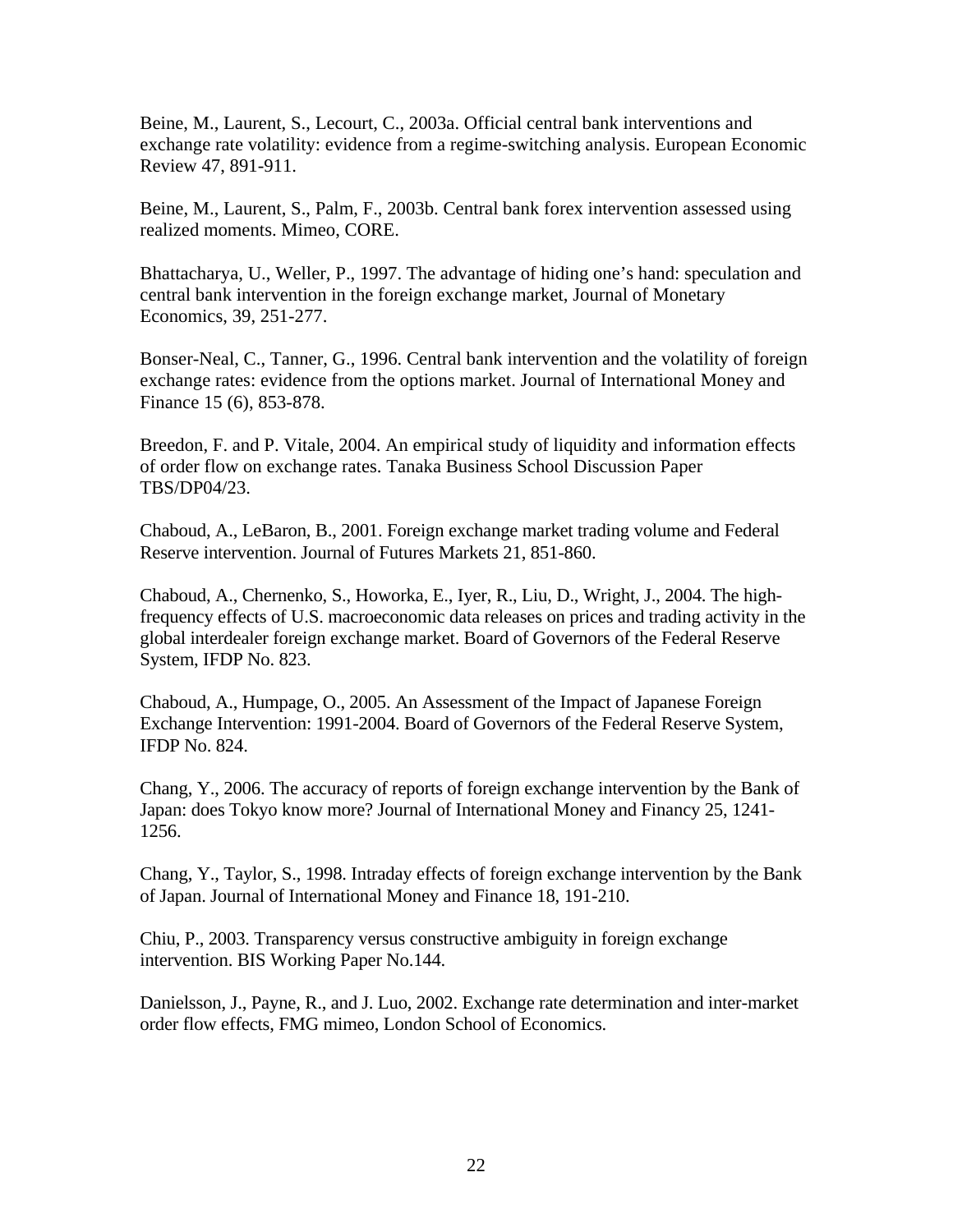DeGennaro, R., and R. Shrieves, 1997. Public information releases, private information arrival, and volatility in the foreign exchange market, Journal of Empirical Finance, 4: 295-315.

De Grauwe, P., Grimaldi, M., 2003. Intervention in the foreign exchange market in a model with noise traders. Mimeo, University of Leuven.

Dominguez, K., 1992. The Informational Role of Official Foreign Exchange Intervention Operations: The Signalling Hypothesis, in: Dominguez, K., Exchange Rate Efficiency and the Behavior of International Asset Markets, chapter 2, Garland Publishing Company, N.Y., pp. 41-80.

Dominguez, K., 1998. Central bank intervention and exchange rate volatility. Journal of International Money and Finance 17, 161-190.

Dominguez, K., 2003a. The market microstructure of central bank intervention. Journal of International Economics 59, 25-45.

Dominguez, K., 2003b. Foreign exchange intervention: did it work in the 1990s? In: Bergsten, C.F., Williamson, J. (Eds.), Dollar Overvaluation and the World Economy. Institute for International Economics, Special Report 16, Washington, D.C., pp.217-245.

Dominguez, K., 2006, "When Do Central Bank Interventions Influence Intra-Daily and Longer-Term Exchange Rate Movements? Journal of International Money and Finance 25, 1051-1071.

Dominguez, K., Frankel, F., 1993a. Does foreign exchange intervention matter? The portfolio effect. American Economic Review 83, 1356-69.

Dominguez, K., Frankel, F., 1993b. Does Foreign Exchange Intervention Work? Institute for International Economics, Washington, D.C.

Dominguez, K., Panthaki, F., 2006. What Defines 'News' in Foreign Exchange Markets?, Journal of International Money and Finance, 25, 168-198.

D'Souza, Chris, 2002. A Market Microstructure Analysis of Foreign Exchange Intervention in Canada. Bank of Canada working paper 2002-16.

Ederington, L., and J. Lee, 1995. The short-run dynamics of price adjustment to new information, Journal of Financial and Quantitative Analysis, 30: 117-134.

Ehrmann, M., and M. Fratzscher, 2005. Exchange rates and fundamentals: new evidence from real-time data, Journal of International Money and Finance, 24, 317-341.

Evans, M., and R. Lyons, 2002. Order flow and exchange rate dynamics, Journal of Political Economy, 110: 170-180.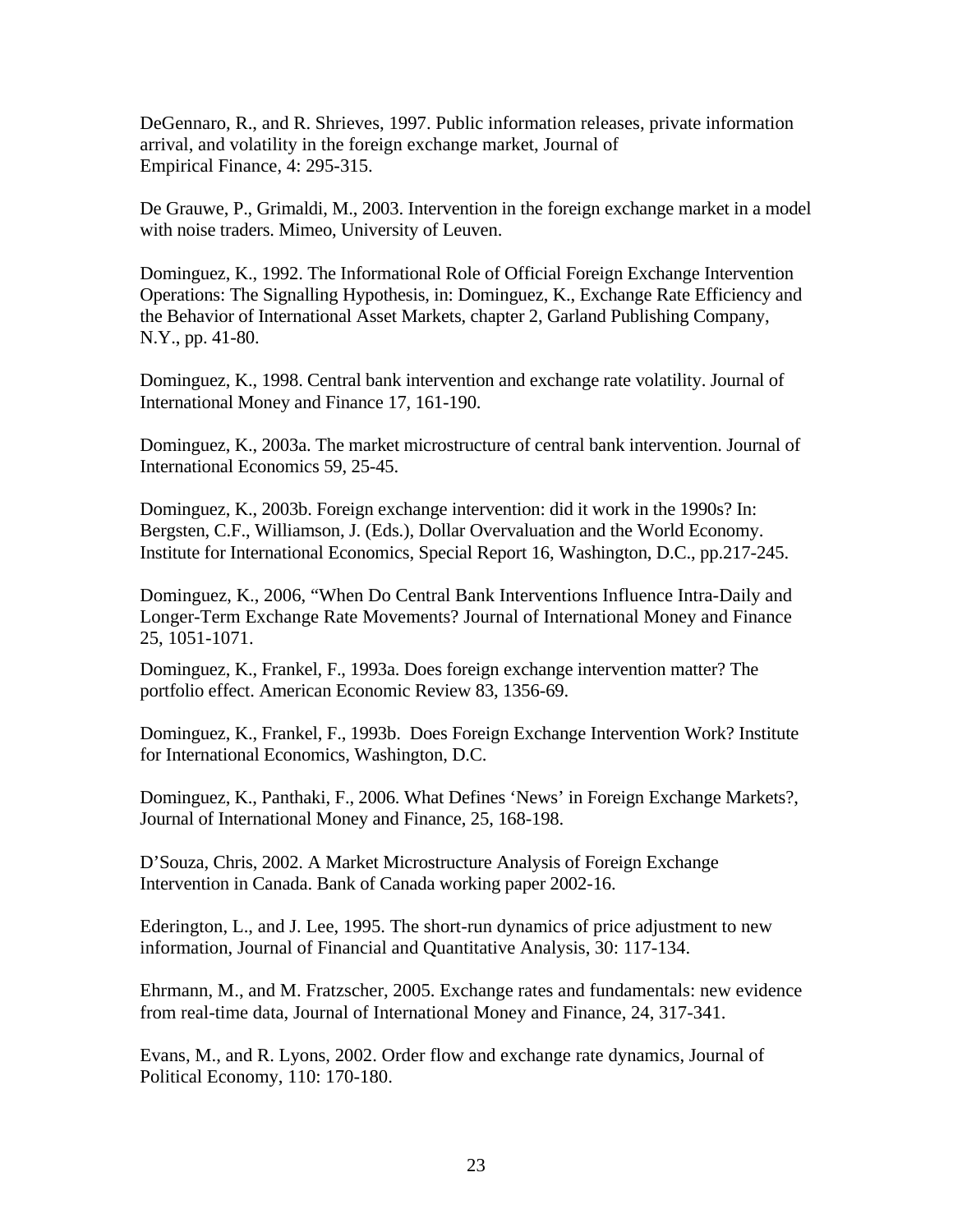Evans, M., and R. Lyons, 2003. How is macro news transmitted to exchange rates?, NBER Working paper 9433.

Evans, M., and R. Lyons, 2004. Exchange rate fundamentals and order flow, mimeo, Georgetown University.

Fatum, R. and M. Hutchison, 2003. Is sterilized foreign exchange intervention effective after all? An event study approach, Economic Journal, 113, 487, 390-411.

Fatum, R. and M. Hutchison, 2006. Effectiveness of Official Daily Foreign Exchange Market Intervention Operations in Japan, Journal of International Money and Finance, 25, 199-219.

Faust, J., Rogers, J., Wang, S., Wright, J., 2003. The high-frequency response of exchange rates and interest rates to macroeconomics announcements, Board of Governors of the Federal Reserve System, IFDP No. 784, October.

Fischer, A.M., 2006. On the inadequacy of newswire reports for empirical research on foreign exchange interventions. Journal of International Money and Finance, 25, 1226- 1240.

Fischer, A.M., Zurlinden, M., 1999. Exchange rate effects of central bank interventions: an analysis of transaction prices. Economic Journal 109, 662-676.

Fratzscher, M., 2004. Communication and exchange rate policy. ECB working paper 363, May.

Frenkel, M., Pierdzioch, C., Stadtmann, G., 2005. The effects of Japanese foreign exchange market interventions on the yen/us dollar exchange rate volatility. International Review of Economics and Finance, 14, 27-39.

Galati, G., Melick, W., Micu, M., 2005. Foreign exchange market intervention and expectations: an empirical study of the dollar/yen exchange rate. Journal of International Money and Finance, v.24, 6, 982-1011.

Goodhart, C., Hesse, T., 1993. Central bank forex intervention assessed in continuous time. Journal of International Money and Finance 12, 368-389.

Hakkio, C., and D.K. Pearce, 1985. The reaction of exchange rates to economic news. Economic Inquiry, 23, 4, 621-636.

Humpage, O., 1999. U.S. intervention: assessing the probability of success. Journal of Money, Credit and Banking 31 (4), 731-747.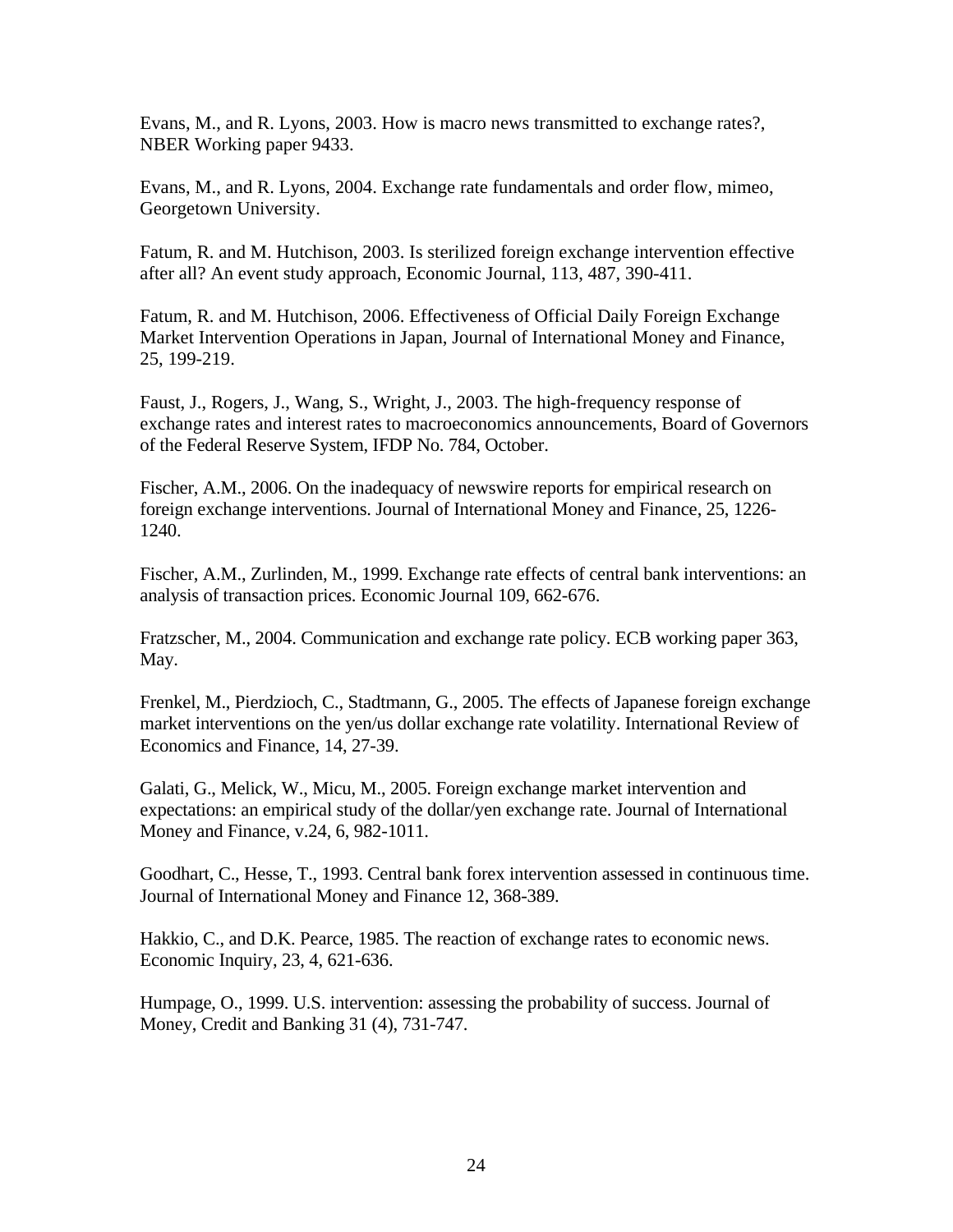Ito, T., 2003. Is foreign exchange intervention effective? The Japanese experiences in the 1990s. In: Mizen, P. (Ed.), Monetary History, Exchange Rates and Financial Markets, Essays in Honor of C. Goodhart. Cheltenham U.K.; Edward Elgar, pp.126-153.

Ito, T., and V. Roley, 1987. News from the US and Japan: which moves the yen/dollar exchange rate?, Journal of Monetary Economics, 19, 2, 255-277.

Jansen, D-J., and J. De Haan, 2005. Talking heads: the effects of ECB statements on the euro-dollar exchange rate, Journal of international Money and Finance, 24, 343-361.

Kim, Suk-Joong, *forthcoming*. Intraday evidence of efficacy of 1991-2004 Yen Intervention by the Bank of Japan. Journal of International Financial Markets, Institutions and Money.

Kondor, P., 2004. The More We Know, the Less We Agree: Public Announcements and Higher-order Expectations, FMG Discussion paper No. 532, London School of Economics.

Love, R., 2004. First and second moment effects of macro news in high frequency foreign exchange data, mimeo FMG, London School of Economics.

Love, R., and R. Payne, 2003. Macroeconomic news, order flows, and exchange rates, Discussion Paper 475, FMG, London School of Economics.

Lyons, R., 2001. The Microstructure Approach to Exchange Rates, MIT Press.

Melvin, M., and X. Yin, 2000. Public information arrival, exchange rate volatility, and quote frequency, Economic Journal, 110: 644-661.

Montgomery, J., Popper, H., 2001. Information Sharing and Central Bank Intervention in the Foreign Exchange Market. Journal of International Economics (55) 2, 295-316.

Mussa, M., 1981. The Role of Official Intervention. Group of Thirty, New York, N.Y.

Naranjo, A., Nimalendran, M., 2000, Government Intervention and Adverse Selection Costs in Foreign Exchange Markets. Review of Financial Studies 13, 453-477.

Neely, C., 2000. The practice of central bank intervention: looking under the hood. Central Banking 11 (2), 24-37.

Neely, C., 2002. The temporal pattern of trading rule returns and central bank intervention: intervention does not generate technical trading rule profits. Journal of International Economics 58, 211-232.

Newey, W., and K. West, 1987. A simple, positive semidefinite, heteroskedasticity and autocorrelation consistent covariance matrix, Econometrica, 55, 703-708.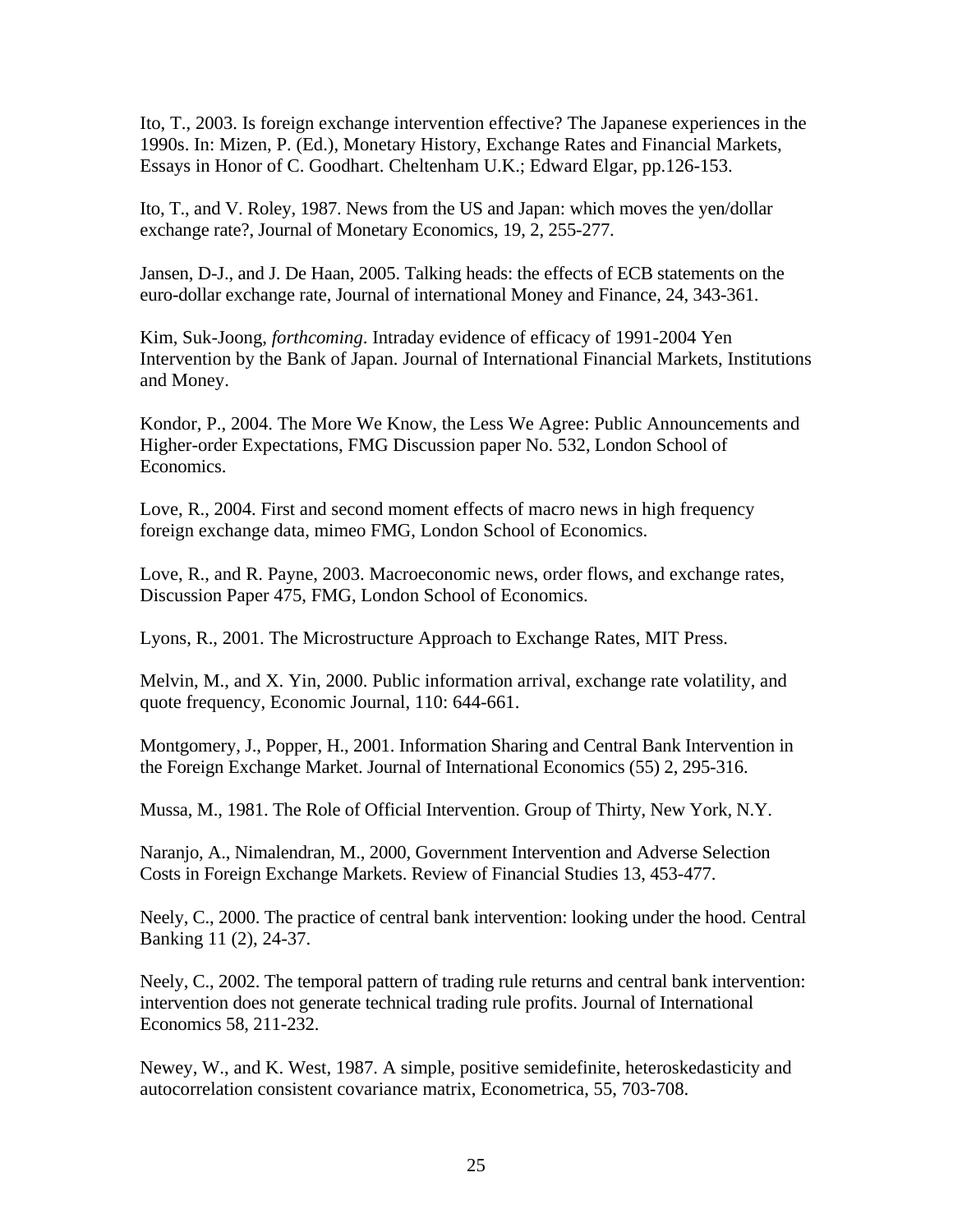Panthaki, F., 2005. Exchange rate volatility and central bank interventions, FMG Discussion Paper No. 550, London School of Economics.

Pasquariello, P., 2004. Central bank intervention and the intraday process of price formation in the currency markets. Mimeo, University of Michigan Business School.

Pasquariello, P., *forthcoming*. Informative trading or just noise? An analysis of currency returns, market liquidity, and transaction costs in proximity of central bank interventions. Journal of Financial Markets.

Payne, R., Vitale, P., 2003. A transaction level study of the effects of central bank intervention on exchange rates. Journal of International Economics 61 (2), 331-352.

Peiers, B., 1997. Informed traders, intervention and price leadership: a deeper view of the microstructure of the foreign exchange market. Journal of Finance 52 (4), 1589-1614.

Rigobon, R. and B. Sack, 2004. The impact of monetary policy on asset prices, Journal of Monetary Economics, 51, 8, 1553-71.

Rime, D., 2003. New electronic trading systems in foreign exchange markets, in D.C. Jones (ed.), New Economy Handbook, Academic Press: Elsevier Science, USA, 469-504.

Sager, M., and M.P. Taylor, 2004. The impact of European central bank governing council announcements on the foreign exchange market: a microstructural analysis, Journal of International Money and Finance, 23, 1043-1051.

Sarno, L., and M.P. Taylor, 2001. Official intervention in the foreign exchange market: is it effective and, if so, how does it work? Journal of Economic Literature 39, 839-868.

Schwarz, G., 1978. Estimating the dimension of a model. Annals of Statistics 6, 461-464.

Taylor, M.P., 2004. Is official exchange rate intervention effective? Economica, 71, 1-12.

Taylor, M.P., 2005. Official foreign exchange intervention as a coordinating signal in the dollar-yen market. Pacific Economic Review, 10, 1 73-82.

Vitale, P., 2003. Foreign exchange intervention: how to signal policy objectives and stabilize the economy. Journal of Monetary Economics 50, 841-87.

Vitale, P., 1999. Sterilized central bank intervention in the foreign exchange market, Journal of International Economics, 49, 245-267.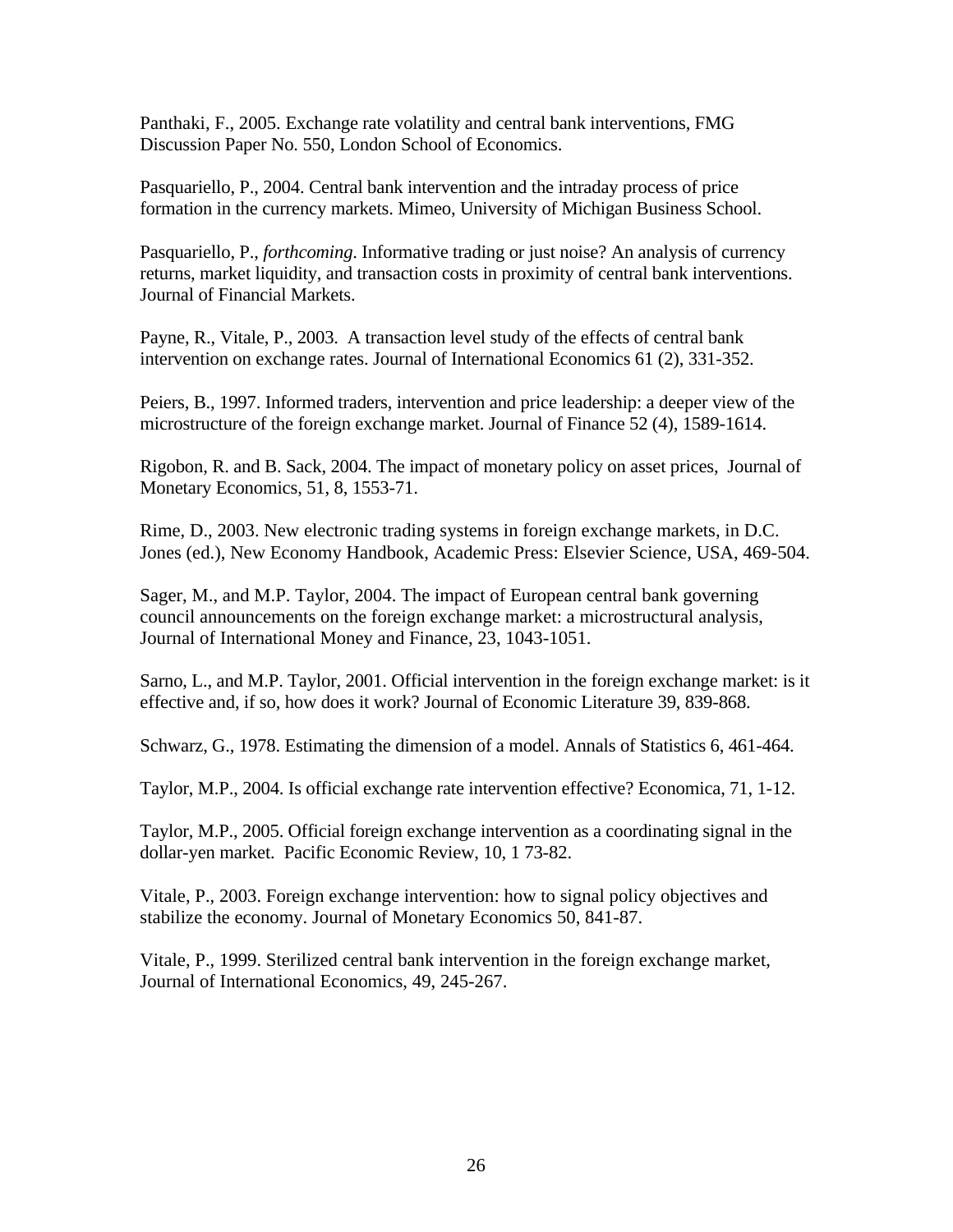

Figure 1 Japanese Interventions and the yen-usd rate, 1990-2002

Notes: Left-hand scale shows the daily yen-usd exchange rate and right-hand scale shows daily Japanese interventions (in millions of dollars) from 1990-2002. Daily Japanese intervention data is available at: [http://www.mof.go.jp/english/e1c021.htm.](http://www.mof.go.jp/english/e1c021.htm) Our eight month sample period (circled in the figure) includes five Japanese intervention days.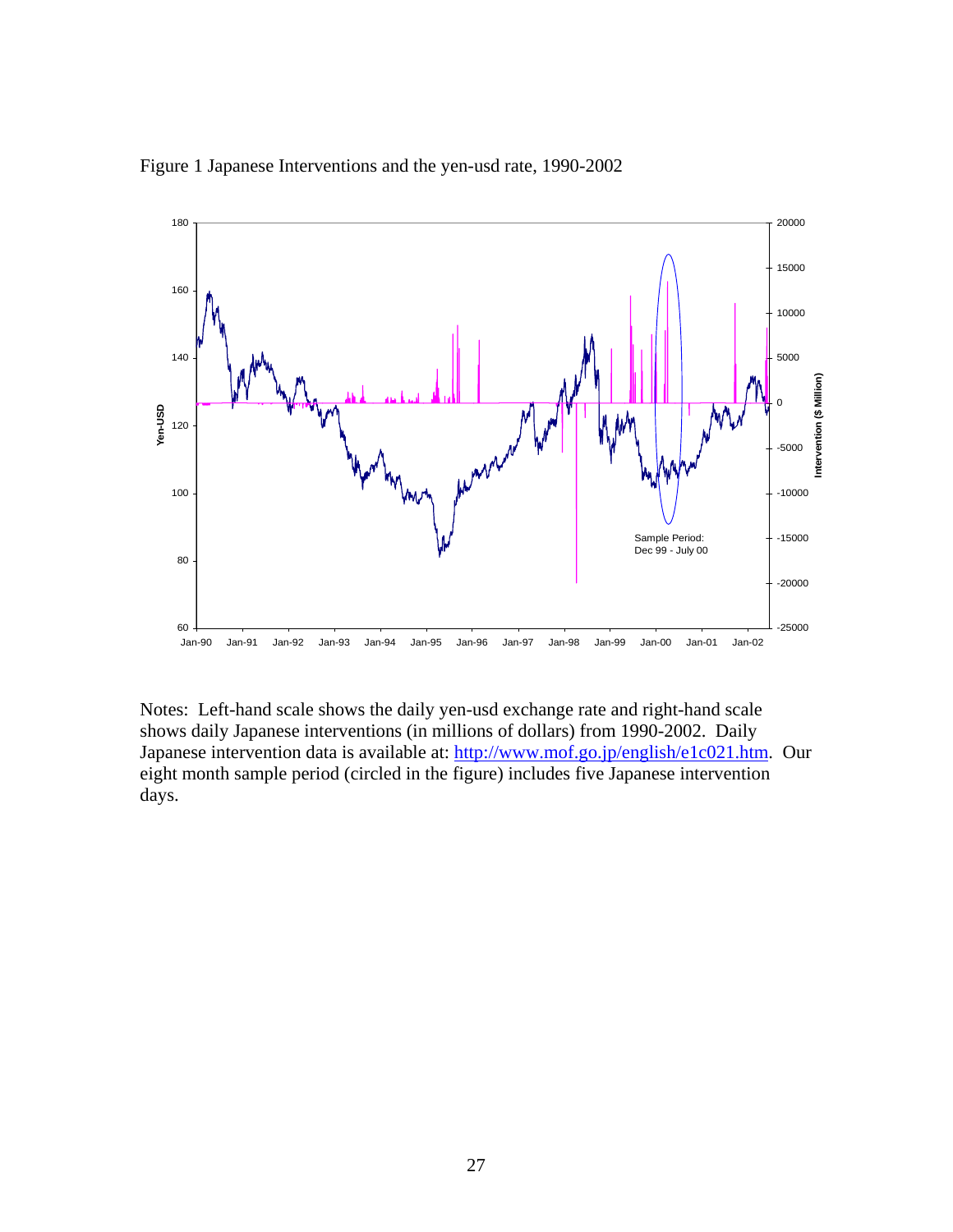

Figure 2: Average Daily Returns, Order Flow and News Arrival

Notes: The data cover the eight month period from 01 Dec 1999 to 24 July 2000 and are sampled at 20-minute frequency. Currencies are defined as the number of dollars per foreign currency for the euro and sterling, and number of foreign currency per dollar for the yen. The figures plot the average intra-daily pattern of returns, order flow and news arrival over a 24-hour period. Returns are calculated as 100 times the log difference of the mid quote where the mid quote is calculated as the average of the bid and ask quotes. Order flow is the net of the total buys and total sells, where a buy (sell) refers to a trade in which the initiator is a purchaser (seller) of the denominator currency (euro for USD-EUR, sterling for USD-GBP and US dollar for YEN-USD). News Arrival is an indicator variable for the number of Reuters news articles in each 20 minute period.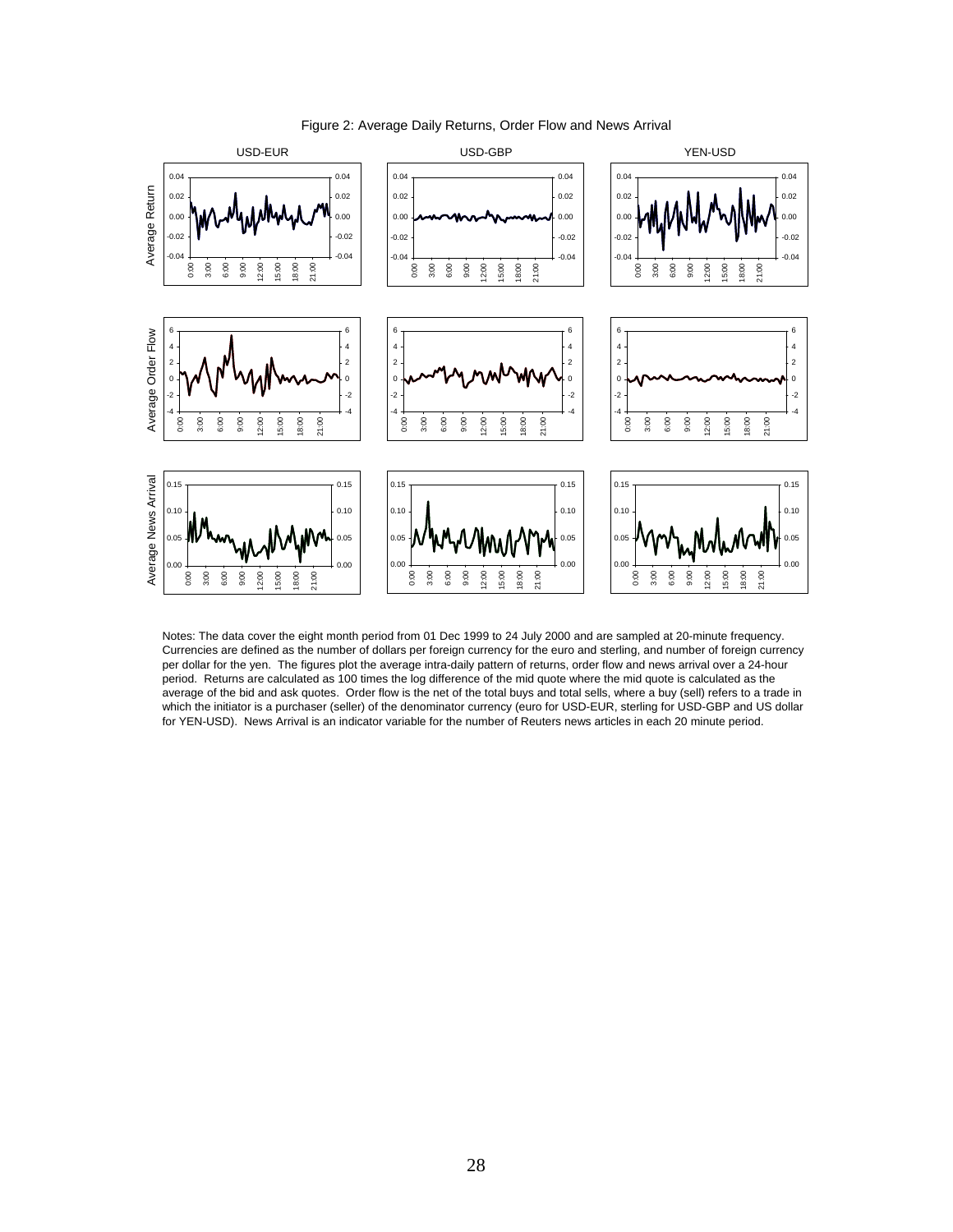

Figure 3: Average Daily Volatility and FFF Seasonal (in basis points)

3b. USD-GBP



3c. YEN-USD



Notes: The data cover the eight month period from 01 Dec 1999 to 24 July 2000 and are sampled at 20-minute frequency. Currencies are defined as the number of dollars per foreign currency for the euro and sterling, and number of foreign currency per dollar for the yen. The figures plot the average intra-daily pattern of volatility (jagged line) and the Flexible Fourier Form seasonal (smooth line) over a 24-hour period. Each 24-hour day starts at midnight, which is 12am GMT for USD-EUR and USD-GBP and 3pm GMT for YEN-USD. Volatility is defined as the absolute return, where returns are calculated as 100 times the log difference of the mid quote. The mid quote is calculated as the average of the bid and ask quotes.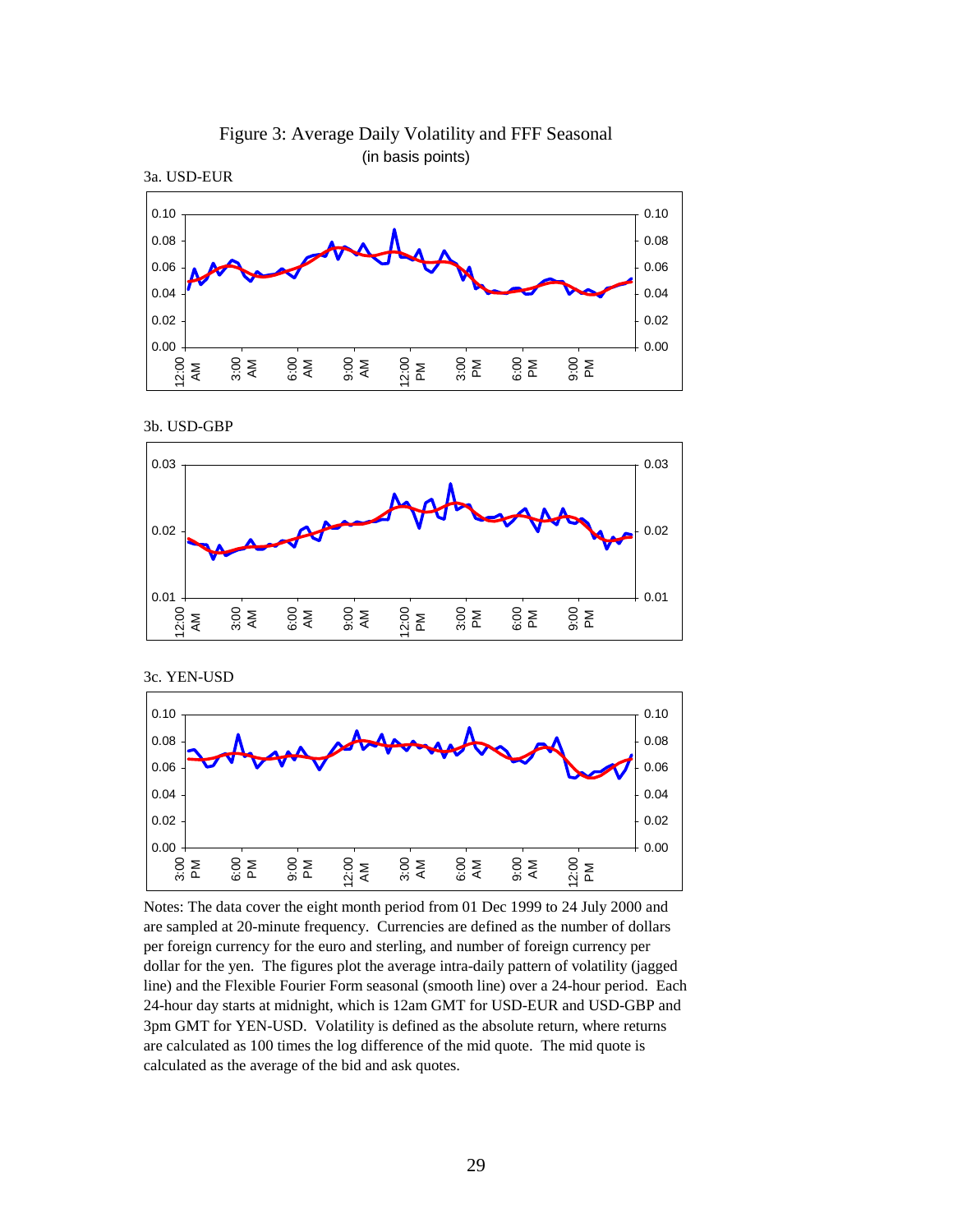### Table 1. Broad Categories of Intervention News

|             |                                                          | <b>News</b>                        |                     |  |  |  |  |  |  |
|-------------|----------------------------------------------------------|------------------------------------|---------------------|--|--|--|--|--|--|
|             |                                                          | Reported                           | Not Reported        |  |  |  |  |  |  |
|             | Threat of Actual or<br>Oral Intervention <sup>1</sup>    | Intervention detected <sup>2</sup> | Intervention missed |  |  |  |  |  |  |
| Policymaker | No Threat of Actual or<br>Oral Intervention <sup>3</sup> | False intervention <sup>4</sup>    |                     |  |  |  |  |  |  |

#### (a) Intervention and News

#### (b) Interventions and Market Expectations

|             |                                                          |                                         | Market                |
|-------------|----------------------------------------------------------|-----------------------------------------|-----------------------|
|             |                                                          | Expecting                               | Not Expecting         |
|             | Threat of Actual or<br>Oral Intervention <sup>1</sup>    |                                         | Surprise Intervention |
| Policymaker | No Threat of Actual or<br>Oral Intervention <sup>3</sup> | Unrequited<br>intervention <sup>5</sup> |                       |

Notes: The data cover the eight month period from 01 Dec 1999 to 24 July 2000. (1) 38 for the Euro-zone, 134 for Japan, 6 joint; (2) the Japanese conducted interventions on 5 days in support of the dollar, all were reported by Reuters; (3) 26 for the Euro-zone, 1 for Japan, I for UK, and 20 joint; (4) there was one false (ECB) intervention; (5) 215 unrequited actual interventions ((Euro-zone: 76, Japan: 91, joint: 48) and 77 unrequited oral interventions (Euro-zone: 8, joint: 69).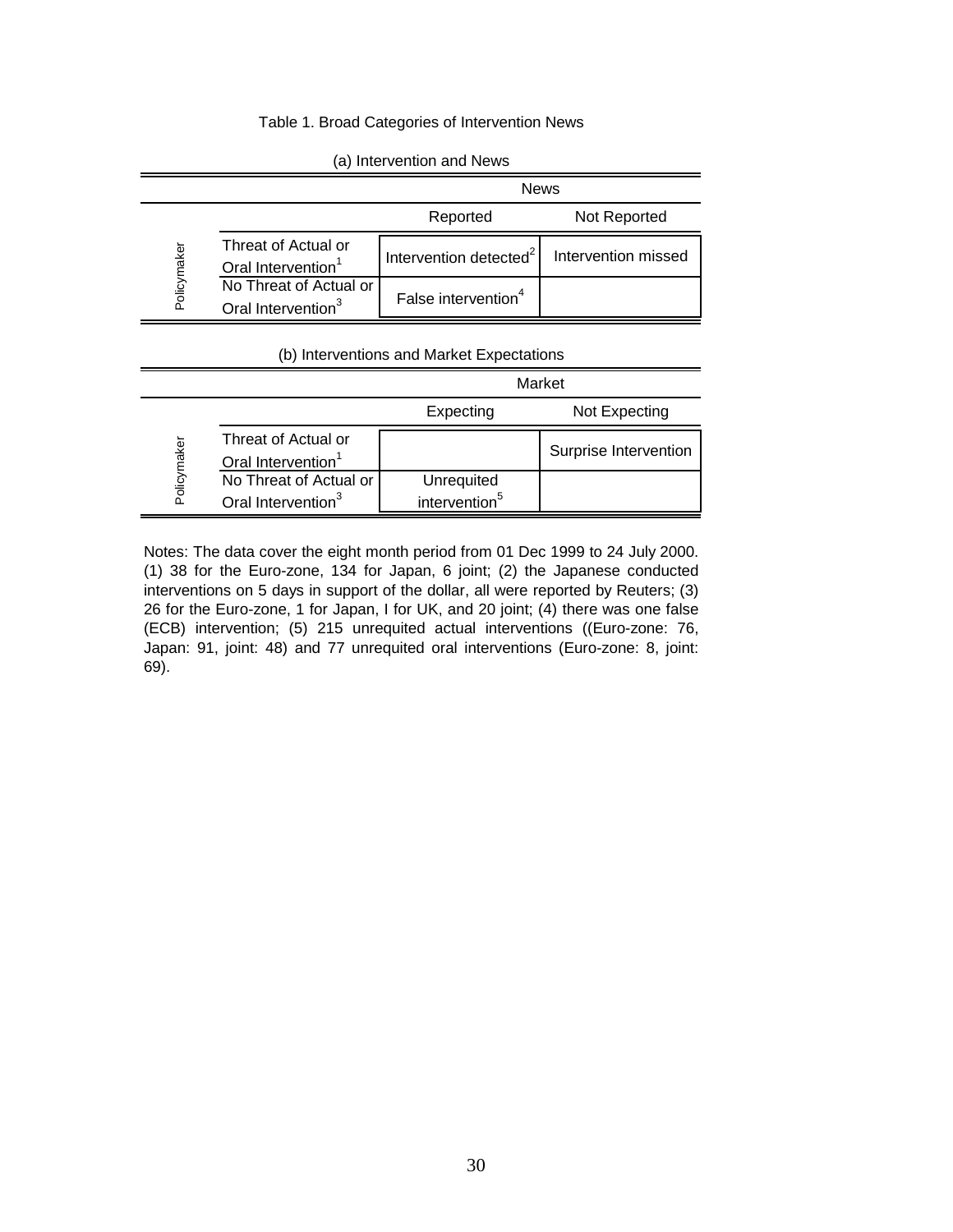| Announcement                         | Reported as      | Local time |
|--------------------------------------|------------------|------------|
| UK Announcements (total = 80)        |                  |            |
| <b>RPIX</b>                          | Y/Y % change     | 08:30 GMT  |
| <b>Retail Sales</b>                  | M/M % change     | 08:30 GMT  |
| Global trade                         | GBP (billion)    | 08:30 GMT  |
| Provisional M4                       | M/M % change     | 08:30 GMT  |
| <b>PPI</b>                           | M/M % change NSA | 08:30 GMT  |
| <b>Industrial Production</b>         | M/M % change     | 08:30 GMT  |
| Unemployment                         | thousands        | 08:30 GMT  |
| <b>Current Account</b>               | GBP (billion)    | 08:30 GMT  |
| US Announcements (total = 80)        |                  |            |
| <b>PPI</b>                           | M/M % change     | 08:30 ET   |
| CPI                                  | M/M % change     | 08:30 ET   |
| Industrial Production                | M/M % change     | 09:15 ET   |
| Monthly M3                           | change \$ Bln    | 16:30 ET   |
| Goods & Services Trade Balance       | USD (billion)    | 08:30 ET   |
| Civilian Unemployment Rate           | percent          | 08:30 ET   |
| Nonfarm Payrolls                     | thousands        | 08:30 ET   |
| <b>Retail Sales</b>                  | M/M % change     | 08:30 ET   |
|                                      |                  |            |
| Euro Area Announcements (total = 58) |                  |            |
| PPI                                  | M/M % change     | 11:00 GMT  |
| <b>Harmonised CPI</b>                | M/M % change     | 11:00 GMT  |
| Ind Production                       | 3M/3M % change   | 11:00 GMT  |
| M3                                   | Y/Y % change     | 09:00 GMT  |
| Trade ex-EMU prel. EUR               | EUR (billion)    | 11:00 GMT  |
| Unemployment rate                    | percent          | 11:00 GMT  |
| Japanese Announcements (total = 122) |                  |            |
| <b>Current Account</b>               | billions of Yen  | 23:50 GMT  |
| Adjusted Merchandise Trade Balance   | billions of Yen  | 23:50 GMT  |
| <b>CPI</b>                           | M/M % change     | 23:00 GMT  |
| CPI Tokyo                            | M/M % change     | 23:00 GMT  |
| Crude Oil Imports                    | Y/Y % change     | 23:30 GMT  |
| Domestic Wholesale Price Index       |                  | 23:50 GMT  |
| <b>GDP</b>                           | Q/Q % change     | 23:50 GMT  |
| <b>Housing Starts</b>                | Y/Y % change     | 05:00 GMT  |
| Job-to-Applicant Ratio               |                  | 23:00 GMT  |
| Large Scale Retail Sales             | Y/Y % change     | 23:50 GMT  |
| <b>Machine Orders</b>                | M/M % change     | 05:00 GMT  |
| Merchandise Trade Balance Total      | billions of Yen  | 23:50 GMT  |
| <b>Money Supply</b>                  | Y/Y % change     | 23:50 GMT  |
| Preliminary Industrial Production    | M/M % change     | 23:50 GMT  |
| Tankan Survey Manufacturing          |                  | 23:50 GMT  |
| Tertiary Industry Index              | M/M % change     | 23:50 GMT  |
| <b>Unemployment Rate</b>             |                  | 23:00 GMT  |
| Vehicle Sales                        | Y/Y % change     | 00:00 GMT  |
| Workers' Household Spending          | Y/Y % change     | 04:30 GMT  |

# Table 2: Summary Statistics of Macro News Announcements

Notes: The data cover the eight month period from 01 Dec 1999 to 24 July 2000. M/M% change refers to month-on-month percentage change. 3M/3M% change is three month-on-three month percentage change. Q/Q% change refers to quarter-on-quarter percentage change. Y/Y% change is year-on-year percentage change. NSA refers to non-seasonally adjusted. 22 GMT is 7am in Japan.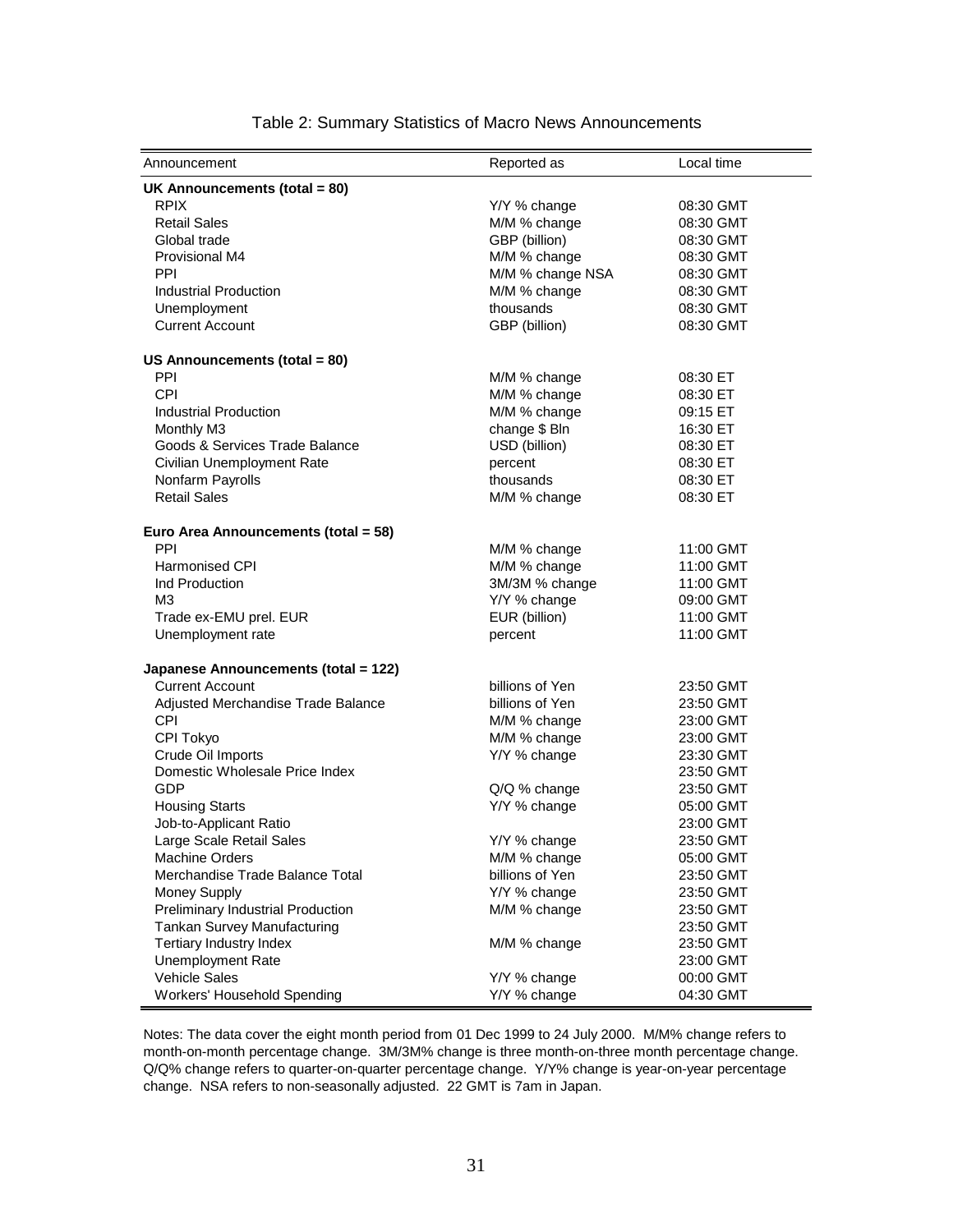# Table 3: Summary Statistics for Returns, Volatility, Order Flow and Transaction Frequency

#### a. USD-EUR

|                      | Mid<br>Quote | Return  | Volatility | <b>Flow</b> | Net Order Order Flow<br>Volatility | Transaction<br>Frequency |
|----------------------|--------------|---------|------------|-------------|------------------------------------|--------------------------|
| Mean                 | 0.97         | 0.00    | 5.55       | 0.27        | 1.14                               | 30.36                    |
| Variance             | 0.04         | 9.99    | 8.30       | 13.04       | 1.73                               | 52.13                    |
| <b>Skewness</b>      | 0.10         | $-0.13$ | 2.93       | 0.53        | 2.04                               | 2.30                     |
| Kurtosis             | 2.87         | 12.07   | 14.56      | 17.62       | 11.62                              | 11.27                    |
| Autocorrelation lags |              |         |            |             |                                    |                          |
|                      | 0.99         | 0.13    | 0.47       | 0.04        | 0.86                               | 0.85                     |
| 5                    | 0.98         | 0.05    | 0.30       | 0.02        | 0.61                               | 0.56                     |
| 10                   | 0.98         | 0.01    | 0.19       | $-0.01$     | 0.38                               | 0.32                     |
| 20                   | 0.97         | $-0.02$ | 0.06       | 0.00        | $-0.03$                            | $-0.04$                  |

# b. USD-GBP

|                      | Mid<br>Quote | Return  | Volatility | <b>Flow</b> | Net Order Order Flow<br>Volatility | Transaction<br>Frequency |
|----------------------|--------------|---------|------------|-------------|------------------------------------|--------------------------|
| Mean                 | 1.57         | $-0.03$ | 2.06       | 0.42        | 1.07                               | 28.02                    |
| Variance             | 0.05         | 2.88    | 2.01       | 7.88        | 1.17                               | 41.51                    |
| <b>Skewness</b>      | $-0.32$      | 0.00    | 1.40       | 0.38        | 1.39                               | 2.24                     |
| Kurtosis             | 1.83         | 5.01    | 7.92       | 11.40       | 5.09                               | 9.37                     |
| Autocorrelation lags |              |         |            |             |                                    |                          |
|                      | 1.00         | 0.01    | 0.36       | 0.04        | 0.80                               | 0.79                     |
| 5                    | 1.00         | 0.02    | 0.26       | 0.02        | 0.56                               | 0.49                     |
| 10                   | 1.00         | 0.00    | 0.19       | 0.00        | 0.35                               | 0.27                     |
| 20                   | 1.00         | 0.01    | 0.12       | 0.00        | 0.00                               | $-0.11$                  |

## c. YEN-USD

|                      | Mid<br>Quote | Return | Volatility | Net Order<br><b>Flow</b> | Order Flow<br>Volatility | Transaction<br>Frequency |
|----------------------|--------------|--------|------------|--------------------------|--------------------------|--------------------------|
| Mean                 | 106.29       | 0.01   | 7.01       | 0.06                     | 0.26                     | 2.83                     |
| Variance             | 2.28         | 14.06  | 12.19      | 2.98                     | 0.36                     | 4.96                     |
| <b>Skewness</b>      | $-0.19$      | 0.17   | 4.23       | 0.18                     | 1.91                     | 3.30                     |
| Kurtosis             | 3.15         | 21.82  | 26.83      | 20.46                    | 8.45                     | 20.50                    |
| Autocorrelation lags |              |        |            |                          |                          |                          |
|                      | 0.98         | 0.07   | 0.49       | 0.15                     | 0.66                     | 0.66                     |
| 5                    | 0.95         | 0.04   | 0.17       | 0.04                     | 0.47                     | 0.43                     |
| 10                   | 0.93         | 0.03   | 0.11       | 0.02                     | 0.32                     | 0.27                     |
| 20                   | 0.91         | 0.01   | 0.04       | $-0.01$                  | 0.11                     | 0.11                     |

Notes: The data cover the eight month period from 01 Dec 1999 to 24 July 2000 and are sampled at 20-minute frequency. Currencies are defined as the number of dollars per foreign currency for the euro and sterling, and number of foreign currency per dollar for the yen. The mid quote is calculated as the average of the bid and ask quotes. Returns are defined as 100 times the log difference of the mid quote. Volatility is defined as the absolute return. Order flow is the net of the total buys and total sells, where a buy (sell) refers to a trade in which the initiator is a purchaser (seller) of the denominator currency (euro for USD-EUR, sterling for USD-GBP and the US dollar for the YEN-USD). Order flow volatility is the standard deviation of order flow and transaction frequency is the number of actual trades in each 20-minute period.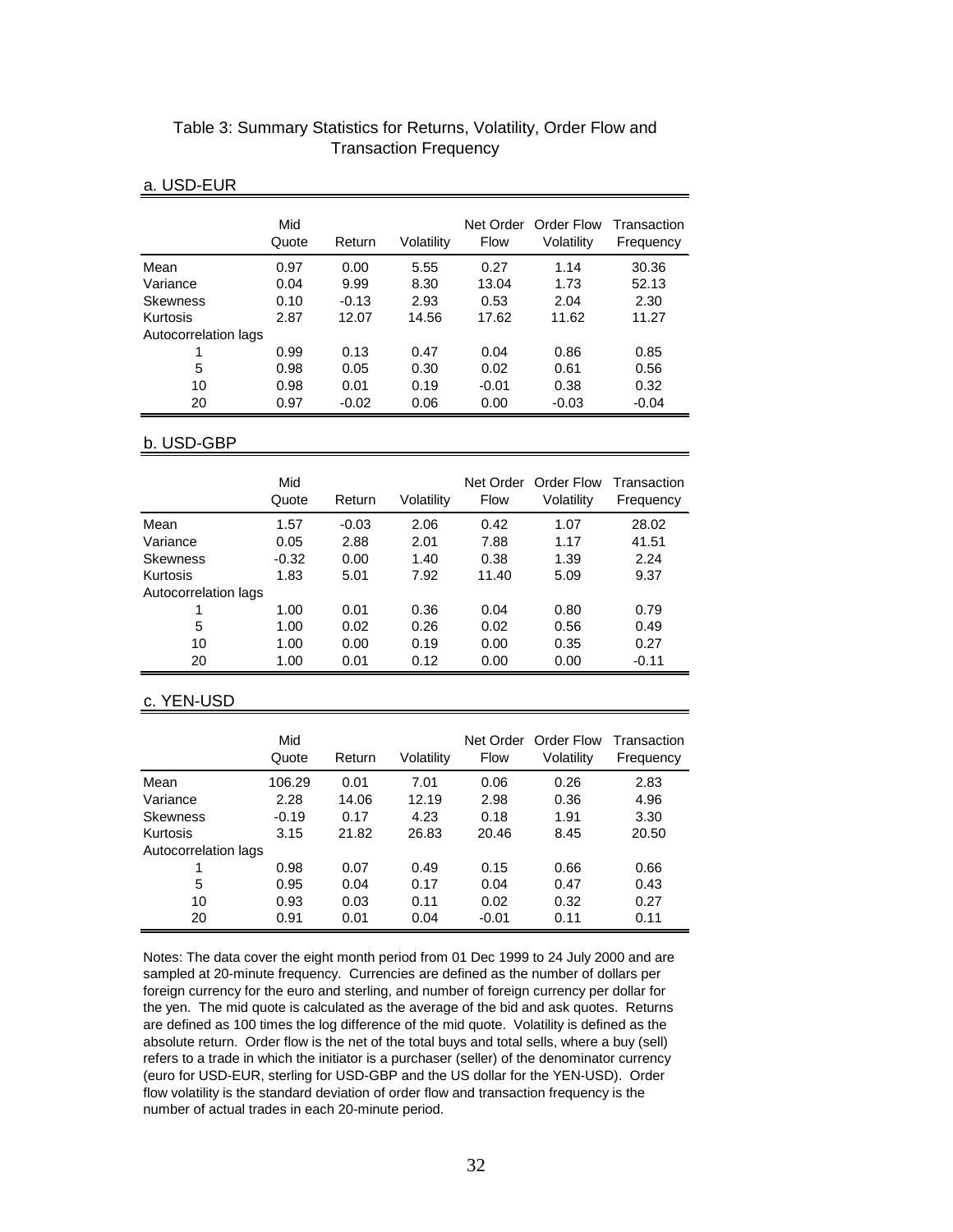# Table 4: Contemporaneous Correlations

#### a. USD-EUR

|                              |          |            |          |                                       |                      | Order                     |                          |                        |
|------------------------------|----------|------------|----------|---------------------------------------|----------------------|---------------------------|--------------------------|------------------------|
|                              | Return   | Volatility | Orders   | <b>Total Buy Total Sell</b><br>Orders | Order<br><b>Flow</b> | <b>Flow</b><br>Volatilitv | Transaction<br>Frequency | Reuters<br><b>News</b> |
| Return                       |          | .          | .        | .                                     | .                    | $\cdots$                  | $\cdots$                 | .                      |
| Volatility                   | $-0.011$ | 1          | $\cdots$ | $\cdots$                              | .                    | $\cdots$                  | $\cdots$                 | .                      |
| <b>Total Buy Orders</b>      | 0.108    | 0.321      |          | $\cdots$                              | $\cdots$             | $\cdots$                  | $\cdots$                 | .                      |
| <b>Total Sell Orders</b>     | $-0.141$ | 0.324      | 0.882    | 1                                     | $\cdots$             | $\cdots$                  | $\cdots$                 | .                      |
| Order Flow                   | 0.511    | 0.011      | 0.292    | $-0.193$                              |                      | $\cdots$                  | $\cdots$                 | .                      |
| <b>Order Flow Volatility</b> | $-0.023$ | 0.317      | 0.921    | 0.934                                 | 0.022                |                           | $\cdots$                 | .                      |
| <b>Transaction Frequency</b> | $-0.015$ | 0.333      | 0.971    | 0.969                                 | 0.054                | 0.956                     |                          | .                      |
| <b>Reuters News</b>          | 0.005    | 0.018      | $-0.007$ | $-0.007$                              | $-0.001$             | $-0.008$                  | $-0.007$                 | 1                      |

#### b. USD-GBP

|                              |          |            |                      |          |             | Order       |             |             |
|------------------------------|----------|------------|----------------------|----------|-------------|-------------|-------------|-------------|
|                              |          |            | Total Buy Total Sell |          | Order       | <b>Flow</b> | Transaction | Reuters     |
|                              | Return   | Volatility | Orders               | Orders   | <b>Flow</b> | Volatility  | Frequency   | <b>News</b> |
| Return                       |          | $\cdots$   | .                    | .        | $\cdots$    | $\cdots$    | .           | .           |
| Volatility                   | $-0.033$ | 1          | $\cdots$             | $\cdots$ | $\cdots$    | $\cdots$    | $\cdots$    | .           |
| <b>Total Buy Orders</b>      | 0.050    | 0.397      |                      | $\cdots$ | $\cdots$    | $\cdots$    | $\cdots$    | .           |
| <b>Total Sell Orders</b>     | $-0.091$ | 0.397      | 0.930                | 1        | $\cdots$    | $\cdots$    | $\cdots$    | .           |
| Order Flow                   | 0.376    | 0.013      | 0.222                | -0.151   | 1           | $\cdots$    | $\cdots$    | .           |
| <b>Order Flow Volatility</b> | $-0.025$ | 0.452      | 0.909                | 0.908    | 0.037       | 1           | $\cdots$    | $\cdots$    |
| <b>Transaction Frequency</b> | $-0.020$ | 0.404      | 0.983                | 0.982    | 0.038       | 0.925       |             | .           |
| <b>Reuters News</b>          | $-0.001$ | $-0.008$   | $-0.023$             | $-0.017$ | $-0.016$    | $-0.023$    | $-0.022$    |             |

# c. YEN-USD

|                              |          |            |                             |          |             | Order       |             |             |
|------------------------------|----------|------------|-----------------------------|----------|-------------|-------------|-------------|-------------|
|                              |          |            | <b>Total Buy Total Sell</b> |          | Order       | <b>Flow</b> | Transaction | Reuters     |
|                              | Return   | Volatility | Orders                      | Orders   | <b>Flow</b> | Volatilitv  | Frequency   | <b>News</b> |
| Return                       |          | .          | $\cdots$                    | $\cdots$ | $\cdots$    | $\cdots$    | .           | $\cdots$    |
| Volatility                   | 0.014    | 1          | $\cdots$                    | $\cdots$ | $\cdots$    | .           | .           | .           |
| <b>Total Buy Orders</b>      | 0.120    | 0.180      | 1                           | $\cdots$ | $\cdots$    | .           | .           | $\cdots$    |
| <b>Total Sell Orders</b>     | $-0.111$ | 0.168      | 0.469                       | 1        | $\cdots$    | .           | .           | $\cdots$    |
| Order Flow                   | 0.224    | 0.016      | 0.533                       | $-0.497$ | 1           | $\cdots$    | $\cdots$    | $\cdots$    |
| <b>Order Flow Volatility</b> | 0.010    | 0.226      | 0.799                       | 0.782    | 0.036       | 1           | .           | $\cdots$    |
| <b>Transaction Frequency</b> | 0.007    | 0.203      | 0.861                       | 0.853    | 0.028       | 0.922       |             | $\cdots$    |
| <b>Reuters News</b>          | $-0.003$ | $-0.008$   | $-0.011$                    | 0.010    | $-0.020$    | 0.003       | $-0.001$    | 1           |

Notes: The data cover the eight month period from 01 Dec 1999 to 24 July 2000 and are sampled at 20 minute frequency. Currencies are defined as the number of dollars per foreign currency for the euro and sterling, and number of foreign currency per dollar for the yen. Returns are defined as 100 times the log difference of the mid quote where the mid quote is calculated as the average of the bid and ask quotes. Volatility is defined as the absolute return. Order flow is the net of the total buys and total sells, where a buy (sell) refers to a trade in which the initiator is a purchaser (seller) of the denominator currency (euro for USD-EUR, sterling for USD-GBP and the US dollar for the YEN-USD). Order flow volatility is the standard deviation of order flow and transaction frequency is the number of actual trades in each 20-minute period. Reuters News is the number of intervention news reports in each 20 minute period.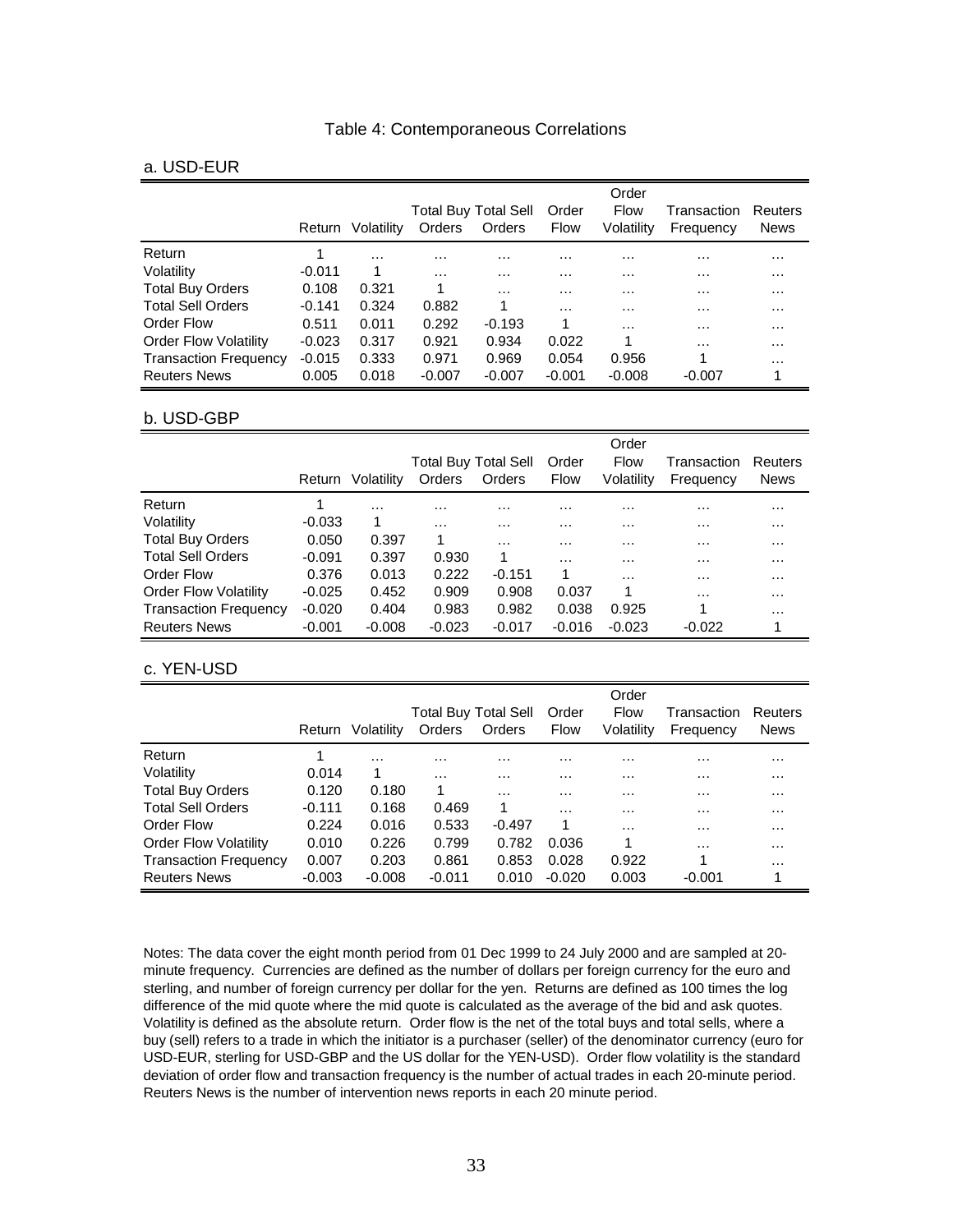| Table 5: The Influence of Intervention News on Returns |  |
|--------------------------------------------------------|--|
|--------------------------------------------------------|--|

|                                            | USD-EUR   |                 |               |                                    | USD-GBP |           | YEN-USD                            |              |                   |                                    |                   |      |
|--------------------------------------------|-----------|-----------------|---------------|------------------------------------|---------|-----------|------------------------------------|--------------|-------------------|------------------------------------|-------------------|------|
| Independent Variables                      | Benchmark |                 |               | Benchmark +<br><b>Reuters News</b> |         | Benchmark | Benchmark +<br><b>Reuters News</b> |              | Benchmark         | Benchmark +<br><b>Reuters News</b> |                   |      |
| Constant                                   | 0.0000    |                 | $-0.0003$     |                                    |         | $-0.0004$ | $-0.0003$                          |              | 0.0003            | 0.0007                             |                   |      |
| Japanese Intervention Indicator            |           |                 |               |                                    |         |           |                                    |              |                   |                                    |                   |      |
| leads 2-6                                  | 0.0026    |                 | 0.0021        |                                    |         | $-0.0031$ | $-0.0038$                          |              | $-0.0001$         | $-0.0213$                          |                   |      |
| lead 1                                     | $-0.0030$ |                 | 0.0010        |                                    |         | $-0.0041$ | $-0.0068$                          |              | $**$<br>$-0.0615$ | $-0.0938$ **                       |                   |      |
| Iaq <sub>0</sub>                           | $-0.0014$ |                 | $-0.0245$     |                                    |         | 0.0226    | 0.0191                             |              | $-0.0394$         | $-0.0600$                          | $\star\star$      |      |
| lag 1                                      | 0.0005    |                 | 0.0034        |                                    |         | $-0.0075$ | $-0.0097$                          |              | $-0.0344$         | $-0.0450$ *                        |                   |      |
| lags 2-6                                   | 0.0002    |                 | 0.0008        |                                    |         | 0.0017    | 0.0011                             |              | $-0.0368$ *       | $-0.0459$ **                       |                   |      |
| Lagged Dependent variable                  |           |                 |               |                                    |         |           |                                    |              |                   |                                    |                   |      |
| lag 1                                      | 0.1205    | $***$           | 0.1116        | $* * *$                            |         | 0.0147    | 0.0125                             |              | 0.0626            | 0.0577                             |                   |      |
| lag <sub>2</sub>                           | 0.1014    | $***$           | 0.0946        | $***$                              |         | 0.0084    | 0.0074                             |              | ***<br>0.1217     | $0.1172$ ***                       |                   |      |
| <b>Macro Surprises</b>                     |           |                 |               |                                    |         |           |                                    |              |                   |                                    |                   |      |
| <b>UK</b>                                  | 0.0083    |                 | 0.0072        |                                    |         | 0.0053    | 0.0049                             |              | 0.0005            | 0.0000                             |                   |      |
| US                                         | $-0.0117$ |                 | $-0.0115$     |                                    |         | 0.0024    | 0.0024                             |              | $-0.0067$         | $-0.0065$                          |                   |      |
| Euro-zone                                  | 0.0181    |                 | 0.0160        |                                    |         | 0.0027    | 0.0026                             |              | $-0.0162$         | $-0.0177$                          |                   |      |
| Japan                                      | 0.0241    | $^{\star\star}$ | 0.0236        | $\star\star$                       |         | 0.0038    | 0.0034                             |              | $-0.0057$         | $-0.0056$                          |                   |      |
|                                            |           |                 |               |                                    | Wald    |           |                                    | Wald         |                   |                                    |                   | Wald |
|                                            |           |                 |               | F-test                             | Test    |           | F-test                             | Test         |                   |                                    | F-test Test       |      |
| <b>News from Policymakers</b>              |           |                 |               |                                    |         |           |                                    |              |                   |                                    |                   |      |
| Euro-zone                                  |           |                 |               |                                    |         |           |                                    |              |                   |                                    |                   |      |
| Oral Policy                                |           |                 | 0.0285        | ***                                |         |           | 0.0056                             |              |                   | 0.0992                             | $***$             |      |
| Intervention                               |           |                 | 0.0625        | $***$                              | **      |           | 0.0053                             |              |                   | 0.0041                             | $\star\star\star$ |      |
| No intervenion                             |           |                 | $-0.0676$     | ***                                |         |           | $-0.0172$                          |              |                   | 0.0076                             | ***               |      |
| Japan                                      |           |                 |               |                                    |         |           |                                    |              |                   |                                    |                   |      |
| Oral Policy                                |           |                 | $-0.2142$ *** |                                    | $***$   |           | $-0.0207$                          |              |                   | 0.0846                             | $***$             |      |
| Intervention                               |           |                 | 0.0064        | $***$                              |         |           | 0.0077                             |              |                   | 0.0355                             | $***$             |      |
| No intervenion                             |           |                 | $-0.5935$     | $***$                              | ***     |           | $-0.0514$                          |              |                   | 0.0795                             | $***$             |      |
| UK                                         |           |                 |               |                                    |         |           |                                    |              |                   |                                    |                   |      |
| Oral Policy                                |           |                 | $-0.1032$ *** |                                    |         |           | 0.0269                             |              |                   | $-0.0804$                          | $***$             |      |
| Intervention                               |           |                 | 0.0403        | $***$                              |         |           | $-0.0599$                          |              |                   | $-0.0273$                          | $***$             |      |
| No intervenion                             |           |                 | $-0.2720$ *** |                                    |         |           | $\cdots$                           |              |                   | $-0.3854$                          | $***$             |      |
| Joint                                      |           |                 |               |                                    |         |           |                                    |              |                   |                                    |                   |      |
| Intervention                               |           |                 | 0.0513        | ***                                | ***     |           | $-0.0039$                          |              |                   | 0.1313                             | $***$             |      |
| No intervenion                             |           |                 | $-0.0391$ *** |                                    |         |           | $-0.0001$                          |              |                   | $-0.0360$ ***                      |                   |      |
| <b>News about Market's Expectations</b>    |           |                 |               |                                    |         |           |                                    |              |                   |                                    |                   |      |
| Euro-zone                                  |           |                 |               |                                    |         |           |                                    |              |                   |                                    |                   |      |
| Intervention                               |           |                 | 0.0239        | ***                                |         |           | $-0.0574$                          |              |                   | 0.0495                             | ***               |      |
| No intervenion                             |           |                 | $-0.0649$     | $***$                              |         |           | 0.0079                             |              |                   | $-0.0955$                          | $* * *$           |      |
| Japan                                      |           |                 |               |                                    |         |           |                                    |              |                   |                                    |                   |      |
| Intervention                               |           |                 | 0.1148        | ***                                |         |           | 0.0569                             |              |                   | $-0.5120$                          | ***               |      |
| Joint                                      |           |                 |               |                                    |         |           |                                    |              |                   |                                    |                   |      |
| Intervention                               |           |                 | 0.0800        | ***                                |         |           | 0.0145                             |              |                   | 0.0885                             | ***               |      |
| No intervenion                             |           |                 | $-0.0832$     | ***                                | ***     |           | 0.0016                             |              |                   | 0.0260                             | ***               |      |
| News about Policymaker-Market Interactions |           |                 |               |                                    |         |           |                                    |              |                   |                                    |                   |      |
| Euro-zone intervention denied              |           |                 | 0.0021        | $***$                              |         |           | $\cdots$                           |              |                   | $-0.5978$                          | ***               |      |
| Market detects Japan intervention          |           |                 | 0.0054        | ***                                |         |           | $-0.0010$                          |              |                   | 0.0054                             | $***$             |      |
| <b>News about Unrequited Interventions</b> |           |                 |               |                                    |         |           |                                    |              |                   |                                    |                   |      |
| Euro-zone                                  |           |                 |               |                                    |         |           |                                    |              |                   |                                    |                   |      |
| Unrequited actual intervention             |           |                 | $-0.0008$ *** |                                    |         |           | 0.0069                             | $\star\star$ |                   | $-0.0035$ ***                      |                   |      |
| Unrequited oral intervention               |           |                 | $-0.0611$     | $***$                              |         |           | $-0.0317$                          |              |                   | 0.0651                             | $***$             |      |
| Japan                                      |           |                 |               |                                    |         |           |                                    |              |                   |                                    |                   |      |
| Unrequited actual intervention             |           |                 | 0.0335        | ***                                |         |           | $-0.0031$                          |              |                   | $-0.0099$                          | $***$             |      |
| Joint                                      |           |                 |               |                                    |         |           |                                    |              |                   |                                    |                   |      |
| Unrequited actual intervention             |           |                 | $-0.0266$ *** |                                    |         |           | $-0.0027$                          |              |                   | $-0.0336$                          | $***$             |      |
| Unrequited oral intervention               |           |                 | 0.0067        | $***$                              |         |           | 0.0020                             |              |                   | $-0.0781$                          | $***$             | **   |
|                                            |           |                 |               |                                    |         |           |                                    |              |                   |                                    |                   |      |
| Rbar-squared                               | 0.0275    |                 | 0.0317        |                                    |         | $-0.0001$ | 0.0002                             |              | 0.0194            | 0.0178                             |                   |      |
| F-test (all regressors)                    | 35.91     | ***             | 4.23          | ***                                |         | 0.97      | 1.03                               |              | ***<br>25.06      | 2.76                               | $***$             |      |

Notes: Returns are calculated at 20 minute frequency and are defined as 100 times the log difference of the mid quote where the mid quote is calculated as the average of the bid and ask quotes. \*, \*\* and \*\*\* represent significance at 10, 5 and 1 percent respectively. Significance for the upper panel of the table is based on the t-statistic. Coefficients<br>for each "news" regressor (in the lower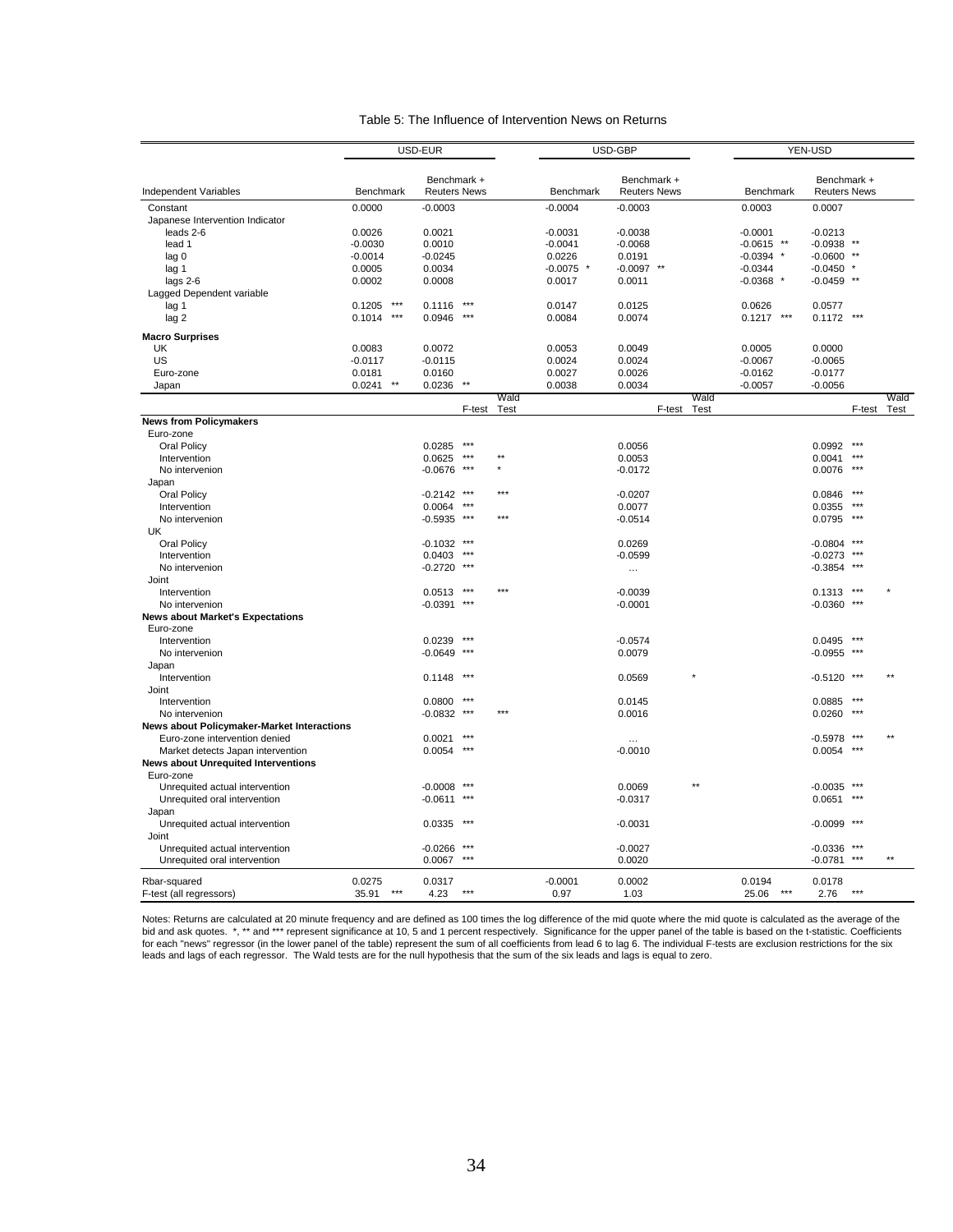|                                                                                    | "High volatility" |              |              |                    |        |      |              | "High news arrival" |      |               |              |              |                       |              |         |               |        |      |
|------------------------------------------------------------------------------------|-------------------|--------------|--------------|--------------------|--------|------|--------------|---------------------|------|---------------|--------------|--------------|-----------------------|--------------|---------|---------------|--------|------|
| Independent Varia\$Bles                                                            | USD-EUR           |              |              | USD-G\$BP          |        |      | YEN-USD      |                     |      | USD-EUR       |              |              | USD-G\$BP             |              | YEN-USD |               |        |      |
| Constant                                                                           | $-0.0008$         |              |              | $-0.0003$          |        |      | 0.0010       |                     |      | $-0.0004$     |              |              | $-0.0003$             |              |         | 0.0007        |        |      |
| Japanese Intervention                                                              |                   |              |              |                    |        |      |              |                     |      |               |              |              |                       |              |         |               |        |      |
| leads 2-6                                                                          | $-0.0054$         |              |              | $-0.0028$          |        |      | $-0.0049$    |                     |      | $-0.0014$     |              |              | $-0.0018$             |              |         | $-0.0234$     |        |      |
| lead 1                                                                             | $-0.0030$         |              |              | $-0.0045$          |        |      | $-0.0701$    | $\star\star$        |      | $-0.0028$     |              |              | $-0.0068$             |              |         | $-0.0942$     | $**$   |      |
| lag 0                                                                              | $-0.0084$         |              |              | $-0.0004$          |        |      | $-0.0357$    |                     |      | $-0.0206$     |              |              | 0.0192                |              |         | $-0.0595$     | $**$   |      |
| lag 1                                                                              | 0.0021            |              |              | $-0.0083$          | ٠      |      | $-0.0441$    | $\star$             |      | 0.0049        |              |              | $-0.0094$             | $\star\star$ |         | $-0.0475$     | $**$   |      |
| lags 2-6                                                                           | 0.0029            |              |              | 0.0027             |        |      | $-0.0441$    | $\star\star$        |      | $-0.0009$     |              |              | 0.0012                |              |         | $-0.0455$     | $**$   |      |
| Lagged Dependent variable                                                          |                   |              |              |                    |        |      |              |                     |      |               |              |              |                       |              |         |               |        |      |
| lag 1                                                                              | 0.0730            | ***          |              | 0.0163             |        |      | 0.0491       |                     |      | 0.1052        | ***          |              | 0.0154                |              |         | 0.0555        |        |      |
| lag <sub>2</sub>                                                                   | 0.0723            | ***          |              | 0.0054             |        |      | 0.1082       | ***                 |      | 0.0879        | ***          |              | 0.0057                |              |         | 0.1167        | ***    |      |
| <b>Macro Surprises</b>                                                             |                   |              |              |                    |        |      |              |                     |      |               |              |              |                       |              |         |               |        |      |
| UK                                                                                 | 0.0068            |              |              | 0.0059             |        |      | 0.0024       |                     |      | 0.0068        |              |              | 0.0052                |              |         | 0.0002        |        |      |
| US                                                                                 | $-0.0103$         |              |              | 0.0022             |        |      | 0.0090       |                     |      | $-0.0108$     |              |              | 0.0025                |              |         | $-0.0063$     |        |      |
| Euro-zone                                                                          | $-0.0006$         |              |              | 0.0017             |        |      | $-0.0162$    |                     |      | 0.0148        |              |              | 0.0027                |              |         | $-0.0166$     |        |      |
| Japan                                                                              | 0.0228            | $\star\star$ |              | 0.0035             |        |      | $-0.0056$    |                     |      | 0.0232        | $\star\star$ |              | 0.0033                |              |         | $-0.0050$     |        |      |
|                                                                                    |                   |              | Wald         |                    |        | Wald |              |                     | Wald |               |              | Wald         |                       |              | Wald    |               |        | Wald |
| <b>Interaction Terms</b>                                                           |                   | F-test       | Test         |                    | F-test | Test |              | F-test              | Test |               | F-test       | Test         |                       | F-test       | Test    |               | F-test | Test |
| <b>News from Policymakers</b>                                                      |                   |              |              |                    |        |      |              |                     |      |               |              |              |                       |              |         |               |        |      |
| Euro-zone                                                                          |                   |              |              |                    |        |      |              |                     |      |               |              |              |                       |              |         |               |        |      |
| <b>Oral Policy</b>                                                                 | $-0.2796$         | ***          | $\star\star$ | $-0.0171$ ***      |        |      | 1.5151       | $***$               |      | 0.0131        | $***$        | ***          | 0.0017                |              |         | $-0.0358$ *** |        |      |
| Intervention                                                                       | 1.0991            | $***$        |              | $-0.2042$ ***      |        |      | 0.2584       | ***                 |      | $-0.0763$     | $***$        | $***$        | $-0.0360$             |              |         | 0.0106        | $***$  |      |
| No intervenion                                                                     | $-0.8976$         | ***          | 7.78         | $0.0222$ ***       |        |      | 0.2747       | ***                 |      | 0.0765        | $***$        | ***          | 0.0035                |              |         | 0.1191        | $***$  |      |
| Japan                                                                              |                   |              |              |                    |        |      |              |                     |      |               |              |              |                       |              |         |               |        |      |
| <b>Oral Policy</b>                                                                 | $-2.5053$         | ***          | 7.78         | 0.0049             | ***    |      | $-0.6283$    | ***                 |      | 0.0350        | ***          |              | $-0.0028$             |              |         | $-0.1048$     | ***    |      |
| Intervention                                                                       | 0.1362            | ***          |              | 0.0588             | ***    |      | 0.4517       | ***                 |      | $-0.0363$     | $***$        | ***          | $-0.0117$             |              |         | $-0.0558$     | $***$  |      |
| No intervenion                                                                     | $\cdots$          |              |              | $\cdots$           |        |      | $\cdots$     |                     |      | $-0.0314$     | ***          | ***          | $-0.0371$             |              |         | $-0.0373$     | ***    |      |
| UK                                                                                 |                   |              |              |                    |        |      |              |                     |      |               |              |              |                       |              |         |               |        |      |
| Intervention                                                                       | 0.1290            | ***          |              | 0.0566             | ***    |      | $-0.7862$    | ***                 |      | $-0.2598$     | ***          | ***          | $-0.0609$             |              |         | 0.2572        | ***    |      |
| Joint                                                                              |                   |              |              |                    |        |      |              |                     |      |               |              |              |                       |              |         |               |        |      |
| Intervention                                                                       | 0.1564            | ***          |              | $-0.0214$ ***      |        |      | 0.5202       | ***                 |      | 0.3233        | ***          | ***          | $-0.0413$             |              |         | $-0.0507$ *** |        |      |
| No intervenion                                                                     | $-0.3180$ ***     |              | ***          | $-0.0036$ ***      |        |      | $-0.9098$    | ***                 |      | $-0.2488$ *** |              | ***          | $-0.0441$             |              |         | $0.0804$ ***  |        |      |
| <b>News about Market's Expectations</b>                                            |                   |              |              |                    |        |      |              |                     |      |               |              |              |                       |              |         |               |        |      |
| Euro-zone                                                                          |                   |              |              |                    |        |      |              |                     |      |               |              |              |                       |              |         |               |        |      |
| Intervention                                                                       | $-0.3286$         | ***          |              | 0.0250             | ***    |      | 1.8344       | ***                 | ***  | $-4.0615$ *** |              | ***<br>$***$ | $-8.5049$             |              |         | -19.7749 ***  |        |      |
| No intervenion                                                                     | $-0.7514$         | ***          |              | 0.0811             | ***    |      | 0.3384       | ***                 |      | 33.8263 ***   |              |              | 8.9223                |              |         | $-6.1190$ *** |        |      |
| Japan                                                                              |                   |              |              |                    |        |      |              | ***                 |      |               |              | ***          |                       |              |         |               | ***    |      |
| Intervention                                                                       | 0.0242            | ***          |              | 0.0477             | ***    |      | 0.6929       |                     |      | -0.0202       | ***          |              | 0.0035                |              |         | $-0.0209$     |        |      |
| Joint                                                                              |                   | ***          |              |                    | ***    |      |              | ***                 |      |               | $***$        |              |                       |              |         |               | ***    |      |
| Intervention                                                                       | 2.6037            |              |              | $-0.1261$          | ***    |      | 1.6604       | ***                 | ***  | 0.2984        | ***          | ***          | 0.0025                |              |         | $-0.2385$     | ***    |      |
| No intervenion                                                                     | $-0.7002$ ***     |              |              | 0.0035             |        |      | $-0.3037$    |                     |      | $-0.1168$     |              |              | $-0.0125$             |              |         | 0.0000        |        |      |
| <b>News about Policymaker-Market Interactions</b><br>Euro-zone intervention denied |                   |              |              |                    |        |      | $-1.0636$    | ***                 |      | $-0.0997$ *** |              | ***          |                       |              |         | 0.0525        | ***    |      |
| Market detects Japan intervention                                                  | 0.5193            | ***          | ***          | $\cdots$<br>0.0233 | ***    |      | 1.4374       | ***                 |      | $-0.0407$ *** |              | ***          | $\cdots$<br>$-0.0151$ |              |         | 0.1471        | ***    |      |
| <b>News about Unrequited Interventions</b>                                         |                   |              |              |                    |        |      |              |                     |      |               |              |              |                       |              |         |               |        |      |
| Euro-zone                                                                          |                   |              |              |                    |        |      |              |                     |      |               |              |              |                       |              |         |               |        |      |
| Unrequited actual intervention                                                     | -0.0046           | ***          | ××           | 0.0106             | ***    | ***  | 0.0394       | ***                 |      | 0.0063        | ***          | ***          | 0.0090                |              |         | $-0.0136$ *** |        |      |
| Unrequited oral intervention                                                       |                   |              |              |                    |        |      | $-0.1560$    | ***                 |      | $-0.0384$     | ***          | ***          | $-0.0116$             |              |         | $-0.0563$ *** |        |      |
| Japan                                                                              | $\cdots$          |              |              | $\cdots$           |        |      |              |                     |      |               |              |              |                       |              |         |               |        |      |
| Unrequited actual intervention                                                     | 0.1892            | ***          |              | $-0.0914$          | ***    |      | $-0.8888$    | ***                 |      | 0.0887        | ***          | ***          | 0.0318                |              |         | $-0.0321$ *** |        |      |
| Joint                                                                              |                   |              |              |                    |        |      |              |                     |      |               |              |              |                       |              |         |               |        |      |
| Unrequited actual intervention                                                     | $-0.1281$         | ***          |              | $0.1267$ ***       |        |      | $0.9163$ *** |                     |      | $-0.2688$     | ***          | $***$        | 0.0766                |              |         | $0.1690$ ***  |        |      |
| Unrequited oral intervention                                                       | $-0.2781$         | $***$        |              | $-0.1580$          | $***$  |      | $-0.7987$    | ***                 |      | 0.2649        | $***$        | $***$        | 0.0016                |              |         | $-0.1750$     | $***$  |      |
|                                                                                    |                   |              |              |                    |        |      |              |                     |      |               |              |              |                       |              |         |               |        |      |
| Rbar-squared                                                                       | 0.1083            |              |              | 0.0235             |        |      | 0.0611       |                     |      | 0.0363        |              |              | $-0.0004$             |              |         | 0.0168        |        |      |
| F-test (all regressors)                                                            | 8.82              | ***          |              | 2.50               | ***    |      | 5.29         | ***                 |      | 3.45          | $* * *$      |              | 0.98                  |              |         | 2.11          | ***    |      |

Notes: Returns are calculated at 20 minute frequency and are defined as 100 times the log difference of the mid quote where the mid quote is calculated as the average of the bid and ask quotes. \*, \*\*<br>and \*\*\* represent sign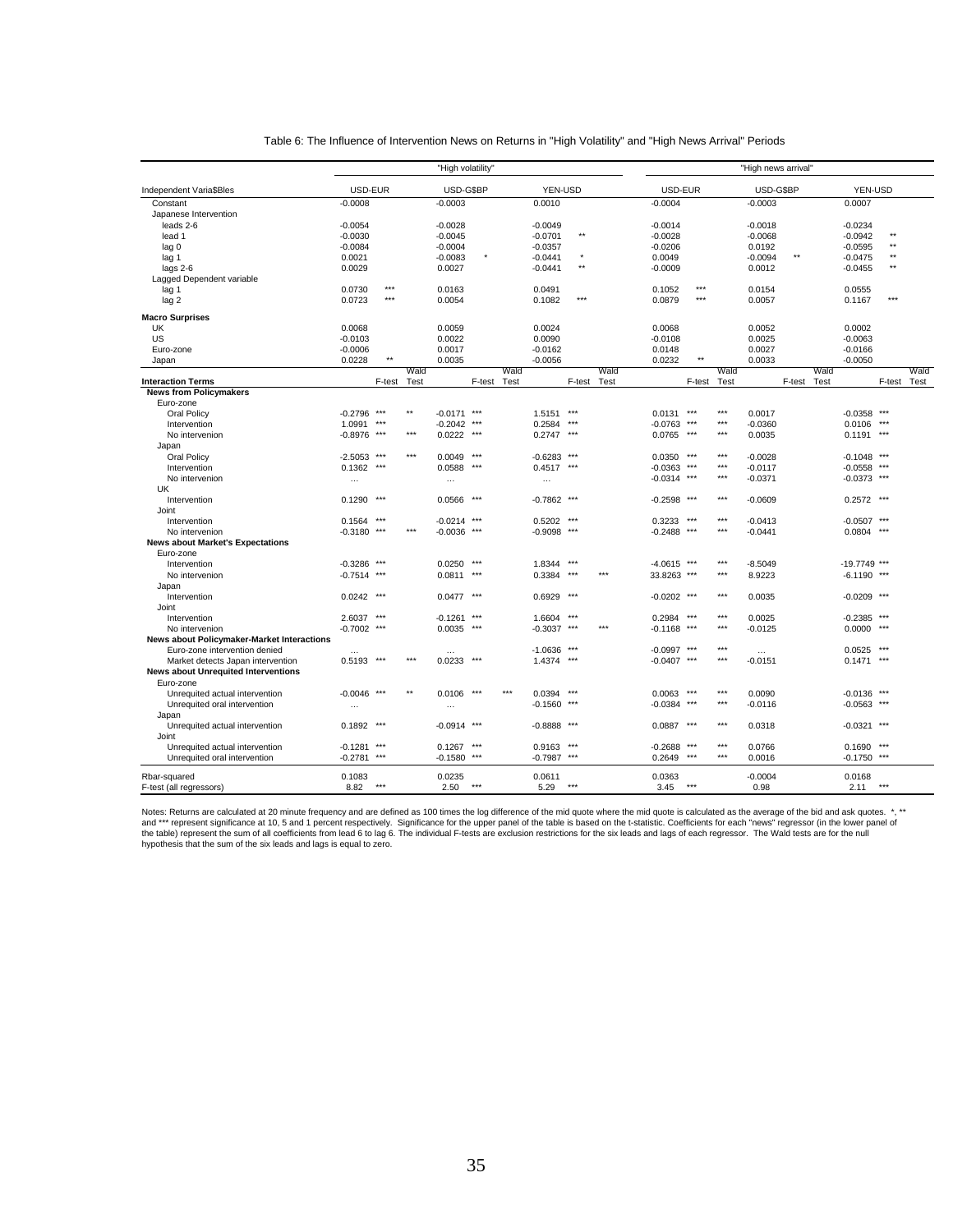| Table 7: The Influence of Intervention News on Volatility |  |  |  |  |
|-----------------------------------------------------------|--|--|--|--|
|-----------------------------------------------------------|--|--|--|--|

|                                                         | USD-EUR          |                        |                     | USD-GBP |                    |                     | YEN-USD |      |               |                               |              |      |
|---------------------------------------------------------|------------------|------------------------|---------------------|---------|--------------------|---------------------|---------|------|---------------|-------------------------------|--------------|------|
|                                                         |                  |                        |                     |         |                    |                     |         |      |               |                               |              |      |
|                                                         |                  |                        | Benchmark +         |         |                    | Benchmark +         |         |      |               | Benchmark +                   |              |      |
| Independent Variables                                   | Benchmark        |                        | <b>Reuters News</b> |         | Benchmark          | <b>Reuters News</b> |         |      | Benchmark     | <b>Reuters News</b>           |              |      |
| Constant<br>Japanese Intervention                       | $-0.0001$        | $-0.0004$              |                     |         | 0.0000             | 0.0000              |         |      | $-0.0001$     | $-0.0001$                     |              |      |
| leads 2-6                                               | $-0.0015$        | $-0.0044$              |                     |         | 0.0072             | 0.0065              |         |      | $-0.0256$     | $-0.0281$                     |              |      |
| lead 1                                                  | $-0.0411$ ***    | $-0.0426$              | ***                 |         | $***$<br>$-0.0133$ | $-0.0159$           | ***     |      | $-0.0068$     | $-0.0109$                     |              |      |
| lag 0                                                   | $-0.0299$ ***    | $-0.0228$              |                     |         | 0.0093             | 0.0110              |         |      | $-0.0223$ *   | $-0.0352$                     |              |      |
| lag 1                                                   | ***<br>$-0.0255$ | $-0.0266$ **           |                     |         | $-0.0164$<br>**    | $-0.0147$ **        |         |      | $-0.0130$     | $-0.0125$                     |              |      |
| lags 2-6                                                | $-0.0171$ ***    | $-0.0163$ **           |                     |         | $-0.0049$          | $-0.0045$           |         |      | $-0.0094$     | $-0.0076$                     |              |      |
| Lagged Dependent variable                               |                  |                        |                     |         |                    |                     |         |      |               |                               |              |      |
| lag 1                                                   | 0.3191<br>***    | 0.3126                 | ***                 |         | 0.2232<br>***      | 0.2214              | ***     |      | ***<br>0.4385 | 0.4339                        | ***          |      |
| lag 2                                                   | ***<br>0.1236    | 0.1191                 | ***                 |         | 0.1267<br>***      | 0.1253              | ***     |      | 0.0323        | 0.0299                        |              |      |
| lag 3                                                   | ***<br>0.1037    | 0.1015                 | ***                 |         | ***<br>0.0948      | 0.0933              | ***     |      | 0.0595<br>*** | 0.0575                        | ***          |      |
| lag 4                                                   | ***<br>0.0794    | 0.0791                 | ***                 |         | ***<br>0.0858      | 0.0880              | ***     |      | $0.0275$ *    | 0.0298                        | $\pmb{\ast}$ |      |
| lag 5                                                   | ***<br>0.0466    | 0.0478                 | $***$               |         | ***<br>0.0859      | 0.0877              | ***     |      | 0.0207        | 0.0216                        | $\pmb{\ast}$ |      |
| lag 6                                                   | 0.0467<br>***    | 0.0496                 | ***                 |         | ***<br>0.0685      | 0.0698              | ***     |      | ***<br>0.0456 | 0.0468                        | ***          |      |
| <b>Macro Surprises</b>                                  |                  |                        |                     |         |                    |                     |         |      |               |                               |              |      |
| UK                                                      | $-0.0077$        | $-0.0071$              |                     |         | 0.0000             | $-0.0001$           |         |      | $-0.0036$     | $-0.0042$                     |              |      |
| US                                                      | 0.0079           | 0.0080                 |                     |         | $-0.0026$          | $-0.0024$           |         |      | 0.0168        | 0.0177                        |              |      |
| Euro-zone                                               | 0.0042           | 0.0029                 |                     |         | $-0.0045$          | $-0.0037$           |         |      | $-0.0047$     | $-0.0059$                     |              |      |
| Japan                                                   | $0.0167$ *       | $0.0169$ **            |                     |         | 0.0019             | 0.0019              |         |      | 0.0030        | 0.0029                        |              |      |
|                                                         |                  |                        |                     | Wald    |                    |                     |         | Wald |               |                               |              | Wald |
|                                                         |                  |                        | F-test              | Test    |                    |                     | F-test  | Test |               |                               | F-test       | Test |
| <b>News from Policymakers</b>                           |                  |                        |                     |         |                    |                     |         |      |               |                               |              |      |
| Euro-zone                                               |                  |                        |                     |         |                    |                     |         |      |               |                               |              |      |
| <b>Oral Policy</b>                                      |                  | $-0.0223$ ***          |                     |         |                    | 0.0036              | ***     |      |               | $-0.0274$ ***                 |              |      |
| Intervention                                            |                  | $0.0002$ ***           |                     |         |                    | $-0.0044$ ***       |         |      |               | $-0.0210$                     | ***          |      |
| No intervenion                                          |                  | $-0.0234$ ***          |                     |         |                    | $-0.0001$ ***       |         |      |               | $-0.0186$ ***                 |              |      |
| Japan                                                   |                  |                        |                     |         |                    |                     |         |      |               |                               |              |      |
| Oral Policy                                             |                  | $-0.0216$ ***          |                     |         |                    | $-0.0071$           | ***     |      |               | $-0.0377$ ***                 |              |      |
| Intervention                                            |                  | $-0.0130$ ***          |                     |         |                    | $-0.0002$           | ***     |      |               | 0.0038                        | ***          |      |
| No intervenion                                          |                  | 0.2939 ***             |                     |         |                    | 0.0057              | ***     |      |               | $-0.1088$ ***                 |              |      |
| UK                                                      |                  |                        |                     |         |                    |                     | ***     |      |               |                               |              |      |
| Oral Policy<br>Intervention                             |                  | $0.0412$ ***           | ***                 |         |                    | $-0.0137$<br>0.0082 | ***     | $**$ |               | $-0.0602$ ***<br>$0.0082$ *** |              |      |
| No intervenion                                          |                  | 0.0321<br>$0.0500$ *** |                     |         |                    | 0.0000              | ***     | ***  |               | 0.0290                        | ***          |      |
| Joint                                                   |                  |                        |                     |         |                    |                     |         |      |               |                               |              |      |
| Intervention                                            |                  | 0.0708                 | ***                 |         |                    | $-0.0022$ ***       |         |      |               | 0.0166                        | ***          |      |
| No intervenion                                          |                  | $0.0209$ ***           |                     |         |                    | 0.0027              | ***     |      |               | $-0.0215$ ***                 |              |      |
| <b>News about Market's Expectations</b>                 |                  |                        |                     |         |                    |                     |         |      |               |                               |              |      |
| Euro-zone                                               |                  |                        |                     |         |                    |                     |         |      |               |                               |              |      |
| Intervention                                            |                  | 0.0834                 | ***                 |         |                    | 0.0181              | ***     |      |               | 0.0753                        | ***          |      |
| No intervenion                                          |                  | $-0.0176$ ***          |                     |         |                    | $-0.0101$           | ***     |      |               | 0.0032                        | ***          |      |
| Japan                                                   |                  |                        |                     |         |                    |                     |         |      |               |                               |              |      |
| Intervention                                            |                  | $-0.0220$ ***          |                     |         |                    | 0.0349              | ***     |      |               | 0.2280                        | ***          |      |
| Joint                                                   |                  |                        |                     |         |                    |                     |         |      |               |                               |              |      |
| Intervention                                            |                  | $-0.0184$ ***          |                     | $**$    |                    | $-0.0004$           | ***     |      |               | 0.0110                        | ***          |      |
| No intervenion                                          |                  | $-0.0320$ ***          |                     |         |                    | 0.0025              | ***     |      |               | 0.0035                        | ***          |      |
| <b>News about Policymaker-Market Interactions</b>       |                  |                        |                     |         |                    |                     |         | ***  |               |                               |              | ***  |
| Euro-zone intervention denied                           |                  | 0.0174                 | ***                 |         |                    | 0.0000              | ***     |      |               | 0.3014                        | ***          |      |
| Market detects Japan intervention                       |                  | $-0.0134$ ***          |                     |         |                    | $-0.0015$ ***       |         |      |               | 0.0002                        | ***          |      |
| <b>News about Unrequited Interventions</b><br>Euro-zone |                  |                        |                     |         |                    |                     |         |      |               |                               |              |      |
| Unrequited actual intervention                          |                  | 0.0007                 | ***                 |         |                    | 0.0033              | ***     |      |               | $-0.0116$                     | ***          |      |
| Unrequited oral intervention                            |                  | $-0.0606$ ***          |                     |         |                    | $-0.0172$ ***       |         |      |               | $-0.0536$ ***                 |              |      |
| Japan                                                   |                  |                        |                     |         |                    |                     |         |      |               |                               |              |      |
| Unrequited actual intervention                          |                  | $0.0228$ ***           |                     |         |                    | $-0.0004$ ***       |         |      |               | 0.0029                        | ***          |      |
| Joint                                                   |                  |                        |                     |         |                    |                     |         |      |               |                               |              |      |
| Unrequited actual intervention                          |                  | $0.0002$ ***           |                     | ×       |                    | $-0.0049$ ***       |         |      |               | $-0.0208$ ***                 |              |      |
| Unrequited oral intervention                            |                  | $0.0013$ ***           |                     | ***     |                    | $-0.0008$ ***       |         |      |               | $0.0078$ ***                  |              |      |
|                                                         |                  |                        |                     |         |                    |                     |         |      |               |                               |              |      |
| Rbar-squared                                            | 0.2901<br>***    | 0.2910                 | ***                 |         | 0.2135             | 0.2131              | ***     |      | 0.2541<br>*** | 0.2548                        | $***$        |      |
| F-test (all regressors)                                 | 360              | 40                     |                     |         | 209<br>***         | 25                  |         |      | 296           | 33                            |              |      |

Notes: Returns are calculated at 20 minute frequency and are defined as 100 times the log difference of the mid quote where the mid quote is calculated as the average of<br>the bid and ask quotes. \*, \*\* and \*\*\* represent sign restrictions for the six leads and lags of each regressor. The Wald tests are for the null hypothesis that the sum of the six leads and lags is equal to zero.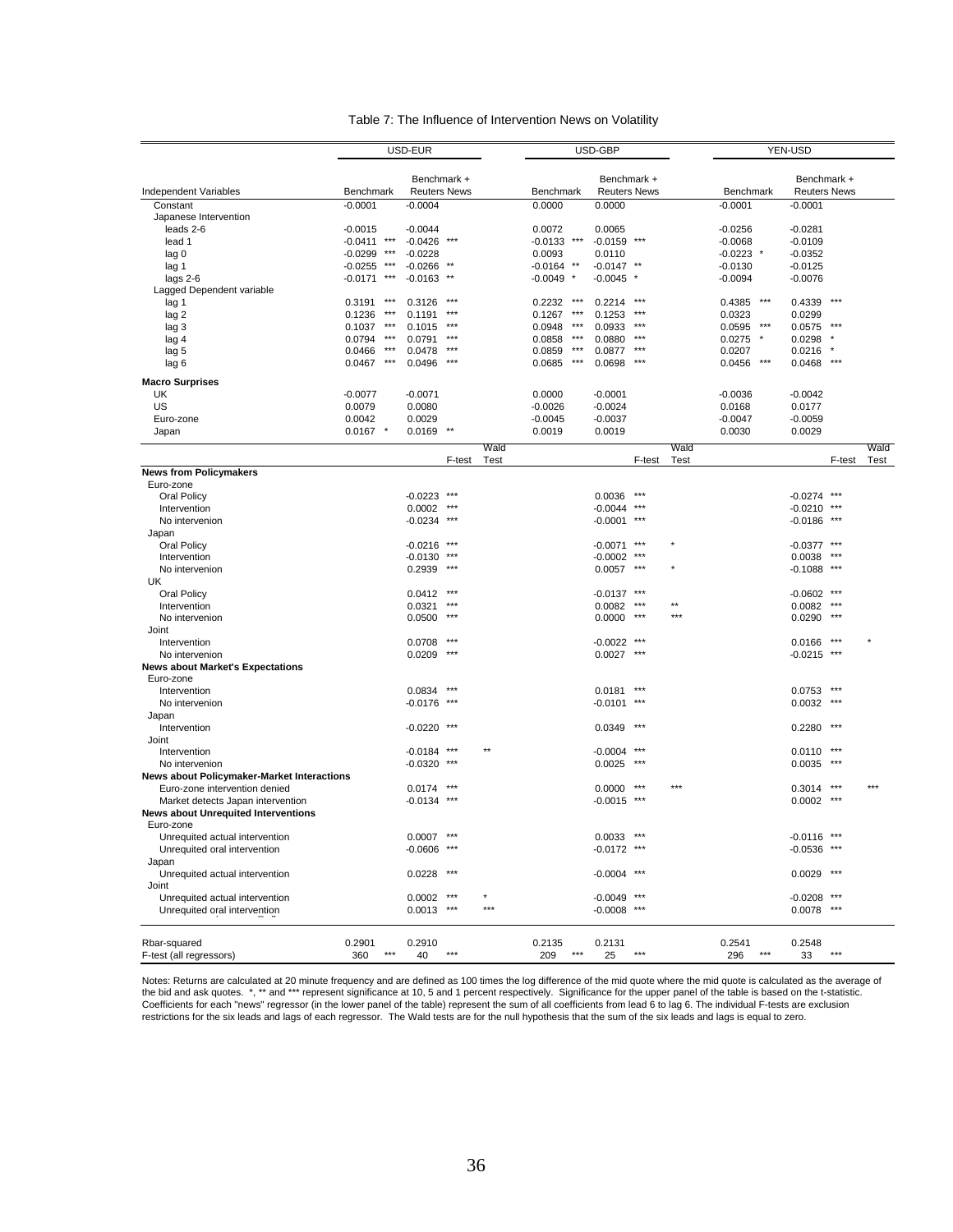|                                            |                                 | USD-EUR                          |       | USD-GBP                   |                                  |        |       | YEN-USD                         |                        |                     |       |
|--------------------------------------------|---------------------------------|----------------------------------|-------|---------------------------|----------------------------------|--------|-------|---------------------------------|------------------------|---------------------|-------|
|                                            |                                 | Benchmark +                      |       | Benchmark                 | Benchmark +                      |        |       |                                 | Benchmark +            |                     |       |
| Independent Variables<br>Constant          | Benchmark<br>$-0.0901$          | <b>Reuters News</b><br>$-0.1202$ |       | $-0.1033$                 | <b>Reuters News</b><br>$-0.0058$ |        |       | Benchmark<br>0.0238             | 0.0228                 | <b>Reuters News</b> |       |
|                                            |                                 |                                  |       |                           |                                  |        |       |                                 |                        |                     |       |
| Japanese Intervention<br>leads 2-6         | $-4.1961$ ***                   | $-1.0888$                        |       | $-1.2462$                 | $-0.0416$                        |        |       | $***$<br>$-0.7591$              | $-0.8314$ ***          |                     |       |
|                                            | $***$                           |                                  |       |                           |                                  |        |       | $***$                           |                        |                     |       |
| lead 1                                     | $-4.6617$<br>$***$<br>$-4.9106$ | $-2.2000$<br>0.4313              |       | $-4.6529$<br>$-5.0647$ ** | $-2.6797$<br>$-2.9112$ *         |        |       | $-0.6516$<br>$***$<br>$-0.7455$ | $-0.5112$<br>$-0.5577$ |                     |       |
| lag 0                                      | $-4.8273$<br>$***$              | $-2.6017$                        |       | $***$<br>$-6.4330$        |                                  |        |       | $***$<br>$-0.5991$              |                        |                     |       |
| lag 1                                      | $***$                           |                                  |       | $***$                     | $-4.9652$                        |        |       | $***$                           | $-0.5347$ **           |                     |       |
| lags 2-6                                   | $-5.4774$                       | $-5.3553$ ***                    |       | $-4.4389$                 | $-3.4090$ **                     |        |       | $-0.5534$                       | $-0.6662$ ***          |                     |       |
| Lagged Dependent variable                  | $***$                           | $***$                            |       | $***$                     |                                  |        |       | $***$                           |                        | $***$               |       |
| lag 1                                      | 0.7755                          | 0.7699                           |       | 0.6057                    | $0.6012$ ***                     | $***$  |       | 0.4559                          | 0.4528                 | $***$               |       |
| lag <sub>2</sub>                           | 0.0427<br>$^{\star\star}$       | 0.0435                           |       | $***$<br>0.1520<br>$***$  | 0.1499                           |        |       | $***$<br>0.1610<br>$***$        | 0.1637                 | $***$               |       |
| lag <sub>3</sub>                           | 0.0516                          | $0.0535$ **                      |       | 0.1126                    | $0.1135$ ***                     |        |       | 0.0806                          | 0.0777                 |                     |       |
| lag 4                                      | 0.0286                          | 0.0302                           |       | 0.0003                    | 0.0018                           |        |       | $***$<br>0.0471                 | $0.0464$ ***           |                     |       |
| lag 5                                      | 0.0006                          | 0.0022                           |       | $-0.0130$                 | $-0.0119$                        |        |       | $^{\star\star}$<br>0.0411       | 0.0432                 | $\star\star$        |       |
| lag 6                                      | $-0.0202$                       | $-0.0228$                        |       | $-0.0082$                 | $-0.0075$                        |        |       | 0.0189                          | 0.0183                 |                     |       |
| <b>Macro Surprises</b>                     |                                 |                                  |       |                           |                                  |        |       |                                 |                        |                     |       |
| UK                                         | $-0.7112$                       | $-0.4355$                        |       | $-3.4219$                 | $-3.3835$                        |        |       | 0.6023                          | 0.6344                 |                     |       |
| US                                         | $-3.2518$                       | $-3.1317$                        |       | $-8.1411$                 | $-7.4204$                        |        |       | $-0.1137$                       | $-0.0810$              |                     |       |
| Euro-zone                                  | 5.0465                          | 4.3927                           |       | 2.8137                    | 4.0070                           |        |       | 0.1512                          | 0.1080                 |                     |       |
| Japan                                      | 1.2362                          | 1.2640                           |       | 3.2781                    | 3.3334                           |        |       | 0.0457                          | 0.0578                 |                     |       |
|                                            |                                 |                                  | Wald  |                           |                                  |        | Wald  |                                 |                        |                     | Wald  |
|                                            |                                 | F-test                           | Test  |                           |                                  | F-test | Test  |                                 |                        | F-test              | Test  |
| <b>News from Policymakers</b>              |                                 |                                  |       |                           |                                  |        |       |                                 |                        |                     |       |
| Euro-zone                                  |                                 |                                  |       |                           |                                  |        |       |                                 |                        |                     |       |
| Oral Policy                                |                                 | $-0.8451$ ***                    |       |                           | 5.4976                           | $***$  |       |                                 | $-1.1338$ ***          |                     |       |
| Intervention                               |                                 | $-7.8173$ ***                    |       |                           | 2.5021                           | $***$  |       |                                 | 0.0237                 | $***$               |       |
| No intervenion                             |                                 | $***$<br>$-2.4841$               |       |                           | $-4.6132$ ***                    |        |       |                                 | $-0.1862$              | $***$               |       |
| Japan                                      |                                 |                                  |       |                           |                                  |        |       |                                 |                        |                     |       |
|                                            |                                 | -9.5428 ***                      |       |                           | -13.8889 ***                     |        |       |                                 | $-3.2321$ ***          |                     |       |
| Oral Policy                                |                                 |                                  |       |                           | $-3.2929$ ***                    |        |       |                                 |                        |                     |       |
| Intervention                               |                                 | $-5.5828$ ***                    |       |                           |                                  |        |       |                                 | $0.4353$ ***           |                     |       |
| No intervenion                             |                                 | $-8.8341$ ***                    |       |                           | $-16.4646$ ***                   |        |       |                                 | $-0.6557$ ***          |                     |       |
| UK                                         |                                 | $-4.6169$ ***                    |       |                           |                                  |        |       |                                 |                        |                     |       |
| Oral Policy                                |                                 |                                  |       |                           | -35.9528 ***                     |        |       |                                 | $-3.6353$ ***          |                     |       |
| Intervention                               |                                 | 21.2232 ***<br>62.0837 ***       |       |                           | 24.4042 ***<br>0.0000            | $***$  | $***$ |                                 | $-0.7175$ ***          | $***$               |       |
| No intervenion                             |                                 |                                  |       |                           |                                  |        |       |                                 | $-2.5963$              |                     |       |
| Joint                                      |                                 |                                  |       |                           |                                  |        |       |                                 |                        |                     |       |
| Intervention                               |                                 | $-15.1287$ ***                   |       |                           | $-6.5957$ ***                    |        |       |                                 | $1.4204$ ***           |                     |       |
| No intervenion                             |                                 | $-3.5515$ ***                    |       |                           | 13.2230 ***                      |        |       |                                 | $-2.2718$ ***          |                     |       |
| <b>News about Market's Expectations</b>    |                                 |                                  |       |                           |                                  |        |       |                                 |                        |                     |       |
| Euro-zone                                  |                                 |                                  |       |                           |                                  |        |       |                                 |                        |                     |       |
| Intervention                               |                                 | $0.2503$ ***                     |       |                           | 15.9818 ***                      |        |       |                                 | $0.1355$ ***           |                     |       |
| No intervenion                             |                                 | -17.6266 ***                     |       |                           | $-14.3607$ ***                   |        |       |                                 | $-1.3407$ ***          |                     |       |
| Japan                                      |                                 |                                  | $***$ |                           |                                  |        |       |                                 |                        |                     |       |
| Intervention                               |                                 | $-61.4805$ ***                   |       |                           | -27.1369 ***                     |        |       |                                 | $-3.2594$ ***          |                     |       |
| Joint                                      |                                 |                                  |       |                           |                                  |        |       |                                 |                        |                     |       |
| Intervention                               |                                 | $***$<br>2.2816                  |       |                           | $0.9085$ ***                     |        |       |                                 | $-0.4039$ ***          |                     |       |
| No intervenion                             |                                 | 10.1862 ***                      |       |                           | 30.3033 ***                      |        |       |                                 | 7.9178                 | ***                 | $***$ |
| News about Policymaker-Market Interactions |                                 |                                  |       |                           |                                  |        |       |                                 |                        |                     |       |
| Euro-zone intervention denied              |                                 | -19.4562 ***                     |       |                           | 0.0000                           | ***    | $***$ |                                 | 5.4402                 | $***$               | $***$ |
| Market detects Japan intervention          |                                 | $-1.1506$ ***                    |       |                           | $-8.5638$ ***                    |        |       |                                 | $-0.9340$ ***          |                     |       |
| <b>News about Unrequited Interventions</b> |                                 |                                  |       |                           |                                  |        |       |                                 |                        |                     |       |
| Euro-zone                                  |                                 |                                  |       |                           |                                  |        |       |                                 |                        |                     |       |
| Unrequited actual intervention             |                                 | 14.9062 ***                      |       |                           | 2.2208                           | $***$  |       |                                 | 0.7883 ***             |                     |       |
| Unrequited oral intervention               |                                 | $-9.2145$ ***                    |       |                           | $-11.2818$ ***                   |        |       |                                 | $-1.0867$ ***          |                     |       |
| Japan                                      |                                 |                                  |       |                           |                                  |        |       |                                 |                        |                     |       |
| Unrequited actual intervention             |                                 | $***$<br>7.5046                  |       |                           | 4.4229                           | $***$  |       |                                 | $-0.2101$ ***          |                     |       |
| Joint                                      |                                 |                                  |       |                           |                                  |        |       |                                 |                        |                     |       |
| Unrequited actual intervention             |                                 | $-2.4655$ ***                    |       |                           | $-3.3131$ ***                    |        |       |                                 | 0.0766                 | $***$               |       |
| Unrequited oral intervention               |                                 | $***$<br>$-3.8946$               |       |                           | $-5.5740$                        | $***$  |       |                                 | $-0.6304$              | $***$               |       |
|                                            |                                 |                                  |       |                           |                                  |        |       |                                 |                        |                     |       |
| Rbar-squared                               | 0.7444                          | 0.7446                           |       | 0.6529                    | 0.6522                           |        |       | 0.4814                          | 0.4834                 |                     |       |
| F-test (all regressors)                    | $***$<br>2557                   | $***$<br>279                     |       | $***$<br>1440             | 170                              | $***$  |       | $***$<br>805                    | 89                     | $***$               |       |

#### **Table 8: The Influence of Intervention News on Transaction Frequency**

Notes: Transaction frequency is calculated as the number of transactions in any given 20 minute period. \*, \*\* and \*\*\* represent significance at 10, 5 and 1 percent respectively. Significance<br>for the upper panel of the tabl zero.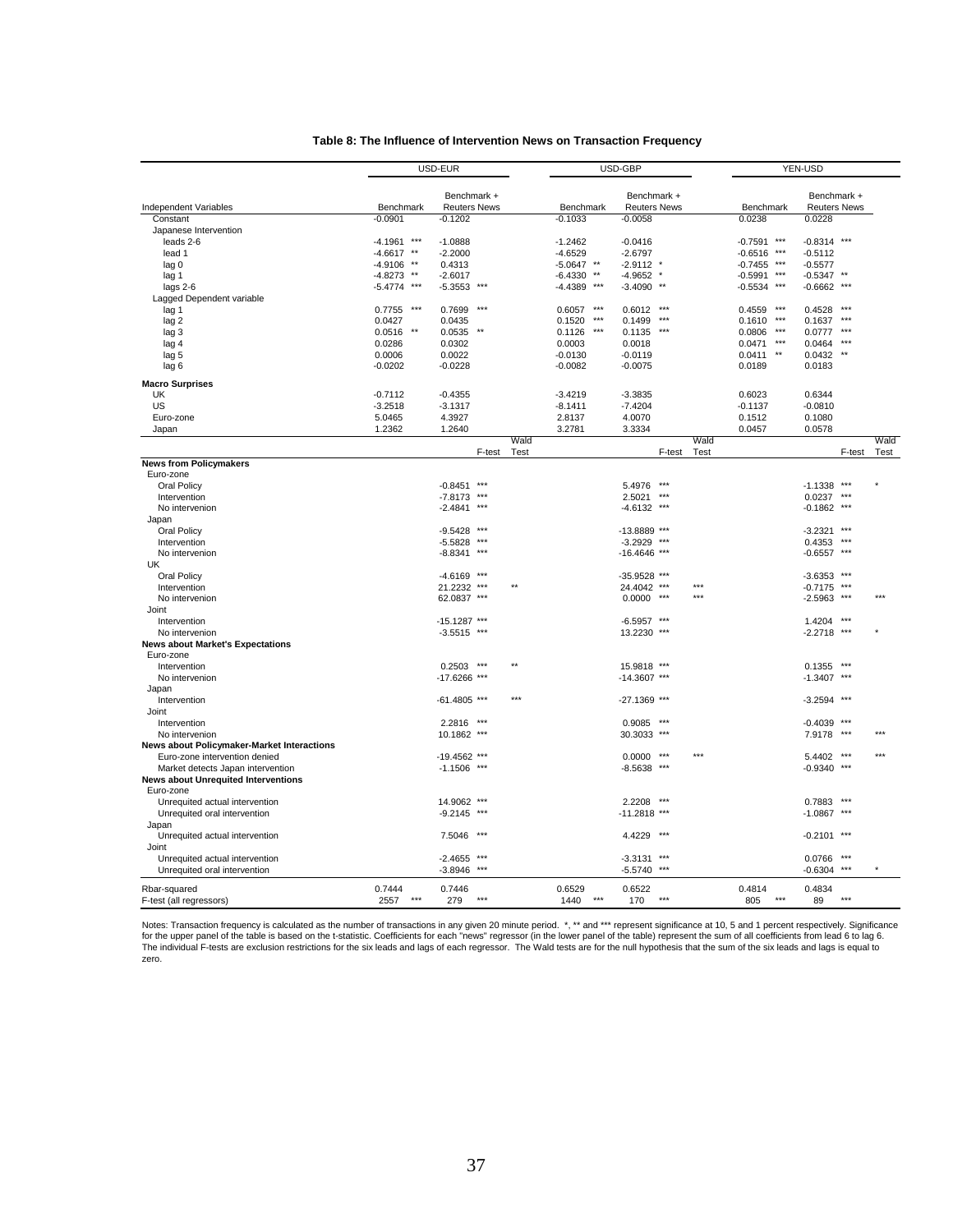#### Table 9: The Influence of Order Flow on Returns

|                                                          | Return on order flow                        |                                                 |                                                    |  |  |  |  |  |  |  |
|----------------------------------------------------------|---------------------------------------------|-------------------------------------------------|----------------------------------------------------|--|--|--|--|--|--|--|
| Independent Variables                                    | USD-EUR                                     | USD-GBP                                         | YEN-USD                                            |  |  |  |  |  |  |  |
| Constant<br>Lagged Dependent Variable                    | $-0.0007$                                   | $***$<br>$-0.0008$                              | $-0.0004$                                          |  |  |  |  |  |  |  |
| lag 1<br>lag <sub>2</sub>                                | ***<br>0.1675<br>***<br>0.1092              | 0.0219<br>$***$<br>0.0279                       | 0.0569<br>$***$<br>0.1166                          |  |  |  |  |  |  |  |
| <b>Order Flow</b><br>Contemporaneous<br>lag1<br>lags 2-6 | ***<br>0.0039<br>***<br>$-0.0010$<br>0.0000 | $***$<br>0.0014<br>$***$<br>$-0.0002$<br>0.0000 | $***$<br>0.0104<br>$-0.0008$<br>$***$<br>$-0.0003$ |  |  |  |  |  |  |  |
| Rbar-squared<br>F-test (all regressors)                  | 0.0279<br>$***$<br>1310                     | 0.1429<br>$***$<br>448                          | 0.0677<br>$***$<br>221                             |  |  |  |  |  |  |  |

Notes: Returns and order flow are calculated at 20 minute frequency. Returns are defined as 100 times the log difference of the mid quote .The mid quote is calculated as the average of the bid and ask quotes. Order flow is the net of the total buys and total sells, where a buy (sell) refers to a trade in which the initiator is a purchaser (seller) of the denominator currency (euro for USD-EUR, sterling for USD-GBP and US dollar for YEN-USD). \*, \*\* and \*\*\* represent significance at 10, 5 and 1 percent, respectively. Significance is based on the t-statistic.